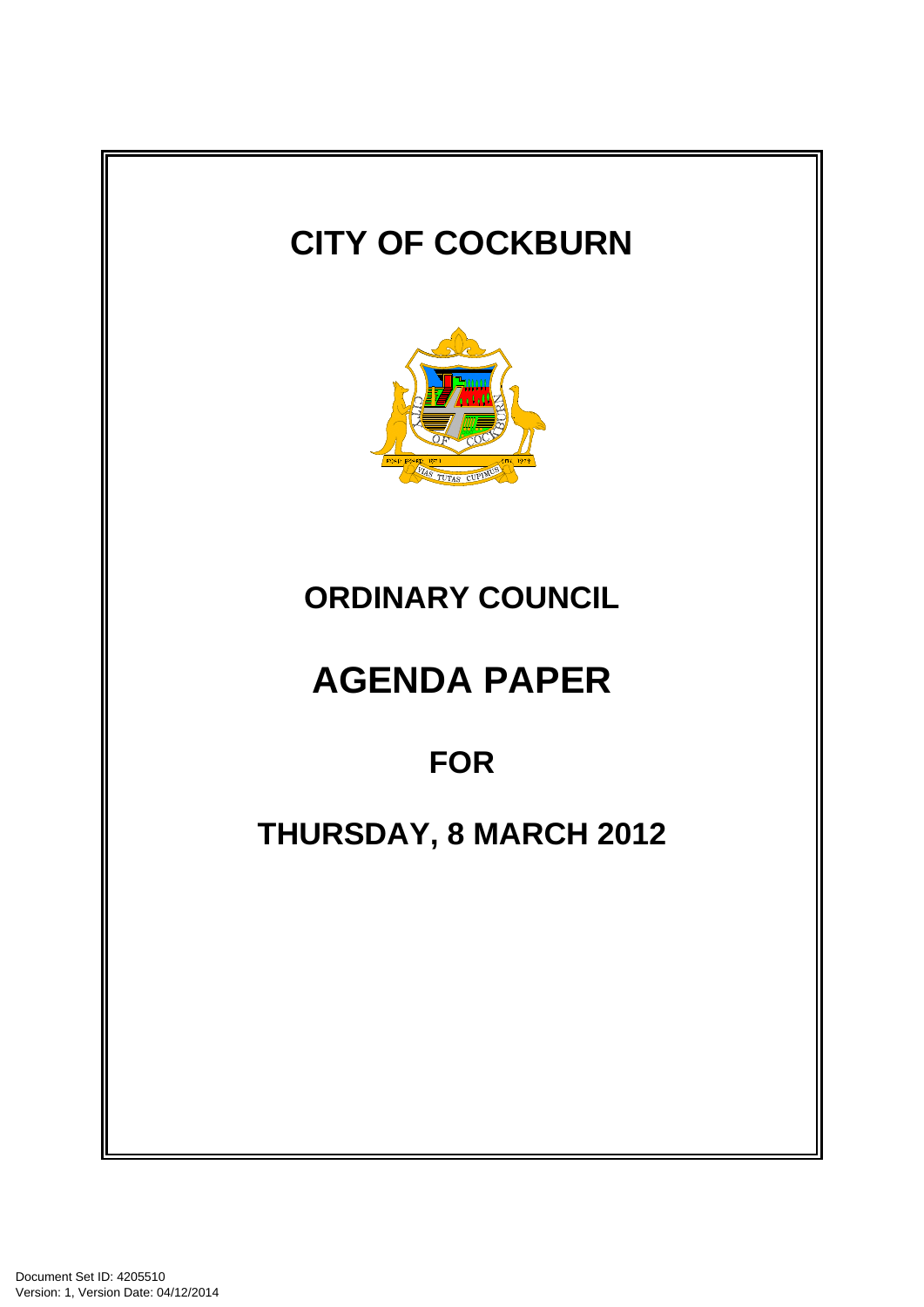# **CITY OF COCKBURN**

## **SUMMARY OF AGENDA TO BE PRESENTED TO THE ORDINARY COUNCIL MEETING TO BE HELD ON THURSDAY, 8 MARCH 2012 AT 7:00 PM**

# **Page**

 $\overline{\phantom{a}}$ 

| $\mathbf{1}$ . |                                                     |                                                                                                                                                                                                                                                                                                                                    |  |
|----------------|-----------------------------------------------------|------------------------------------------------------------------------------------------------------------------------------------------------------------------------------------------------------------------------------------------------------------------------------------------------------------------------------------|--|
| 2.             | APPOINTMENT OF PRESIDING MEMBER (IF REQUIRED)  1    |                                                                                                                                                                                                                                                                                                                                    |  |
| 3.             | DISCLAIMER (TO BE READ ALOUD BY PRESIDING MEMBER) 1 |                                                                                                                                                                                                                                                                                                                                    |  |
| 4.             |                                                     | ACKNOWLEDGEMENT OF RECEIPT OF WRITTEN DECLARATIONS OF<br>FINANCIAL INTERESTS AND CONFLICT OF INTEREST (BY PRESIDING                                                                                                                                                                                                                |  |
| 5.             |                                                     |                                                                                                                                                                                                                                                                                                                                    |  |
| 6.             |                                                     | ACTION TAKEN ON PREVIOUS PUBLIC QUESTIONS TAKEN ON                                                                                                                                                                                                                                                                                 |  |
| 7.             |                                                     |                                                                                                                                                                                                                                                                                                                                    |  |
| 8.             |                                                     |                                                                                                                                                                                                                                                                                                                                    |  |
|                | 8.1                                                 | (OCM 08/03/2012) - ORDINARY COUNCIL MEETING - 9                                                                                                                                                                                                                                                                                    |  |
| 9.             |                                                     |                                                                                                                                                                                                                                                                                                                                    |  |
| 10.            |                                                     |                                                                                                                                                                                                                                                                                                                                    |  |
| 11.            | BUSINESS LEFT OVER FROM THE PREVIOUS MEETING (IF    |                                                                                                                                                                                                                                                                                                                                    |  |
| 12.            | DECLARATION OF COUNCILLORS WHO HAVE NOT GIVEN DUE   |                                                                                                                                                                                                                                                                                                                                    |  |
| 13.            |                                                     |                                                                                                                                                                                                                                                                                                                                    |  |
| 14.            |                                                     |                                                                                                                                                                                                                                                                                                                                    |  |
|                | 14.1                                                | (OCM 08/03/2012) - DRAFT SOUTHERN SUBURBS DISTRICT<br>STRUCTURE PLAN - STAGE 3 - LOCATION: HAMMOND PARK -<br>OWNER: VARIOUS (SM/M/017) (R COLALILLO) (ATTACH)  3                                                                                                                                                                   |  |
|                | 14.2                                                | (OCM 08/03/2012) - CLOSURE OF WESTERN POWER<br>PADMOUNT SITE LOCATION: SIGNAL TERRACE COCKBURN<br>CENTRAL OWNER: AUSTRALAND HOLDINGS PTY LTD<br>APPLICANT: JBA SURVEYS (6010445) (L GATT) (ATTACH) 11                                                                                                                              |  |
|                | 14.3                                                | (OCM 08/03/2012) - PROPOSED SCHEME AMENDMENT NO. 90 -<br>LOCATION: LOTS 1, 803 & PORTION OF LOT 802 YANGEBUP<br>ROAD; LOTS 7, 99, 146 & 147 HAMMOND ROAD; PORTION OF<br>LOCAL ROAD RESERVE AND; LOT 4308 BEELIAR DRIVE,<br>COCKBURN CENTRAL - OWNER: ALESSANDRINE/CITY OF<br>COCKBURN - APPLICANT: BURGESS DESIGN GROUP (93090) (M |  |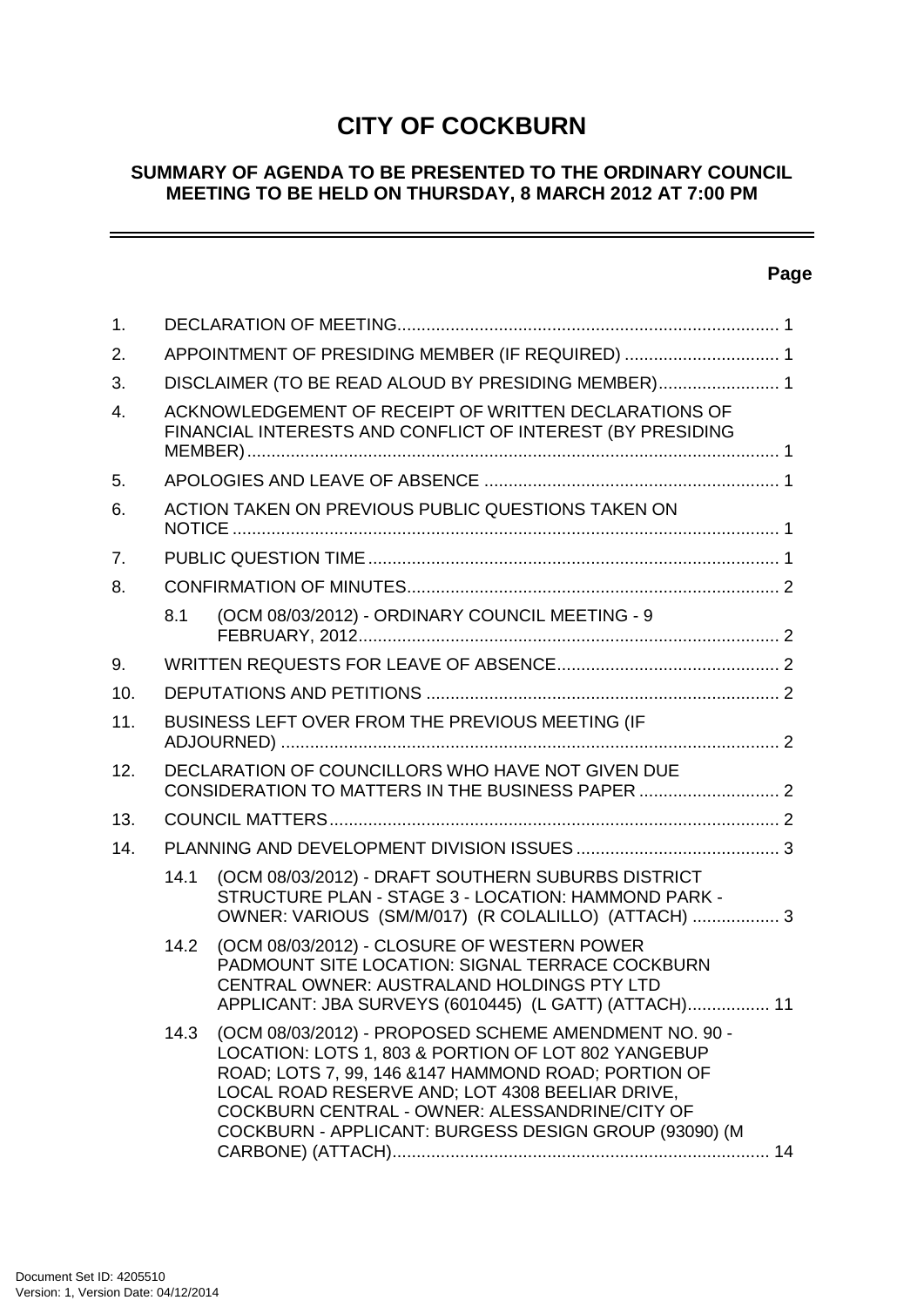|     | 14.4 | (OCM 08/03/2012) - PROPOSED STRUCTURE PLAN - LOT 2 LYON<br>ROAD, AUBIN GROVE - OWNER: QUMARS MESHGIN / BUILDEX<br>CONSTRUCTION - APPLICANT: THIERFELDER CONSULTING                                                                                      |  |
|-----|------|---------------------------------------------------------------------------------------------------------------------------------------------------------------------------------------------------------------------------------------------------------|--|
|     | 14.5 | (OCM 08/03/2012) - DEMOLITION OF SOUTH COOGEE PRIMARY<br>SCHOOL - LOCATION: 183 RUSSELL ROAD, MUNSTER - OWNER:<br>STATE OF WESTERN AUSTRALIA - APPLICANT: DONALD CANT                                                                                   |  |
|     | 14.6 | (OCM 08/03/2012) - SALE OF LAND - 6 LOTS DEPOSITED PLAN<br>72050 GRANDPRE CRES HAMILTON HILL, LOT 300 & 301<br>HAMILTON ROAD, MUNSTER AND LOT 802 DACRE COURT,<br>HAMILTON HILL - OWNER: CITY OF COCKBURN (2200585) (K                                  |  |
|     | 14.7 | (OCM 08/03/2012) - AMENDMENTS TO DETAILED AREA PLAN<br>AND JETTY DESIGN GUIDELINES FOR STAGE 4A PORT<br>COOGEE, NORTH COOGEE - PREPARED BY: TAYLOR BURRELL<br>BARNETT - PROPONENT: CONSOLIDATED MARINE<br>DEVELOPMENTS AND ANCHORAGE INDUSTRIES PTY/LTD |  |
|     | 14.8 | (OCM 08/03/2012) - PLACE OF WORSHIP & RECEPTION CENTRE<br>- LOCATION: LOT 17 RUSSELL ROAD, MUNSTER - OWNER: L, P,<br>S & S LECA - APPLICANT: SOUTHERN METROPOLITAN MUSLIM                                                                               |  |
| 15. |      | FINANCE AND CORPORATE SERVICES DIVISION ISSUES  59                                                                                                                                                                                                      |  |
|     | 15.1 | (OCM 08/03/2012) - LIST OF CREDITORS PAID - JANUARY 2012                                                                                                                                                                                                |  |
|     | 15.2 | (OCM 08/03/2012) - STATEMENT OF FINANCIAL ACTIVITY &<br>ASSOCIATED REPORTS - JANURARY 2012 (FS/S/001) (N                                                                                                                                                |  |
| 16. |      |                                                                                                                                                                                                                                                         |  |
|     | 16.1 | (OCM 08/03/2012) - PROPOSED SUSTAINABILITY STRATEGY                                                                                                                                                                                                     |  |
| 17. |      |                                                                                                                                                                                                                                                         |  |
|     | 17.1 | (OCM 08/03/2012) - PARKING - 7 MEWSTONE CRESCENT,                                                                                                                                                                                                       |  |
|     | 17.2 | (OCM 08/03/2012) - PROPOSED CITY OF COCKBURN PARKING<br>AND PARKING FACILITIES (AMENDMENT) LOCAL LAW 2012                                                                                                                                               |  |
| 18. |      |                                                                                                                                                                                                                                                         |  |
| 19. |      | MOTIONS OF WHICH PREVIOUS NOTICE HAS BEEN GIVEN  75                                                                                                                                                                                                     |  |
| 20. |      | NOTICES OF MOTION GIVEN AT THE MEETING FOR CONSIDERATION                                                                                                                                                                                                |  |
| 21. |      | NEW BUSINESS OF AN URGENT NATURE INTRODUCED BY                                                                                                                                                                                                          |  |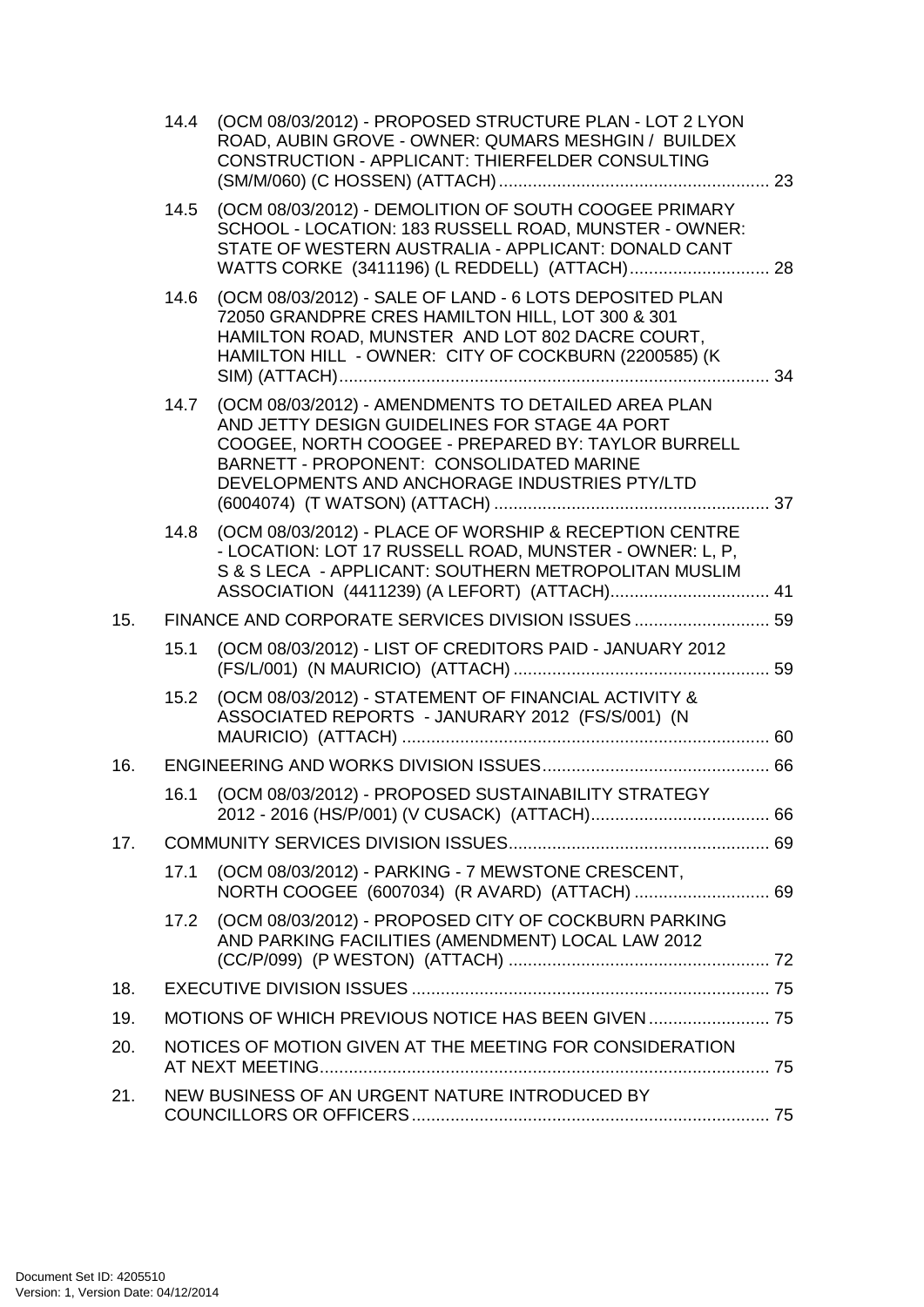| 22. MATTERS TO BE NOTED FOR INVESTIGATION, WITHOUT DEBATE 75     |  |
|------------------------------------------------------------------|--|
|                                                                  |  |
| 24 (OCM 08/03/2012) - RESOLUTION OF COMPLIANCE (SECTION 3.18(3), |  |
|                                                                  |  |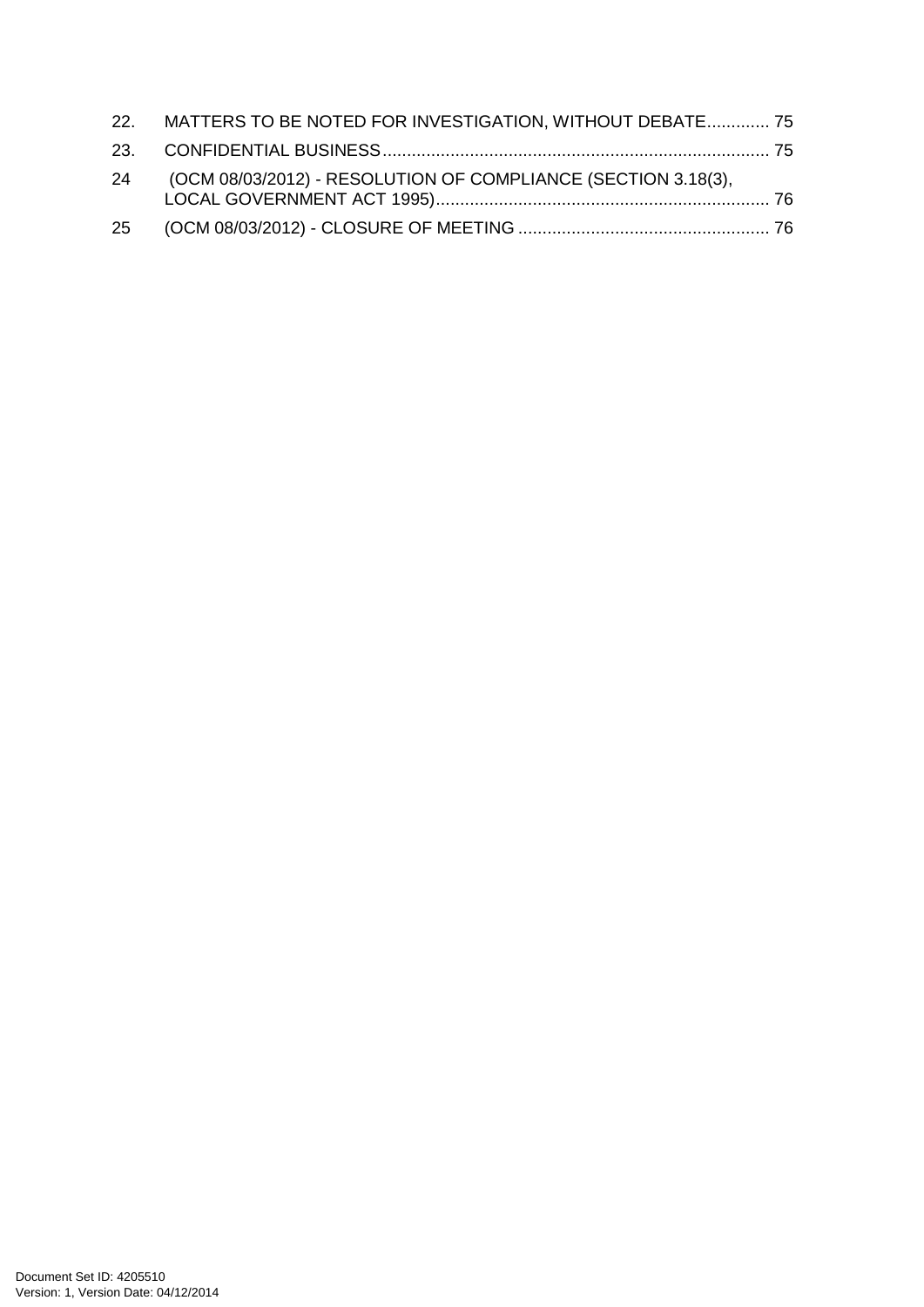# **CITY OF COCKBURN**

# **AGENDA TO BE PRESENTED TO THE ORDINARY COUNCIL MEETING TO BE HELD ON THURSDAY, 8 MARCH 2012 AT 7:00 PM**

# **1. DECLARATION OF MEETING**

# **2. APPOINTMENT OF PRESIDING MEMBER (If required)**

#### **3. DISCLAIMER (To be read aloud by Presiding Member)**

Members of the public, who attend Council Meetings, should not act immediately on anything they hear at the Meetings, without first seeking clarification of Council's position. Persons are advised to wait for written advice from the Council prior to taking action on any matter that they may have before Council.

# **4. ACKNOWLEDGEMENT OF RECEIPT OF WRITTEN DECLARATIONS OF FINANCIAL INTERESTS AND CONFLICT OF INTEREST (by Presiding Member)**

#### **5. APOLOGIES AND LEAVE OF ABSENCE**

#### **6. ACTION TAKEN ON PREVIOUS PUBLIC QUESTIONS TAKEN ON NOTICE**

**7. PUBLIC QUESTION TIME**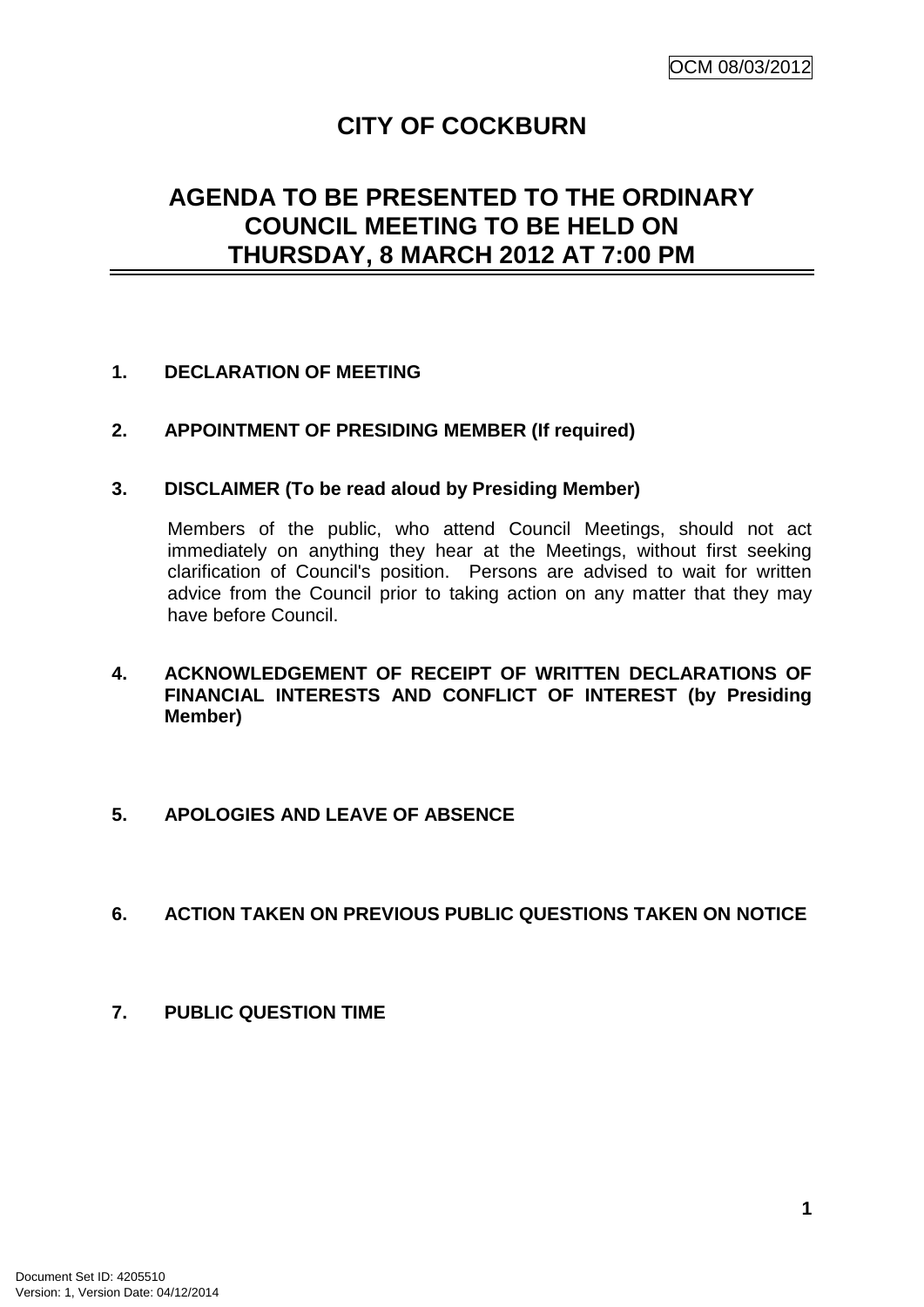# **8. CONFIRMATION OF MINUTES**

# **8.1 (OCM 08/03/2012) - ORDINARY COUNCIL MEETING - 9 FEBRUARY, 2012**

#### **RECOMMENDATION**

That Council adopt the Minutes of the Ordinary Council Meeting held on Thursday, 9 February 2012, as a true and accurate record.

**COUNCIL DECISION**

# **9. WRITTEN REQUESTS FOR LEAVE OF ABSENCE**

- **10. DEPUTATIONS AND PETITIONS**
- **11. BUSINESS LEFT OVER FROM THE PREVIOUS MEETING (If adjourned)**

#### **12. DECLARATION OF COUNCILLORS WHO HAVE NOT GIVEN DUE CONSIDERATION TO MATTERS IN THE BUSINESS PAPER**

**13. COUNCIL MATTERS**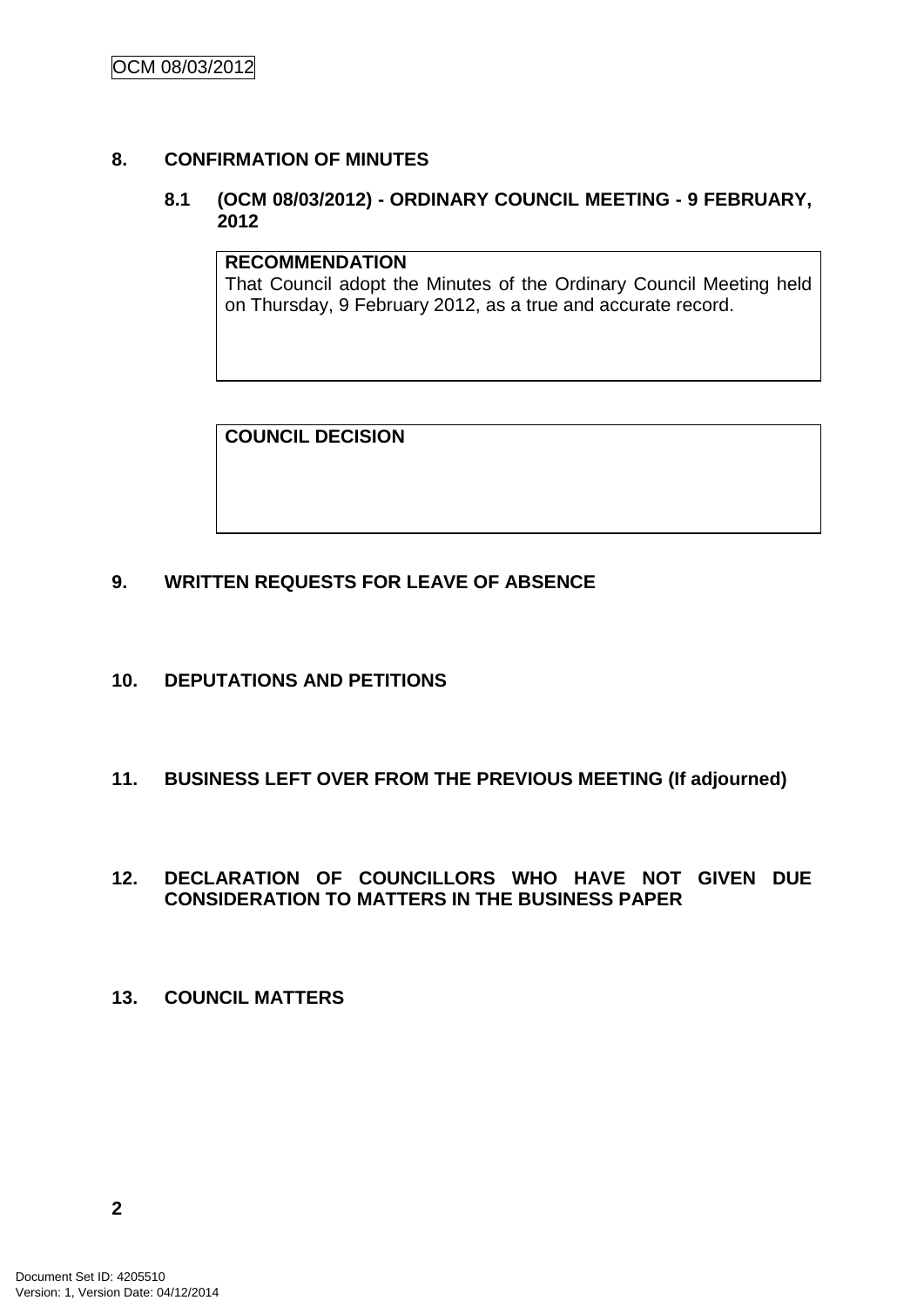# **14. PLANNING AND DEVELOPMENT DIVISION ISSUES**

### **14.1 (OCM 08/03/2012) - DRAFT SOUTHERN SUBURBS DISTRICT STRUCTURE PLAN - STAGE 3 - LOCATION: HAMMOND PARK - OWNER: VARIOUS (SM/M/017) (R COLALILLO) (ATTACH)**

**RECOMMENDATION** That Council

- (1) endorse the Draft Southern Suburbs District Structure Plan Stage 3 ("Draft District Structure Plan") for the purposes of providing a guiding document to inform the preparation of future Local Structure Plans within the District Structure Plan area;
- (2) advertise the Draft District Structure Plan for a period of 42 days, with advertising to generally follow the procedural requirements established under Clause 6.2.8.1 of City of Cockburn Town Planning Scheme No. 3 ("Scheme"); and
- (3) following advertising, consider the Draft District Structure Plan for endorsement as a guiding document in light of submissions or further information received during the advertising period.

#### **COUNCIL DECISION**

#### **Background**

Subdivision and development within the southern portion of Hammond Park has been guided by the Southern Suburbs District Structure Plan - Stage 3 ("SSDSP3") which was adopted by Council in August 2005. The area guided by the SSDSP3 relates to the area of land on the western side of the Kwinana Freeway, south of Gaebler Road to Rowley Road, Hammond Park and from the Freeway west along Wattleup Road. The SSDSP3 area is shown in Attachment 1.

Since the original SSDSP3 was adopted, a number of factors have led to the need for the City to undertake a comprehensive review of the plan. This review has now been completed and the purpose of this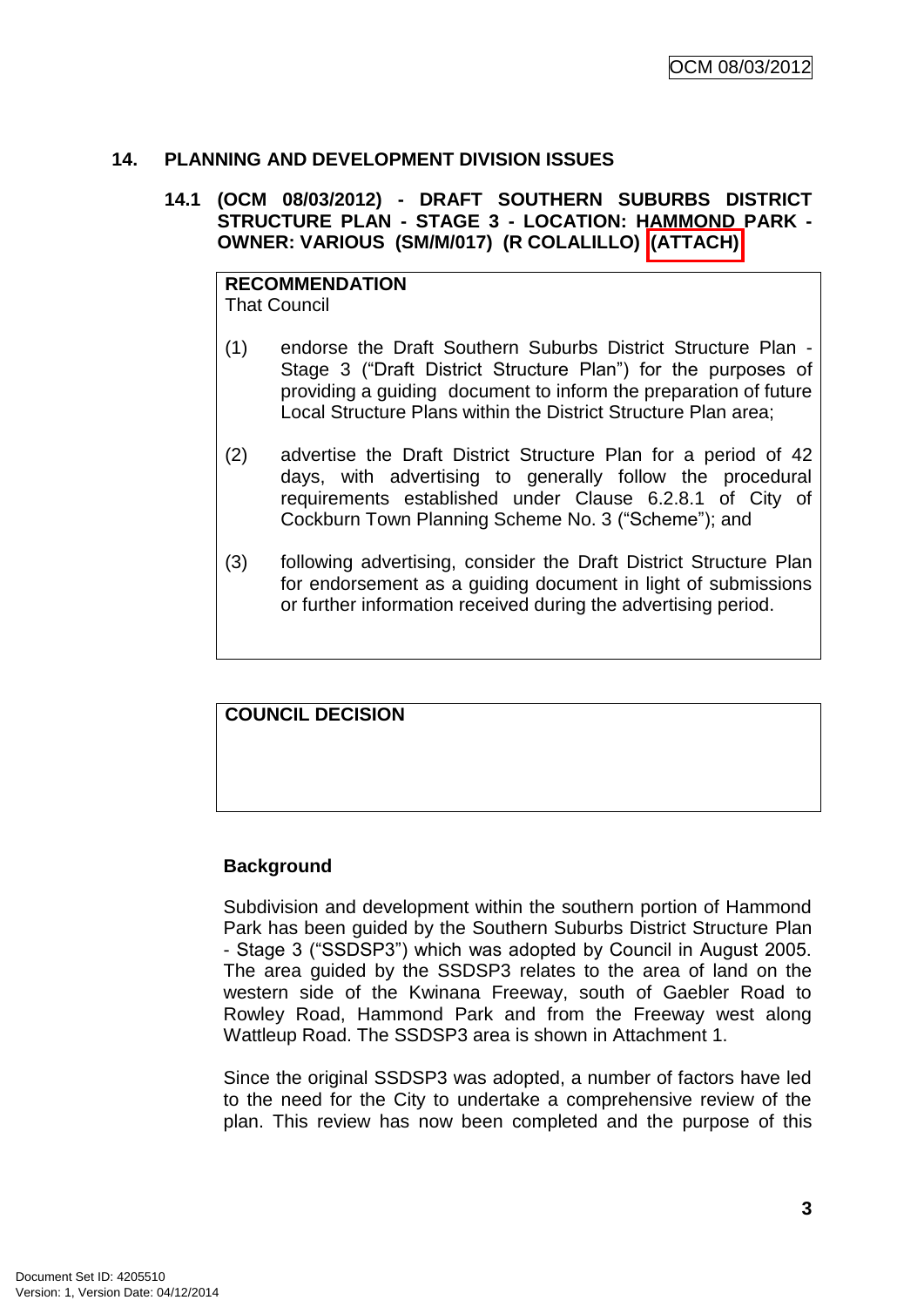report is to consider the updated Draft District Structure Plan for endorsement for public advertising.

#### **Submission**

N/A

## **Report**

## Planning Framework

The Draft District Structure Plan area is predominantly zoned "Urban" under the Metropolitan Region Scheme and "Development" under the City"s Scheme.

The Scheme details several Development Areas which require the preparation of LSP"s in order to coordinate future subdivision and development. These LSP"s are adopted under the statutory process prescribed by Clause 6.2 of the Scheme, which results in LSP"s (once adopted) forming part of the Scheme. Once adopted, all zones, reservations, land use permissibility and the like which are designated within LSP's function as if they were designated by the Scheme. This is as per the powers conferred by Clause 6.2.6.3 of the Scheme.

In areas of highly fragmented land ownership it is often difficult to coordinate individual LSP"s without some form of broader district framework in which to guide planning. This is overcome through the preparation of District Structure Plans to act as "guiding documents" for future structure planning processes. These sit outside of the Scheme by necessity, however do provide a degree of policy guidance appropriate to the assessment of Local Structure Plans under the Scheme.

#### Existing Southern Suburbs District Structure Plan Stage 3

The existing SSDSP3 was adopted by Council in August 2005, and has provided the framework for the structure planning and subdivision of several major landholdings within in the northern portion of the subject area (e.g. Hammond Rise Estate). In the time that has elapsed since the existing SSDSP3 was adopted, a number of factors and State Government decisions have arisen which have prompted the need for its review.

In particular, the Public Transport Authority has confirmed the location of the future Mandogalup Train Station south of Rowley Road, which differs from its location on the existing SSDSP3. The Department of Planning ("DoP") has confirmed that Rowley Road is identified as a strategic freight route, which has implications for proposed future land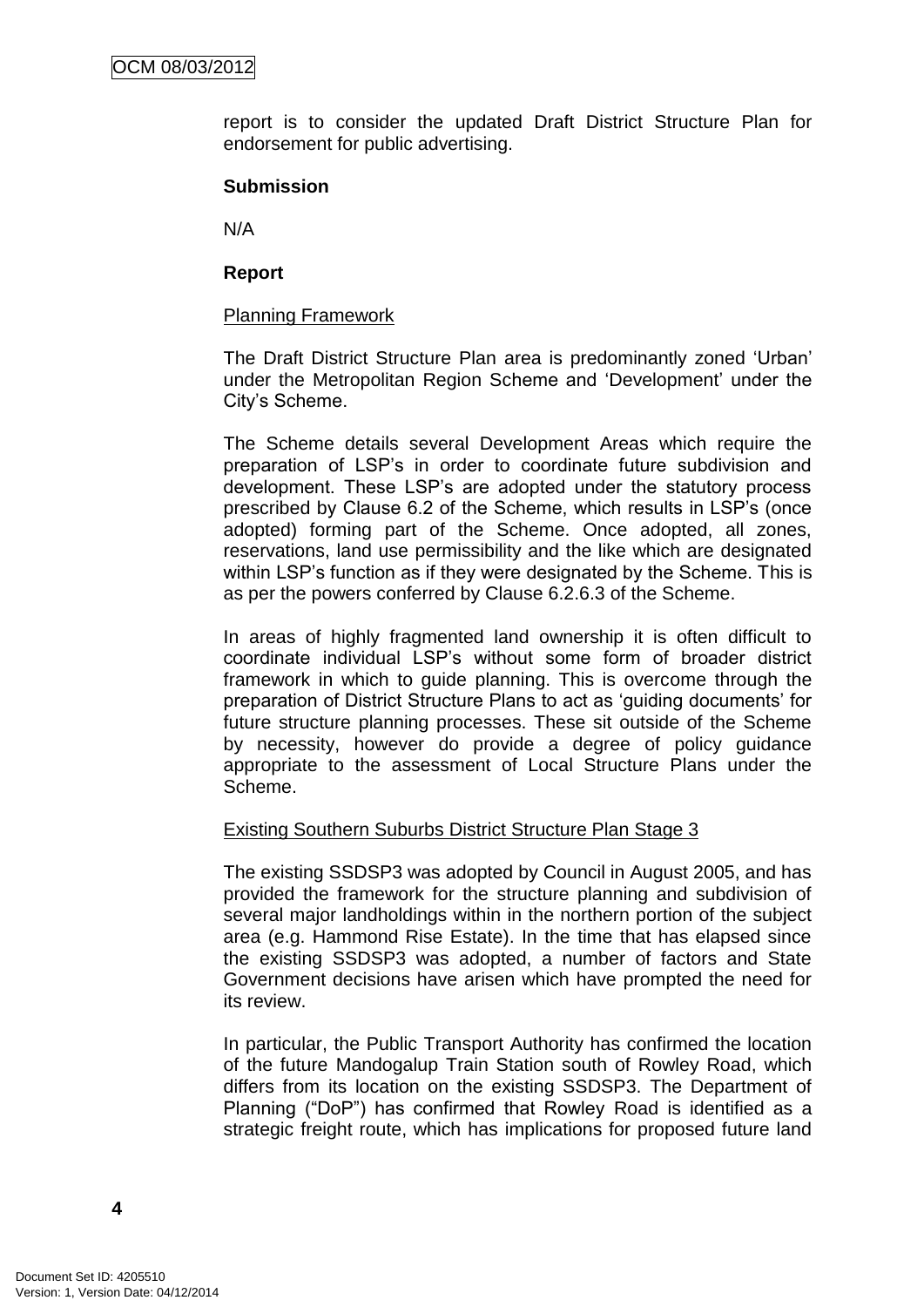uses in this area. The Western Australian Planning Commission ("WAPC") also resolved to extend the Kwinana Industrial (including Air Quality) Buffer by an additional 0.5 kilometres which means it now extends into the SSDSP3 area. This has also been the subject of a recent State Administrative Tribunal appeal, which has resulted in advice being given that the buffer issue needs further examination.

In addition to these issues, given the timing of the update, it is necessary to ensure the SSDSP3 is consistent with all current government strategic planning initiatives (e.g. Directions 2031 and beyond, Liveable Neighbourhoods – Edition 4).

# Draft Southern Suburbs District Structure Plan Stage 3

The Draft District Structure Plan is provided within the attachment to this report and includes the following components:

- 1. A Draft District Structure Plan report;
- 2. The Draft District Structure Plan spatial map;

The Draft District Structure Plan will provide an overall planning framework to guide future LSP"s, given the fragmented nature of landownership which exists.

#### Design Principles

The Draft District Structure Plan has been prepared on Liveable Neighbourhoods design principles, and allows for future development of the land for urban purposes in a co-ordinated manner. It aims to provide for an appropriate response to the environmental characteristics of the land, as well as providing a mixture of residential densities based around a highly permeable neighbourhood design.

It is consistent with the WAPC"s Directions 2031 and Beyond: Metropolitan Planning Beyond the Horizon ("Directions 2031") as it provides for a range of residential densities and housing types. Medium to high density housing will be located in high amenity areas, such as adjacent to neighbourhood centres and public open space reserves.

The Draft District Structure Plan retains the existing major road network, while providing for a new east-west road connection between Hammond Road and Barfield Road. An interconnecting network of shared paths will also be provided, utilising the existing road network and new local roads. New pedestrian links will also provide connections to the proposed neighbourhood centres and new areas of public open space.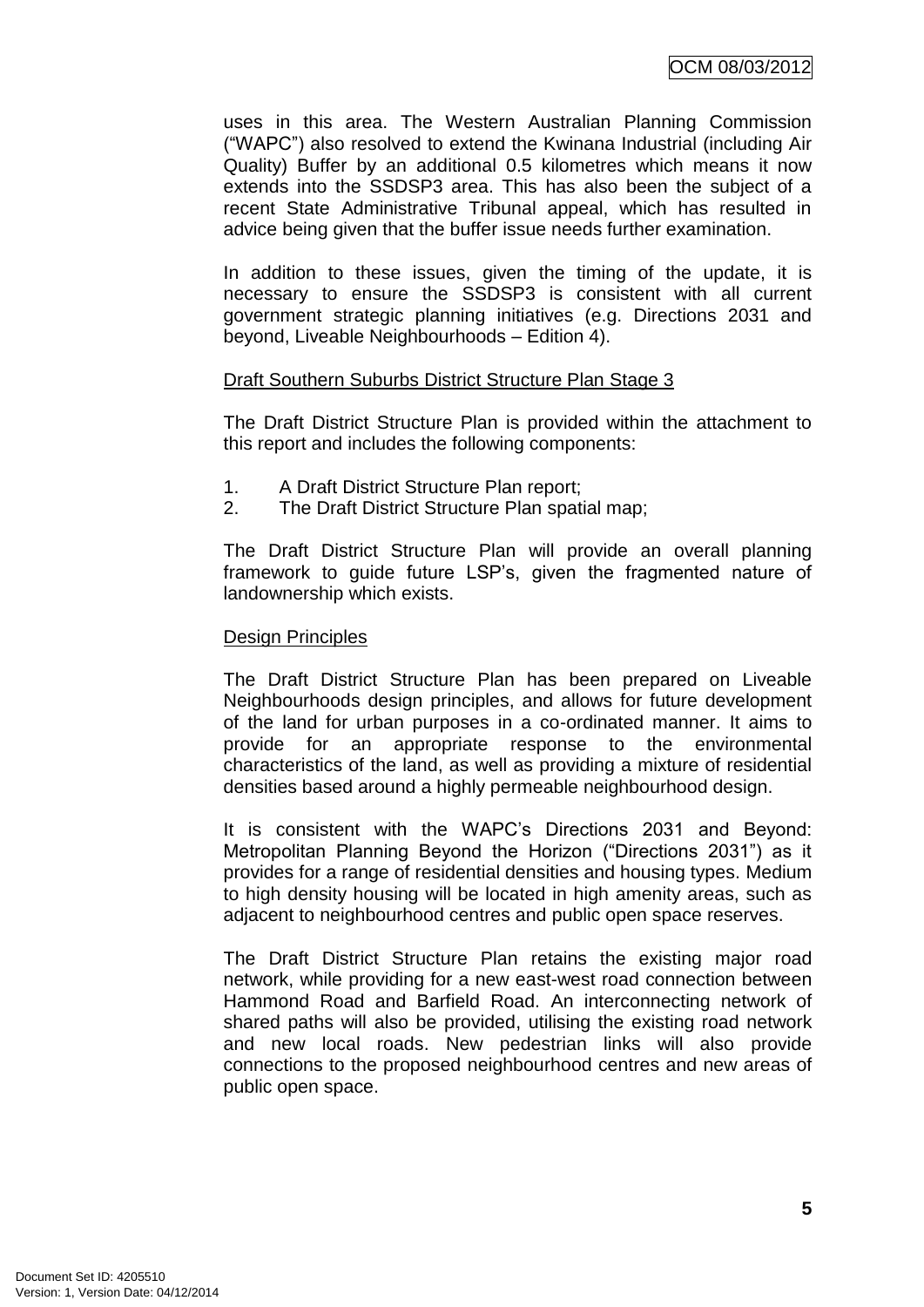The public open space strategy adopted by the Draft District Structure Plan, balances environmental, recreational and drainage objectives through an integrated open space, conservation and drainage network.

## Summary of Modifications to Existing SSDSP3

The Draft District Structure Plan continues to provide guidance for the preparation of LSP"s over the subject land by prescribing the broad land use framework including the major road network, neighbourhood structure, commercial, education, community and significant open space areas. The major changes from the original SSDSP3 and the Draft version can be seen by comparing Attachments 2 and 3 of this report. The rationale for the respective modifications is explained below.

#### Removal of "Future Mandogalup Railway Station"

As detailed previously, the Public Transport Authority have confirmed that if and when the Mandogalup railway station is constructed, it will be located to the south of Rowley Road. Although its exact location has not yet been determined, its position south of Rowley Road is reaffirmed by the WAPC"s "Draft Outer Metropolitan Perth and Peel Sub-regional Strategy'. As such there is no longer a demand for a local centre and high density residential development within the south east of the SSDSP3 to support the relocated railway station.

#### Exclusion of land affected by Alcoa Air Quality Buffe*r*

In 2010 as part of the broader Kwinana Industrial Buffer review process, and based on advice from the Department of Health and Department of Environment and Conservation, the WAPC resolved to extend the buffer surrounding Alcoa's Mandogalup Residue Disposal Area.

The expanded buffer includes a 1 kilometre area where future residential expansion is restricted (within the Town of Kwinana), with an additional 0.5 kilometres beyond this (into Wattleup and Hammond Park) also restricting residential expansion and development of some other sensitive land uses (i.e. kindergartens, hospitals and aged persons housing). The purpose of the additional buffer area was to recognise uncertainties related to the level and frequency of impacts from the Alcoa Residue Disposal Area and Kwinana Industrial Area more broadly. Attachment 5 to this report highlights the expanded buffer area. The WAPC advised that the extended portion of the buffer will be reviewed in five years time to ensure that its extent and location reflects the current conditions in the area.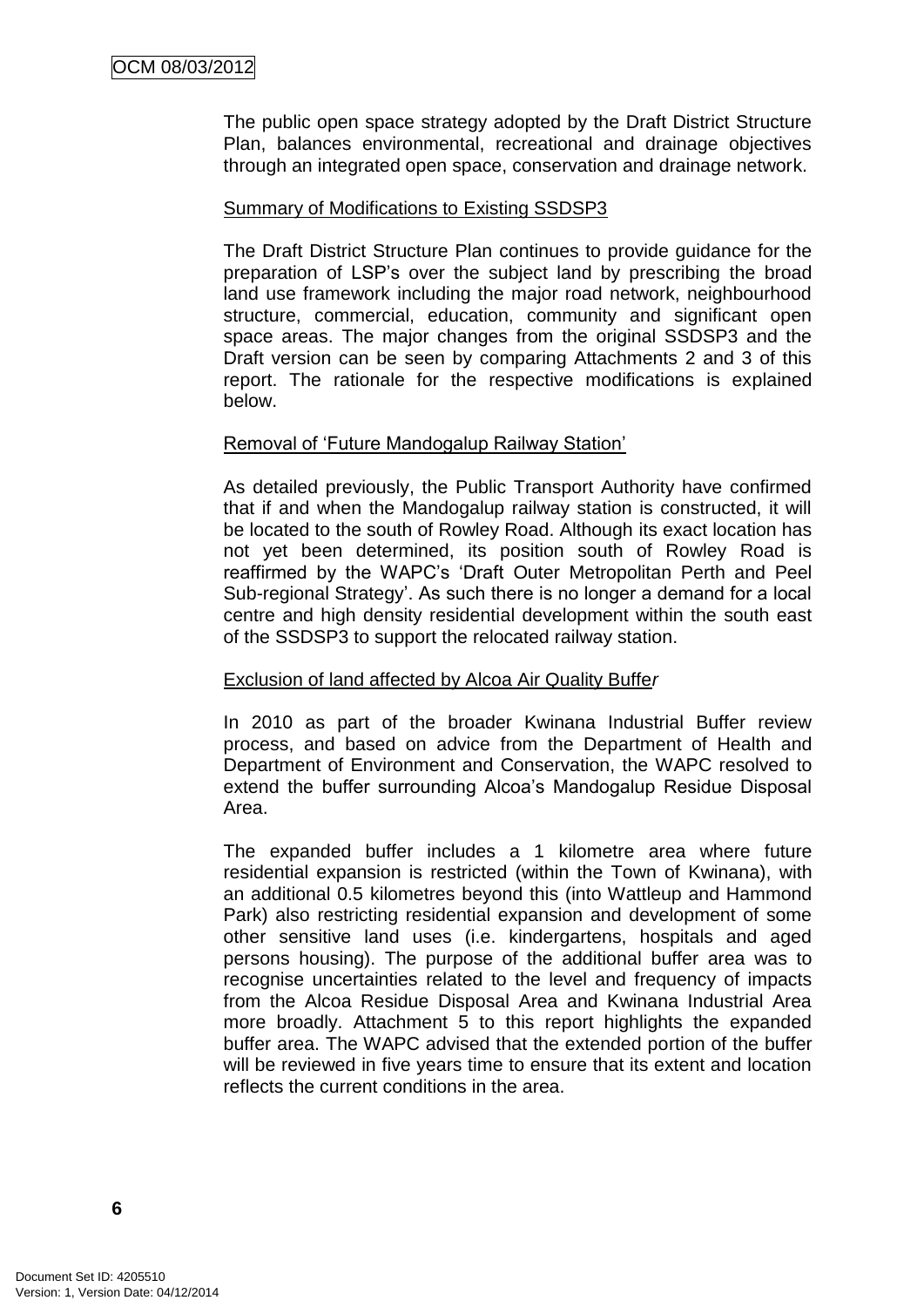OCM 08/03/2012

The implication/s of the buffer was recently considered by the State Administrative Tribunal ("SAT") in the case of Wattleup Road Development Company Pty Ltd and Western Australian Planning Commission [2011] WASAT 160. The case concerned an application for review of the refusal by the WAPC of a residential subdivision application within the southern portion of the SSDSP3 area. The SAT ultimately affirmed the WAPC"s decision to refuse subdivision approval.

The following findings of the SAT in the matter directly relate to the SSDSP3 review –

- *1. The Tribunal found that there is a threat of serious or irreversible environmental damage for residents of the proposed subdivision in relation to dust from the residue disposal area and the sand quarry. The Tribunal also found that there is scientific uncertainty as to the environmental damage. The conditions precedent to the satisfaction of the precautionary principle was therefore established. Consequently, a precautionary measure may be taken to avert the anticipated threat of environmental damage, provided that it is proportionate to the threat. The Tribunal determined that precluding subdivision until adequate air quality monitoring at the site demonstrates acceptability is proportionate to the threat, appropriate and cost-effective. The Tribunal found that adequate air quality monitoring would require prior consultation with the Department of Environment and Conservation, monitoring for a period of at least 12 months and assessment and reporting in relation to relevant health and amenity standards and chemical composition of dust.*
- *2 The Tribunal found that no weight should appropriately be placed on the definition by the Western Australian Planning Commission of an off-site buffer from the residue disposal area affecting the site, because of significant methodological concerns in relation to the scientific assessment utilised for the purpose of establishing the buffer. The Tribunal observed that it would seem sensible for the air quality monitoring and assessment in relation to the site referred to in the previous paragraph to inform the confirmation or variation of the buffer by the Western Australian Planning Commission. The Tribunal also suggested that, in light of the significant methodological concerns raised in the evidence and the inadequate duration of the monitoring that underlay the scientific assessment used by the Western Australian Planning Commission to define the buffer, the buffer should not be reflected in the town planning framework at this stage, and*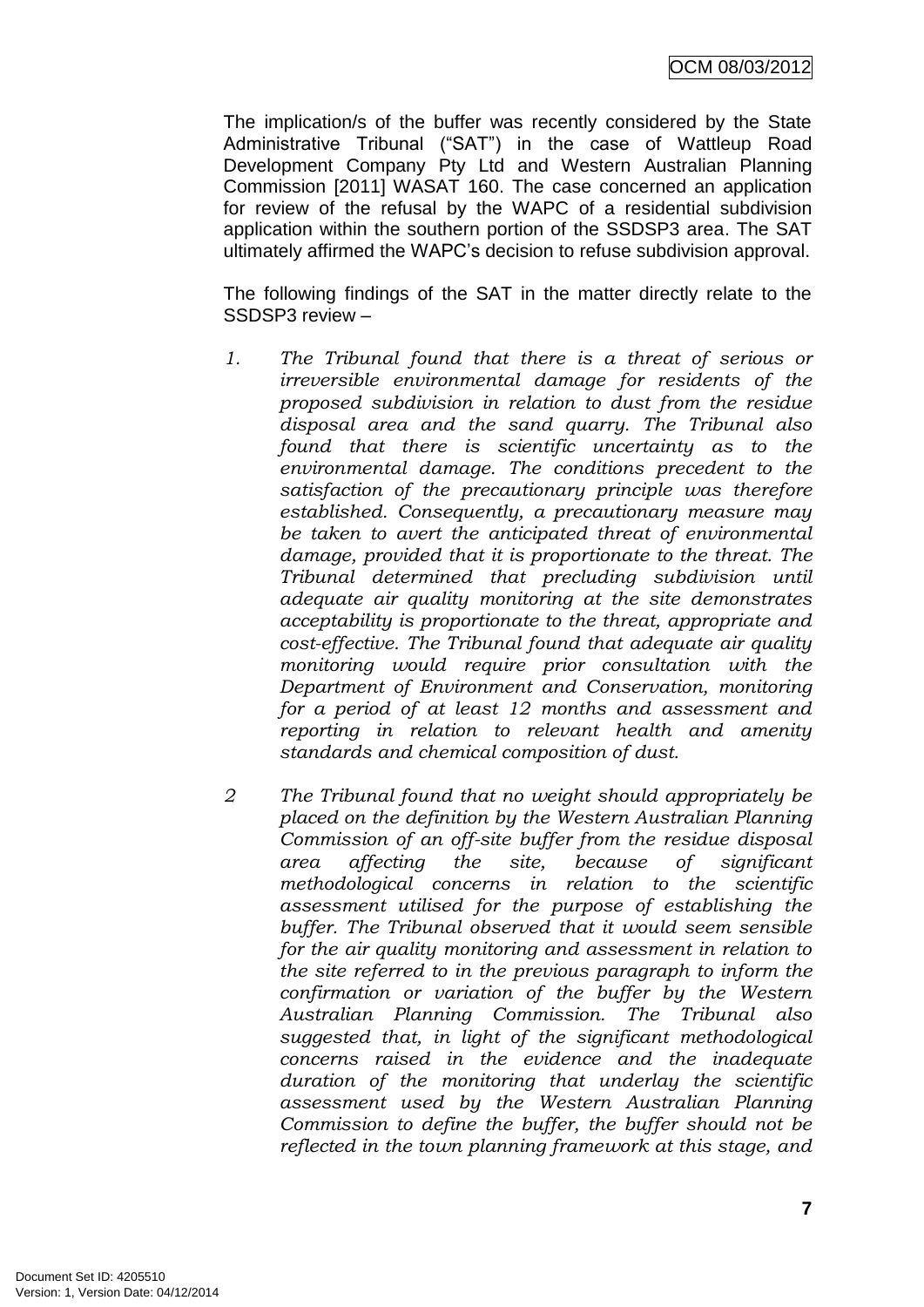*that any amendment of the planning framework in this respect should await the results of the air quality monitoring and assessment at the site.*

Given the above, the City proposes to designate the area affected by the buffer within the SSDSP3 as "subject to future structure planning". The decision not to exclude the area entirely from the SSDSP3 reflects the future desire for residential or compatible development to occur within this area subject to the appropriate modelling and environmental studies being undertaken. This is in line with the advice of the SAT, providing that current modelling which was used to prepare the buffer should be given no weight, and needs to be undertaken again. Once this has been completed and the actual implications known, appropriate structure planning can then take place for this land.

#### Areas adjacent to Rowley Road

In August 2011, the WAPC established a Planning Control Area for the future extension of Rowley Road west from the Kwinana Freeway. This was to protect the road corridor pending its inclusion as a Primary Regional Roads Reserve under the MRS as it is currently zoned "Urban Deferred'. Given that the upgrading of Rowley Road to a freight corridor standard will occur some time in the future, it is necessary to plan for an appropriate interface to urban development within the SSDSP3.

The City's preference at this stage is for no future residential development to directly abut the Rowley Road reserve. For future LSP's there will need to be further planning to demonstrate a suitable interface treatment (e.g. linear public open space, service road design with fronting residential development) being provided.

#### Residential Densities

Directions 2031, adopted by the WAPC in August 2010, seek a 50 per cent increase in the current average residential density of 10 dwellings per gross urban zoned hectare; and, have set a target of 15 dwellings per gross urban zoned hectare of land in new development areas. This translates to 18,280 new dwellings as part of greenfield development opportunities within the City of Cockburn. In addition, the WAPC"s Draft Outer Metropolitan Perth and Peel Sub-Regional Strategy identifies the subject area as an "Urban Zone Undeveloped" area with the potential to deliver 3000+ dwellings in the future.

In order to meet these targets, it is necessary to increase the residential densities applicable to the SSDSP3 area. The SSDSP3"s previous "Urban Density Targets" which are considered low by current planning initiatives, have therefore been replaced. Densities are now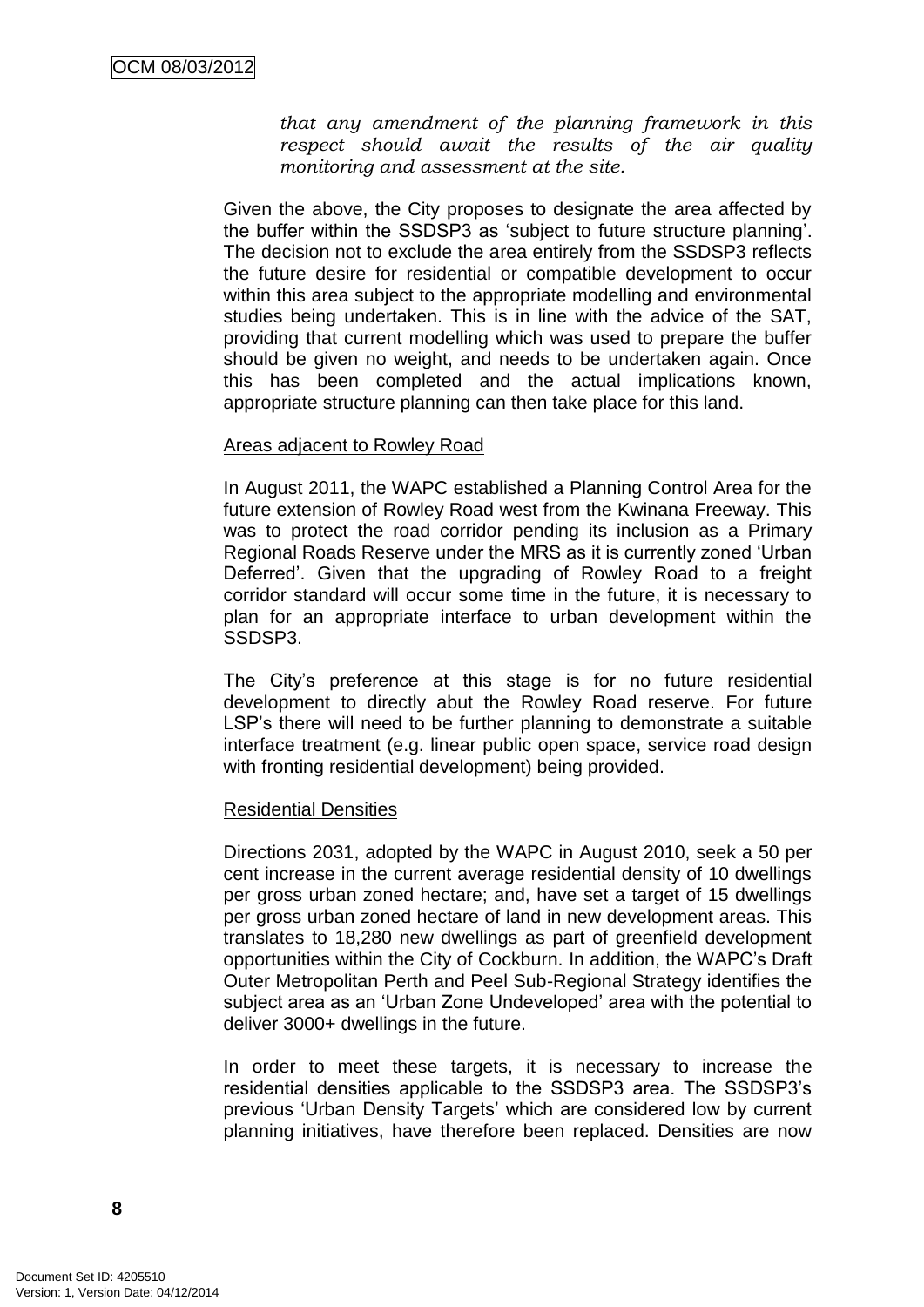graphically represented on the plan as "High" or "Medium" however these are indicative only and will be refined at the LSP stage in accordance with the locational criteria set out in the SSDSP3 report. The base coding/minimum density applicable to the SSDSP3 area is consistent with Directions 2031 in requiring 15 dwellings/ha generally and 25 dwellings/ha in areas near 'centres' and areas of 'amenity'.

#### **Conclusion**

It is recommended that Council endorse the Draft District Structure Plan for the purposes of landowner and community consultation. Officers are of the view that it adequately responds to the site characteristics of the land, and provides a robust guideline to help in the preparation of future LSP"s. It is recommended that the Draft District Structure Plan be advertised for community consultation for a period of 42 days, following which the Draft District Structure Plan will be presented back to Council for formal endorsement in light of any submissions and further information which may be received during advertising.

# **Strategic Plan/Policy Implications**

#### **Demographic Planning**

• To ensure the planning of the City is based on an approach that has the potential to achieve high levels of convenience and prosperity for its citizens.

#### **Infrastructure Development**

• To provide an appropriate range of recreation areas that meets the needs of all age groups within the community.

#### **Natural Environmental Management**

To ensure development of the district is undertaken in such a way that the balance between the natural and human environment is maintained.

#### **Budget/Financial Implications**

The Draft District Structure Plan falls within Draft Development Contribution Areas 9 – Hammond Park and 10 – Wattleup which are the subject of Amendment No. 28 to the Scheme and is yet to be formally approved by the WAPC. However, recent advice from the DoP has indicated that the Amendment is likely to proceed to the approval stage subject to modifications and readvertising being undertaken by the City. It is the City"s preference to advertise the modified Amendment at the same time as advertising the Draft District Structure Plan.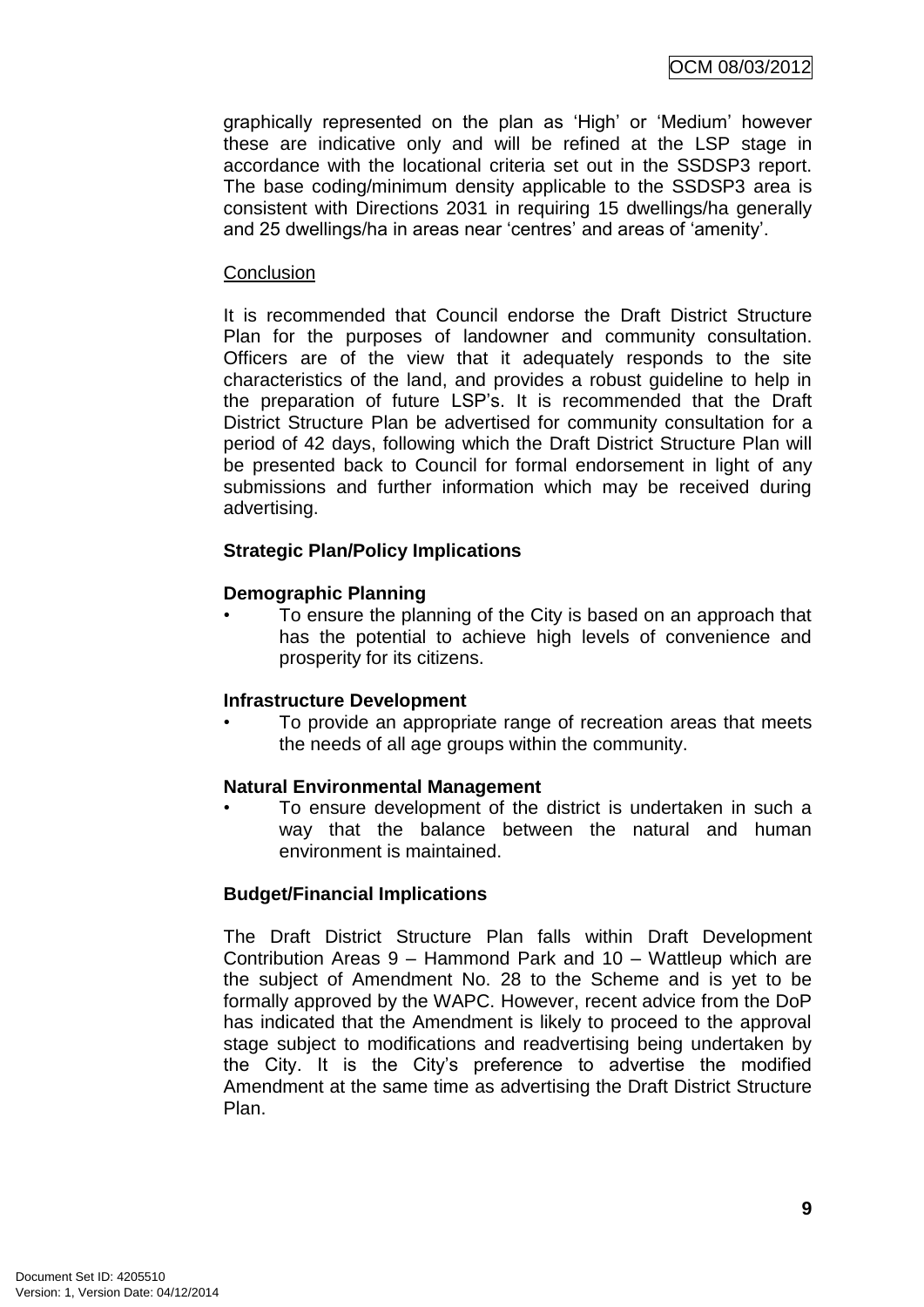Although still draft at this stage, Amendment No. 28 is a seriously entertained proposal and as such its requirements have been implemented through the use of legal agreements with subdividers. Once adopted, all landowners within DCA"s 9 and 10 will be required to make a proportional contribution to land, infrastructure, works and all associated costs required as part of the development and subdivision of the Southern Suburbs Stage 3 Development Contribution Areas.

Subdivision and development within the SSDSP3 area is also subject to the requirements of the City"s Development Contribution Plan 13 – Community Infrastructure.

#### **Legal Implications**

It is proposed to retain the Draft District Structure Plan as a guiding document. It is important this distinction is made from a LSP, given the way in which the Scheme deals with a LSP as an extension to the statutory requirements of the Scheme.

#### **Community Consultation**

Once adopted as a draft, it is recommended that the Draft District Structure Plan be advertised for a period of 42 days. Advertising is to be undertaken generally in accordance with the procedural requirements established under Clause 6.2.8.1 of the Scheme.

#### **Attachment(s)**

- 1. Location Plan
- 2. Existing Southern Suburbs District Structure Plan Stage 3 Map
- 3. Draft Southern Suburbs District Structure Plan Stage 3 Map
- 4. Draft Southern Suburbs District Structure Plan Stage 3 Report
- 5. Revised Kwinana Industrial (including Air Quality) Buffer

#### **Advice to Proponent(s)/Submissioners**

N/A

#### **Implications of Section 3.18(3) Local Government Act, 1995**

Nil.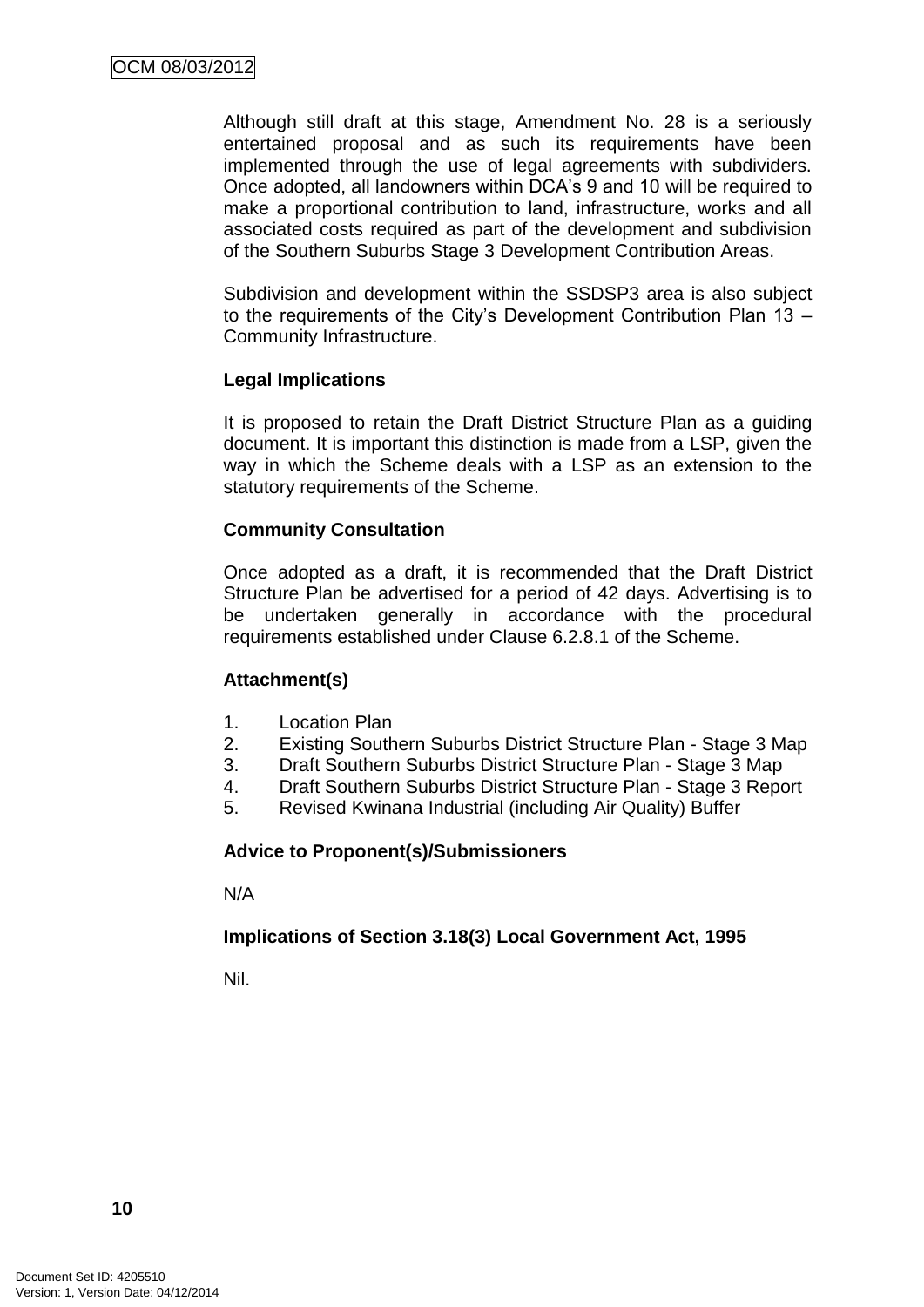**14.2 (OCM 08/03/2012) - CLOSURE OF WESTERN POWER PADMOUNT SITE LOCATION: SIGNAL TERRACE COCKBURN CENTRAL OWNER: AUSTRALAND HOLDINGS PTY LTD APPLICANT: JBA SURVEYS (6010445) (L GATT) (ATTACH)**

## **RECOMMENDATION**

That Council:

- (1) advise the applicant that Western Power has agreed in principal to the closure of the padmount site once the works to provide a substation at an alternate location have been completed;
- (2) once evidence of a written advice from Western Power has been provided that the works have been completed and the alternate substation is completed, requests the Minister for Lands to close portion of Signal Terrace, Cockburn Central which encompasses the Western Power padmount site in accordance with Section 58 of the *Land Administration Act 1997*;
- (3) supports the land resulting from the road closure being purchased by the adjoining landowner (Australand Holdings Ltd) as per the normal procedures of the *Land Administration Act 1997*; and
- (4) advise the applicant of this decision accordingly.

# **COUNCIL DECISION**

# **Background**

A request has been received on behalf of the adjoining landowner to close portion of Signal Terrace, Cockburn Central which encompasses a Western Power padmount site adjoining Lot 8 Signal Terrace. The purpose of this report is to consider this request.

#### **Submission**

By way of letter, JBA Surveys requested that the City initiate the closure of the portion of Signal Terrace, Cockburn Central (refer to Attachment 1). The subject area is a Western Power padmount site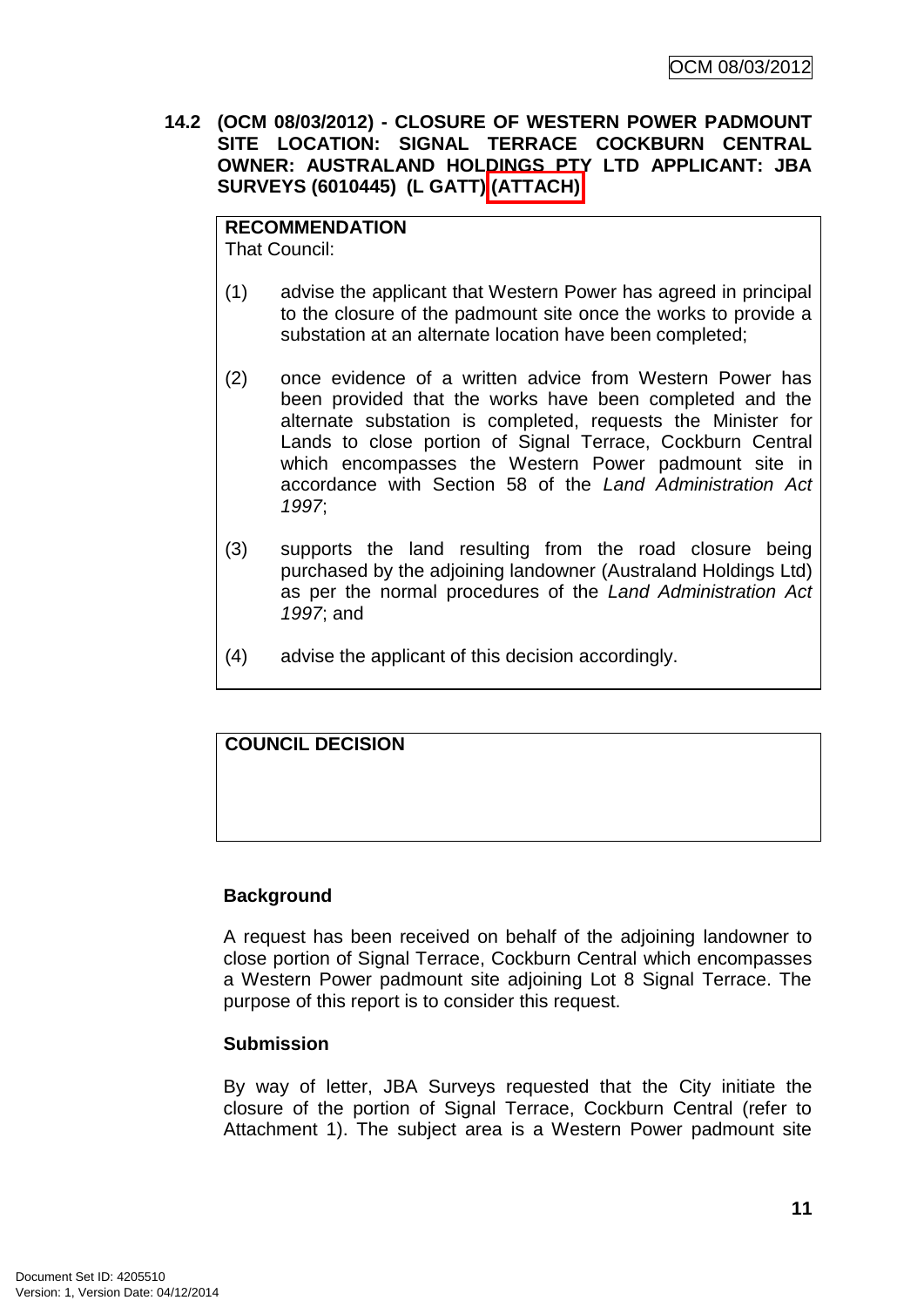adjoining Lot 8 Signal Terrace, Cockburn Central (refer to Attachment 2). The proponent has agreed in writing to meet all costs associated with the proposed road closure, a copy of which is provided within Attachment 1.

# **Report**

At the time of creating Lot 8 Signal Terrace, a small road widening of 17m<sup>2</sup> was created to accommodate a Western Power transformer. This now conflicts with the proposed development for Lot 8, and accordingly the developer has agreed with Western Power to include a Western Power transformer elsewhere within the future development. Western Power has agreed in principal to the closure of the padmount site however they require that the works which will include the new padmount site be completed prior to the closure.

As the padmount site sits within a portion of the adjoining Stockton Bend road reserve, formal road closure processes must occur to allow the land to be transferred into the Certificate of Title of the adjoining Lot 8.

Telstra have advised that they have assets in this area and the applicant has been advised of the requirements of Telstra in relation to dealing with their assets. Telstra have also advised that they have no objection to the closure of the padmount site. There is no other utility infrastructure in the Western Power padmount site, and all other service providers have responded advising that they have no objections to the proposal.

It is recommended that Council support the request, but only once evidence is provided by Western Power that they are satisfied that the works, which will include the new transformer site, have been completed. Once this written advice has been provided, it is recommended Council write to the Minister for Lands requesting formal closure of the portion of Signal Terrace in accordance with Section 58 of the *Land Administration Act 1997*.

#### **Strategic Plan/Policy Implications**

#### **Demographic Planning**

- To ensure the planning of the City is based on an approach that has the potential to achieve high levels of convenience and prosperity for its citizens.
- To ensure development will enhance the levels of amenity currently enjoyed by the community.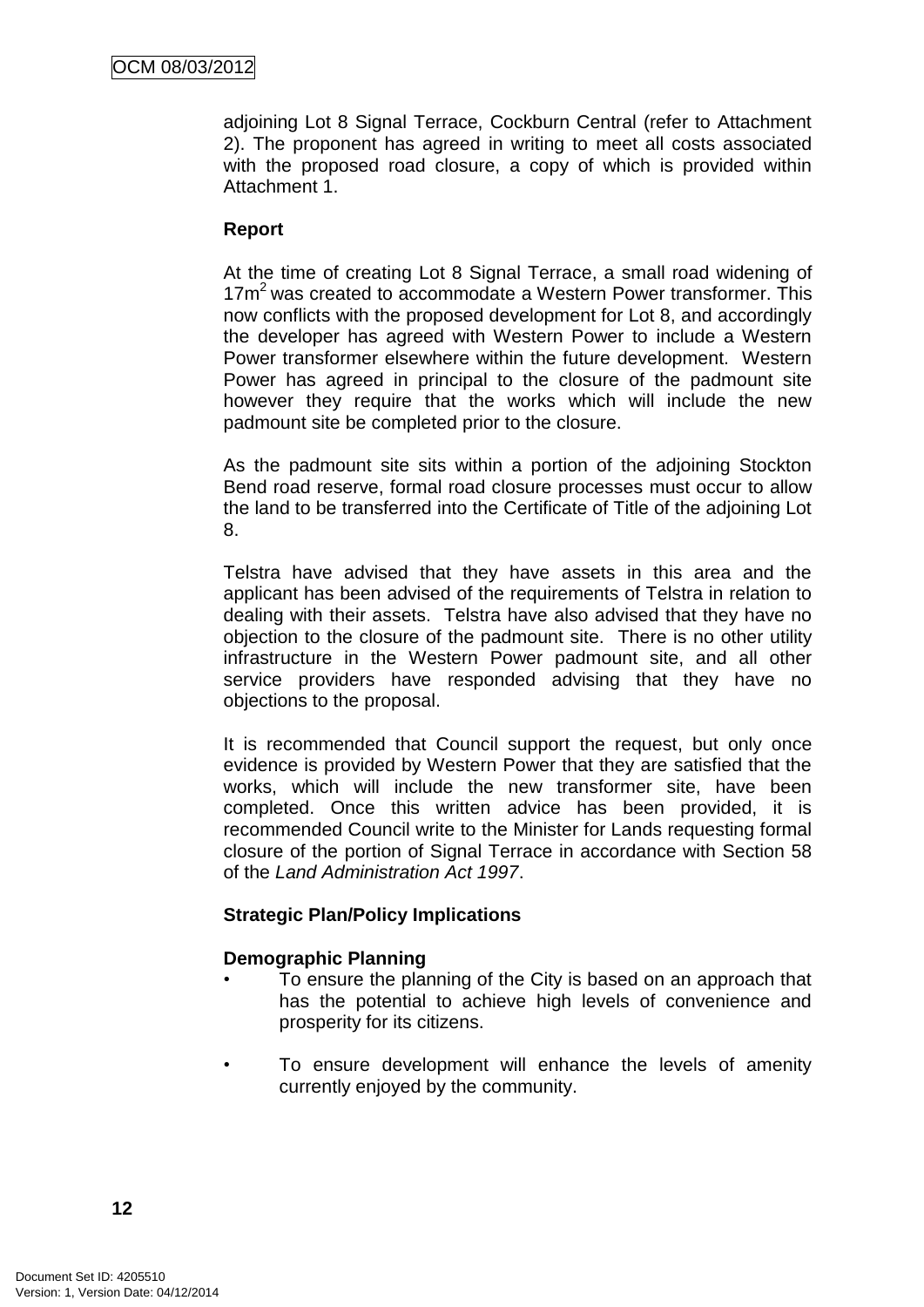# **Governance Excellence**

• To conduct Council business in open public forums and to manage Council affairs by employing publicly accountable practices.

# **Budget/Financial Implications**

The proponent will be required to meet all associated costs.

## **Legal Implications**

To be undertaken in accordance with Section 58 of the *Land Administration Act 1997*.

#### **Community Consultation**

Advertised on 10 January 2012, in accordance with Section 58 of the *Land Administration Act 1997.* No objections have been received

#### **Attachment(s)**

- 1. Letter of request from JBA Surveys
- 2. Location Plan

# **Advice to Proponent(s)/Submissioners**

The Proponent(s) and those who lodged a submission on the proposal have been advised that this matter is to be considered at the 8 March 2012 Council Meeting.

#### **Implications of Section 3.18(3) Local Government Act, 1995**

Nil.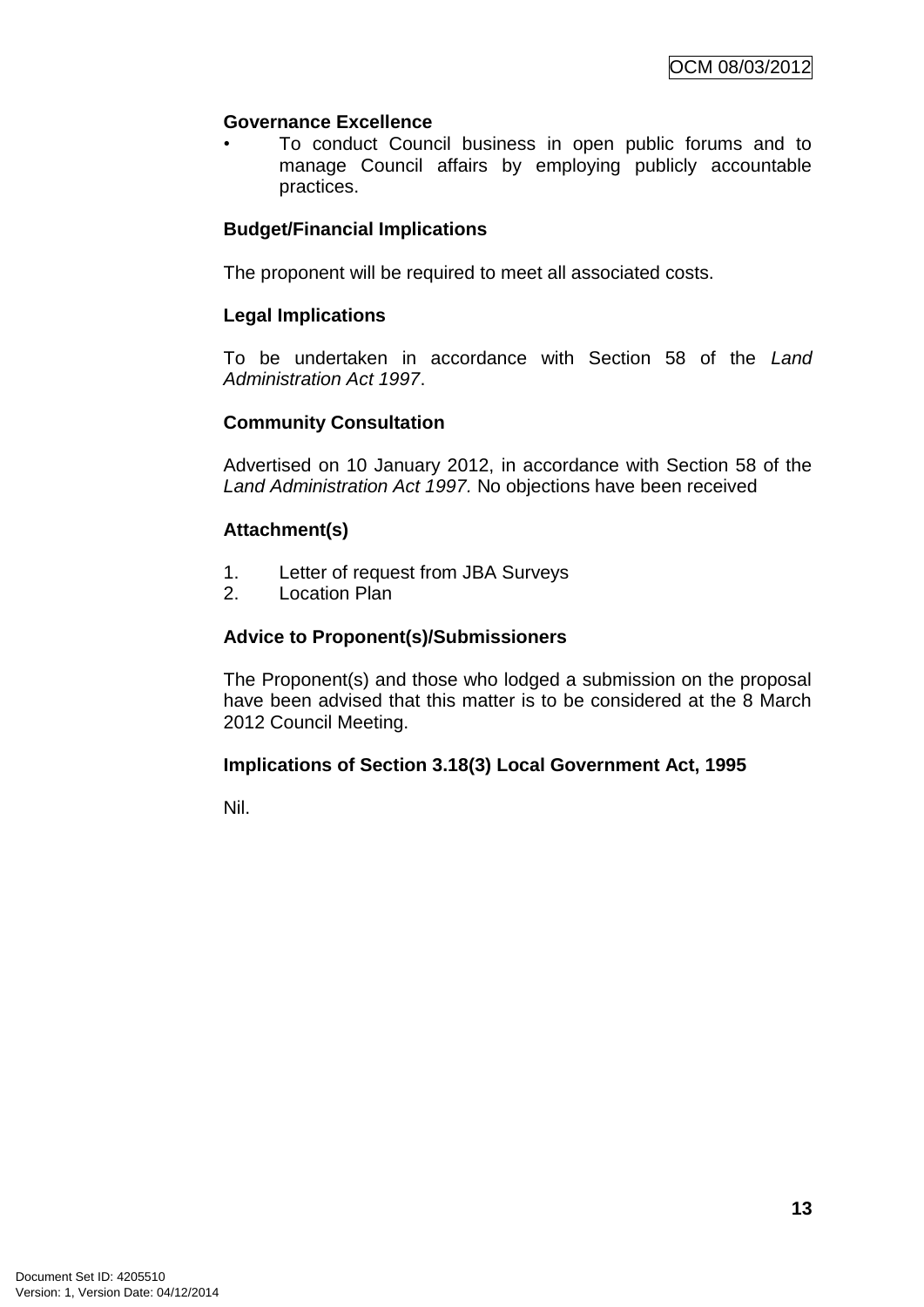**14.3 (OCM 08/03/2012) - PROPOSED SCHEME AMENDMENT NO. 90 - LOCATION: LOTS 1, 803 & PORTION OF LOT 802 YANGEBUP ROAD; LOTS 7, 99, 146 &147 HAMMOND ROAD; PORTION OF LOCAL ROAD RESERVE AND; LOT 4308 BEELIAR DRIVE, COCKBURN CENTRAL - OWNER: ALESSANDRINE/CITY OF COCKBURN - APPLICANT: BURGESS DESIGN GROUP (93090) (M CARBONE) (ATTACH)**

# **RECOMMENDATION**

That Council:

- (1) In pursuance of Section 75 of the *Planning and Development Act 2005* ("Act"), initiate Amendment No. 90 to City of Cockburn Town Planning Scheme No. 3 ("Scheme") for the purposes of:
	- 1. Rezoning Lots 1 and 803 Yangebup Road; Portion of Lot 802 Yangebup Road; Lots 7, 99, 146 and 147 Hammond Road; Portion of Local Road Resereve and; Lot 4308 Beeliar Drive, Cockburn Central from "Light and Service Industry" and 'Local Centre' to 'Development' zone with a 'Development Area 35" designation as shown on the Scheme Amendment Map;
	- 2. Amending the Scheme Map accordingly; and
	- 3. Amending Schedule 11 Development Areas, contained within the Scheme Text by inserting a new DA 35 – Cockburn Central West as follows:

| REF.<br>NO.  | <b>AREA</b>                                              | <b>PROVISIONS</b>                                                                                                                                                                                                                                                                                                                                         |  |
|--------------|----------------------------------------------------------|-----------------------------------------------------------------------------------------------------------------------------------------------------------------------------------------------------------------------------------------------------------------------------------------------------------------------------------------------------------|--|
| <b>DA 35</b> | Cockburn<br><b>Central West</b><br>(Development<br>Zone) | An approved Local Structure Plan adopted in<br>1.<br>accordance with Clause 6.2 of the Scheme<br>shall apply to the land to guide subdivision,<br>land use and development.                                                                                                                                                                               |  |
|              |                                                          | The Structure Plan is to provide for future<br>2.<br>commercial, retail and mixed business<br>development and compatible uses incidental<br>thereto. The extent of such uses will be<br>subject to the preparation and approval by<br>Council of an economic/retail<br>impact<br>assessment prepared in accordance with<br>State Planning Policy No. 4.2. |  |
|              |                                                          | Land uses classified in the Structure Plan<br>3.<br>apply in accordance with Clause 6.2.6.3.                                                                                                                                                                                                                                                              |  |
|              |                                                          | All development shall be in accordance with<br>4.<br>Detailed Area Plans<br>and/or<br>Design<br>Guidelines prepared and approved by<br>Council under Clause 6.2.15 of the Scheme.                                                                                                                                                                         |  |

# **Schedule 11 Development Areas**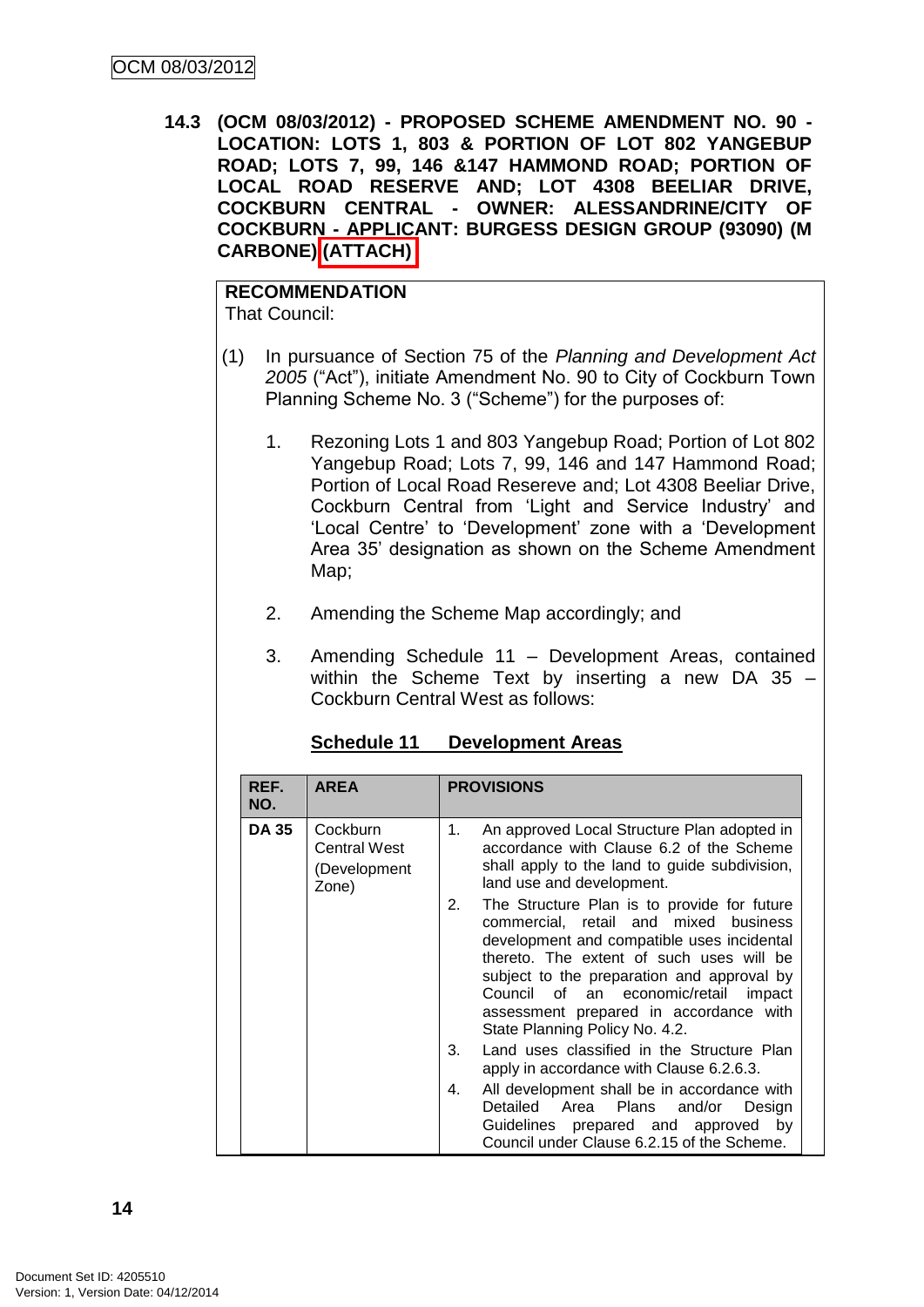| 5.<br>The adopted Local Structure Plan must be<br>accompanied by a comprehensive traffic<br>assessment, including a Vehicle Access and<br>Parking Strategy, addressing the function of<br>the 'Main Street' and industrial through<br>traffic, as well as protecting the regional<br>functionality of Beeliar Drive, to the<br>satisfaction of Council. |
|---------------------------------------------------------------------------------------------------------------------------------------------------------------------------------------------------------------------------------------------------------------------------------------------------------------------------------------------------------|
| 6. The adopted Local Structure Plan must<br>address and resolve the implementation and<br>land swap arrangements as contained in the<br>legal agreement and contract of sale<br>between the proponent and City of<br>Cockburn, signed 22 January 2001.                                                                                                  |
| 7. All future development that fronts the north-<br>south road through the site must be based<br>on 'Main Street' principles and addressed in<br>Detailed Area Plans and/or<br>Design<br>Guidelines.                                                                                                                                                    |

(2) as the amendment is in the opinion of Council consistent with Regulation 25(2) of the *Town Planning Regulations 1967* ("Regulations"), and upon the preparation of the necessary amendment documentation, the amendment be referred to the Environmental Protection Authority ("EPA") as required by Section 81 of the Act, and on receipt of a response from the EPA indicating that the amendment is not subject to formal environmental assessment, be advertised for a period of 42 days in accordance with the Regulations. In the event that the EPA determines that the amendment is to be subject to formal environmental assessment, this assessment is to be prepared by the proponent prior to advertising of the amendment.

# **COUNCIL DECISION**

#### **Background**

The subject land is bounded by Yangebup Road to the north, Hammond Road to the east, Beeliar Drive to the south and the Beeliar Regional Recreation Reserve to the west (refer Agenda Attachment 1 for a copy of the location plan).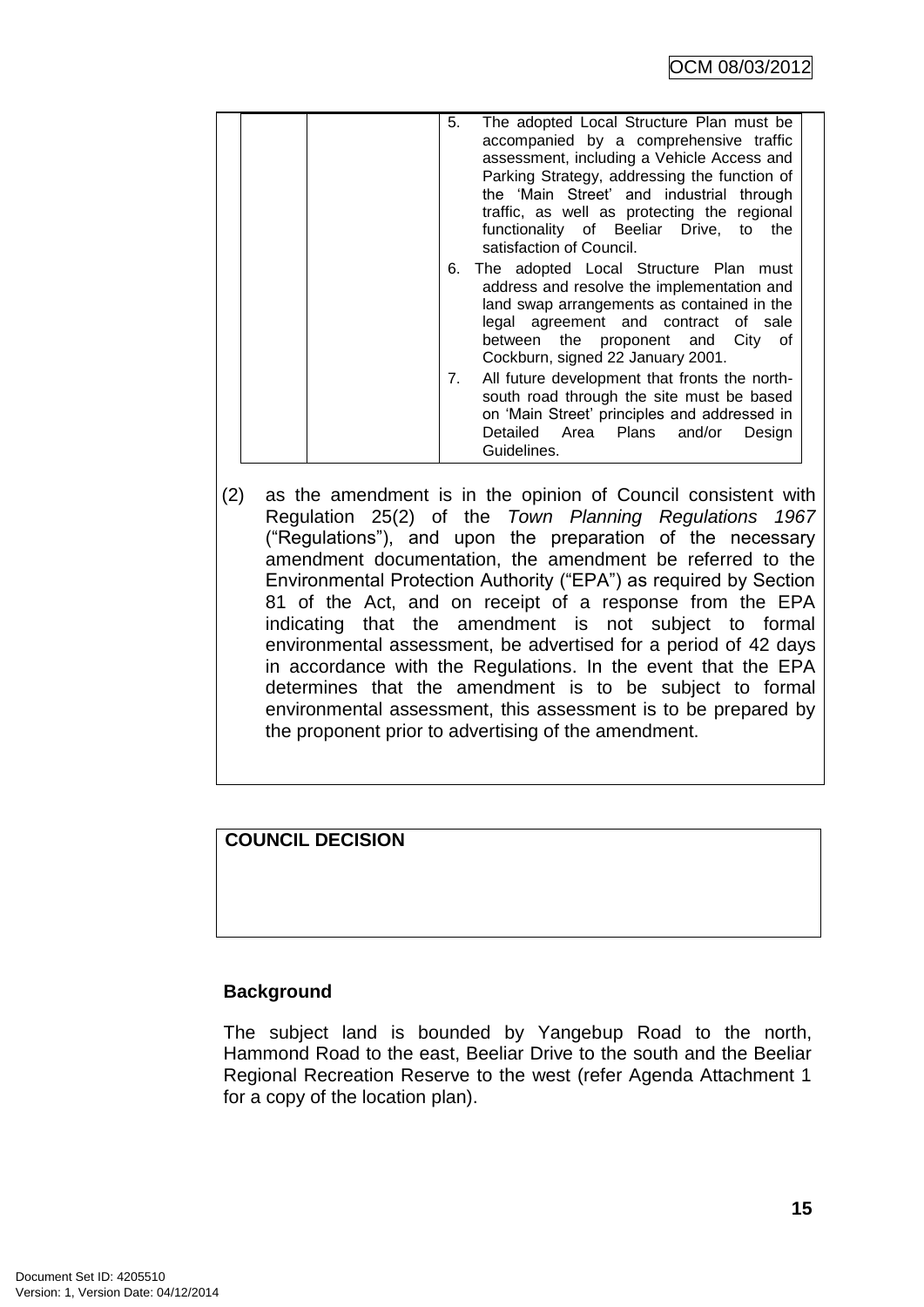The site has been operating as the Tony Ale Markets for a number of years and more recently a Waldecks Nursery and the West "n" Fresh Fishmongers have established in new buildings on the site. There are also three existing houses located on the site. These uses operate on the eastern portion of the site with the majority of the site being vacant (refer Agenda Attachment 2 for an aerial photograph of the site).

The Hammond Road/Beeliar Drive intersection is currently configured as a staggered intersection whereby Hammond Road meets Beeliar Drive with two separate T-junction intersections that are 150m apart. This current intersection configuration does not function adequately from a traffic safety and management point of view and the City of Cockburn is proposing to realign Hammond Road (north of Beeliar Drive) so that it aligns with Hammond Road to the south of Beeliar Drive to form a four-way intersection. The proposed Scheme amendment takes into account these proposed changes.

#### **Submission**

Burgess Design Group on behalf of the Alessandrini family, the owners of the subject site, has lodged a Scheme amendment proposal to rezone the site to "Development" and "Development Area 35".

#### **Report**

#### Subject Site and Zoning

Agenda Attachment 1 shows the location of the subject site and the following table provides further details.

| <b>Address</b>                  | <b>Land area</b><br>(ha) | <b>Owners</b>              |
|---------------------------------|--------------------------|----------------------------|
| Lot 1 Yangebup Road             | 1.0197                   | Alessandrini               |
| Lot 802 Yangebup Road           | 1.5595                   | Alessandrini               |
| Lot 803 Yangebup Road           | 0.9036                   | Alessandrini               |
| Lot 7 Hammond Road              | 2.2283                   | Alessandrini               |
| Lot 99 Hammond Road             | 1.2903                   | Alessandrini               |
| Lot 4308 Beeliar Drive          | 0.3597                   | Alessandrini               |
| Lot 147 Hammond Road            | 0.0666                   | City of Cockburn           |
| Lot 146 Hammond Road            | 0.0987                   | City of Cockburn           |
| Portion of Hammond Road reserve | 0.1715                   | State of Western Australia |

The proposal incorporates a number of lots that make up the Tony Ale site. A small portion of land owned by the City and a portion of road reserve have been added to the proposed Development zone to reflect proposed changes to the alignment of Hammond Road which the City of Cockburn is undertaking.

The subject site is zoned "Urban" under the Metropolitan Region Scheme, except for a portion of the existing Hammond Road which is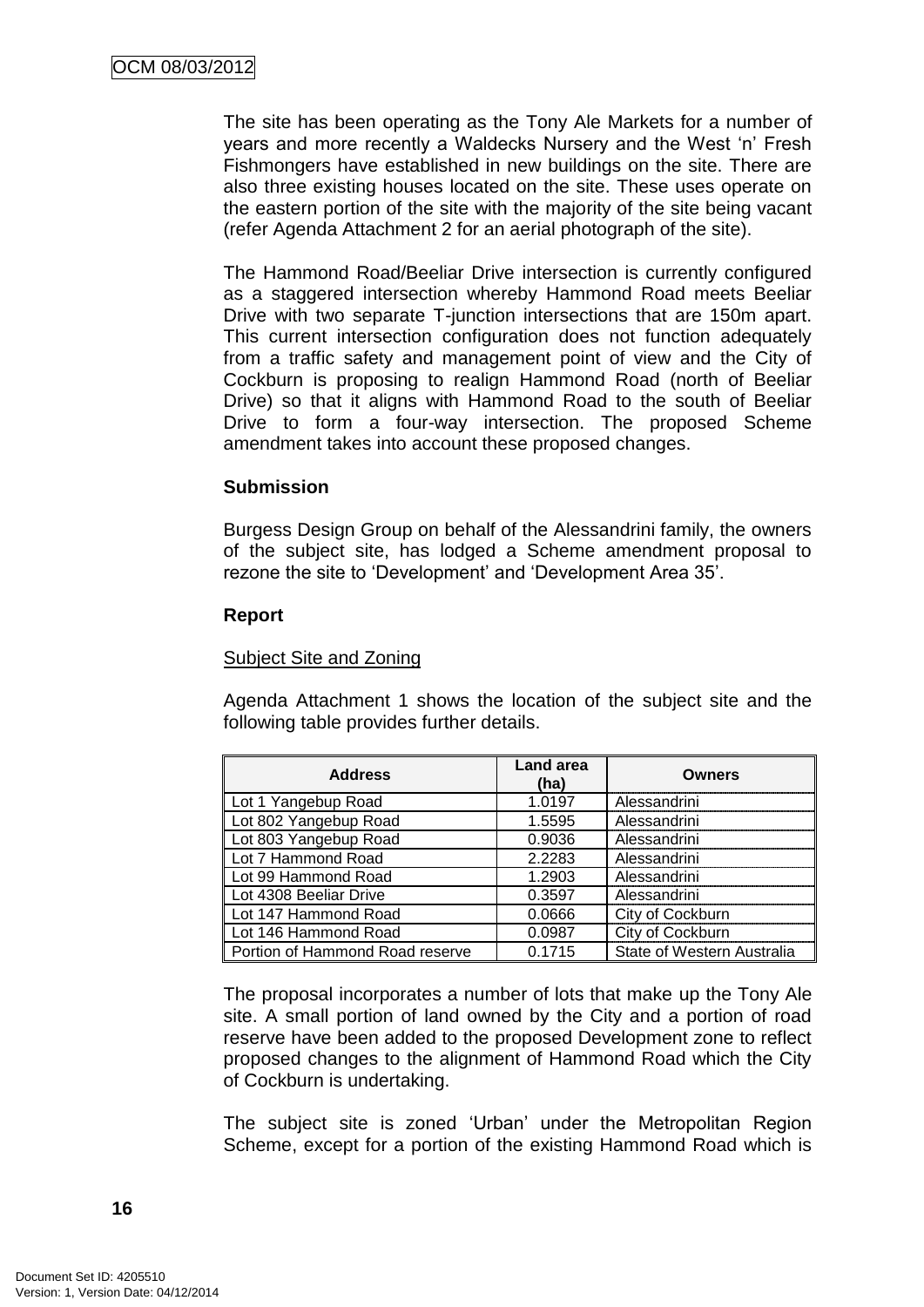reserved as "Other Regional Roads". While logically part of the area, this is excluded from the proposed rezoning due to the operation of regional reservations under Section 126 of the *Planning and Development Act 2005*. Under the City"s Town Planning Scheme, the majority of the site is zoned "Light and Service Industry" with a portion of the site zoned "Local Centre". There is also a small portion which exists as a Local Road Reserve.

#### Scheme Amendment Proposal

The Scheme amendment proposes to rezone the subject site to "Development" and "Development Area 35". Refer to agenda Attachment 3 which illustrates the existing and proposed changes to the City"s Town Planning Scheme.

The purpose of the "Development" zone in this instance is to provide for structure planning to guide mainly commercial development in a comprehensive manner. The "Development Area 35" provisions allow Council to apply requirements to the future structure plan. A set of requirements have been developed and are provided below:

| REF.<br>NO. | <b>AREA</b>                                                     | <b>PROVISIONS</b>                                                                                                                                                                                                                                                                                                                                                                                                                                               |
|-------------|-----------------------------------------------------------------|-----------------------------------------------------------------------------------------------------------------------------------------------------------------------------------------------------------------------------------------------------------------------------------------------------------------------------------------------------------------------------------------------------------------------------------------------------------------|
| DA<br>35    | <b>COCKBURN</b><br><b>CENTRAL WEST</b><br>(DEVELOPMENT<br>ZONE) | An approved Local Structure Plan adopted in<br>1.<br>accordance with Clause 6.2 of the Scheme shall<br>apply to the land to guide subdivision, land use<br>and development.                                                                                                                                                                                                                                                                                     |
|             |                                                                 | 2.<br>The Structure Plan is to provide for future<br>mixed<br>business<br>commercial,<br>retail<br>and<br>development and compatible uses incidental<br>thereto. The extent of such uses will be subject<br>to the preparation and approval by Council of an<br>economic/retail impact assessment prepared in<br>accordance with State Planning Policy No. 4.2.<br>Land uses classified in the Structure Plan apply<br>3.<br>in accordance with Clause 6.2.6.3. |
|             |                                                                 | All development shall be in accordance with<br>4.<br>Detailed Area Plans and/or Design Guidelines<br>prepared and approved by Council under<br>Clause 6.2.15 of the Scheme.                                                                                                                                                                                                                                                                                     |
|             |                                                                 | The adopted Local Structure Plan must be<br>5.<br>accompanied<br>by a<br>comprehensive<br>traffic<br>assessment, including a Vehicle Access and<br>Parking Strategy, addressing the function of the<br>'Main Street' and industrial through traffic, as<br>well as protecting the regional functionality of<br>Beeliar Drive, to the satisfaction of Council.                                                                                                   |
|             |                                                                 | 6. The adopted Local Structure Plan must address<br>and resolve the implementation and land swap<br>arrangements as contained<br>in<br>the<br>legal<br>agreement and contract of sale between the<br>proponent and City of Cockburn, signed 22                                                                                                                                                                                                                  |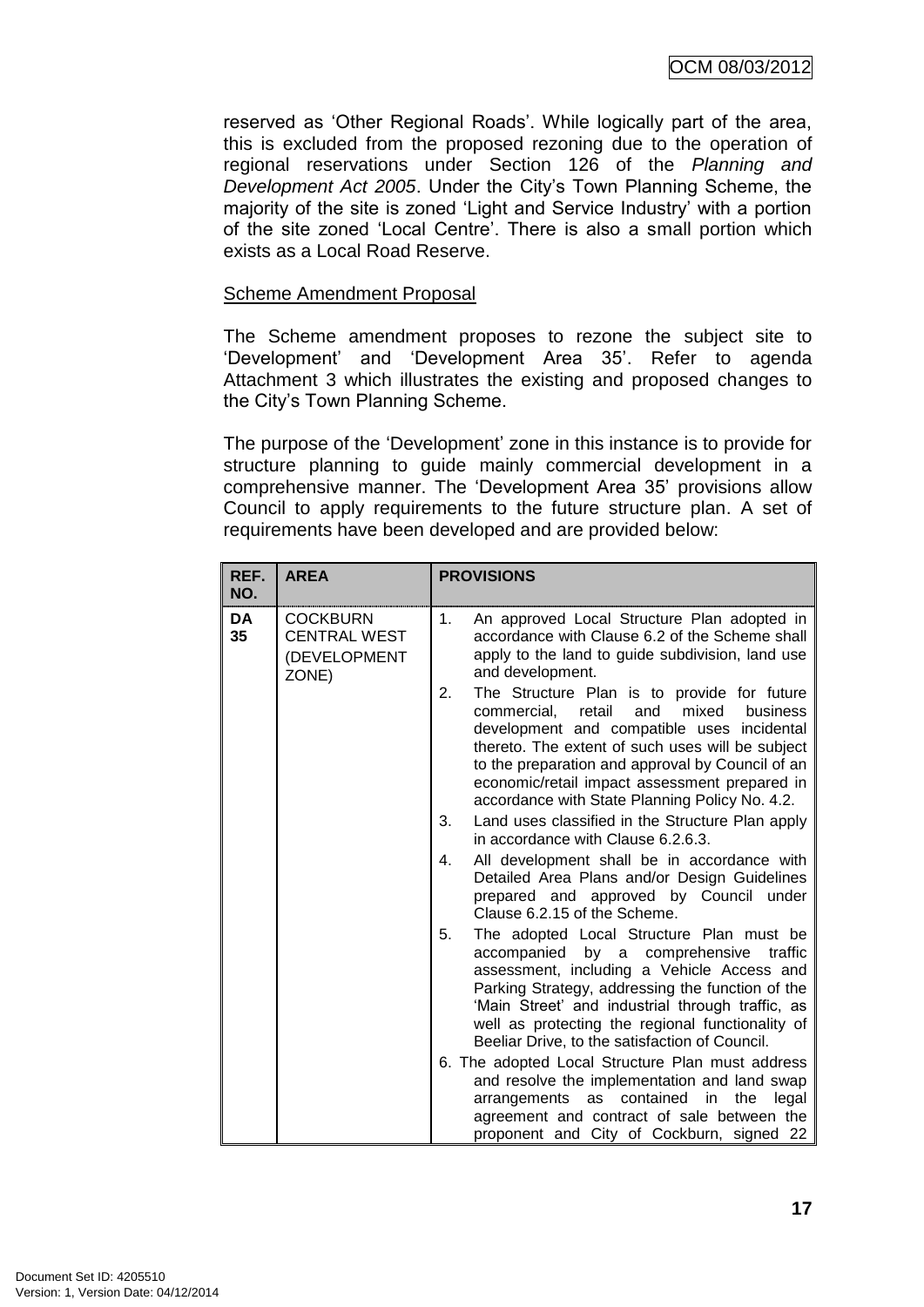| January 2001.                                                                                                                                                                                 |
|-----------------------------------------------------------------------------------------------------------------------------------------------------------------------------------------------|
| 7. All future development that fronts the north-south<br>road through the site must be based on 'Main<br>Street' principles and addressed in Detailed Area<br>Plans and/or Design Guidelines. |

Dealing with land use and design through the structure planning process is appropriate in areas requiring comprehensive planning such as the subject site. Rezoning the site "Development" and "Development Area 35" establishes the necessary statutory framework to require a comprehensive structure plan to occur. The structure plan will need to address a wide variety of issues, with the most significant of these captured through the proposed Development Area provisions.

The current uses on the site have developed and evolved over time and are concentrated on the eastern portion of the site along Hammond Road. The location of the current Tony Ale Market does not match the specific location of the 'Local Centre' zone depicted on the Scheme Map and rezoning the land provides the opportunity to resolve this anomaly, and look to also evolve the land precinct in a comprehensive way.

#### Concept and Principles Plan

The Scheme amendment proposal incorporates a principles plan which provides general principles about how the site may develop (refer Agenda Attachment 4). The general principles include the following:

- The creation of a 'main street' linking Beeliar Drive (near Kemp Road) and Hammond Road with the alignment and extent to be determined through the structure planning process;
- Limiting access to Beeliar Drive to key intersection locations with the location and type of intersections to be determined through the comprehensive structure planning process;
- Concentrate retail uses such as the Tony Ale fruit and vegetable market along the "main street" with Mixed Business and showrooms generally throughout the remainder of the site; and
- Recognises the City"s plans to realign Hammond Road and rationalise the redundant road reserve into the Development zone, excluding however the 'Other Regional Roads' reservation of the MRS.

The principles plan provides broad (non statutory) concepts about how the site may develop which is sufficient information to provide at this early planning stage. The subsequent structure planning process will need to develop very significant planning issues focussing upon a range of traffic, planning and environmental investigations as well as suitable discussions and negotiation with key stakeholders. Economic economic/retail impact assessment will also need to be prepared in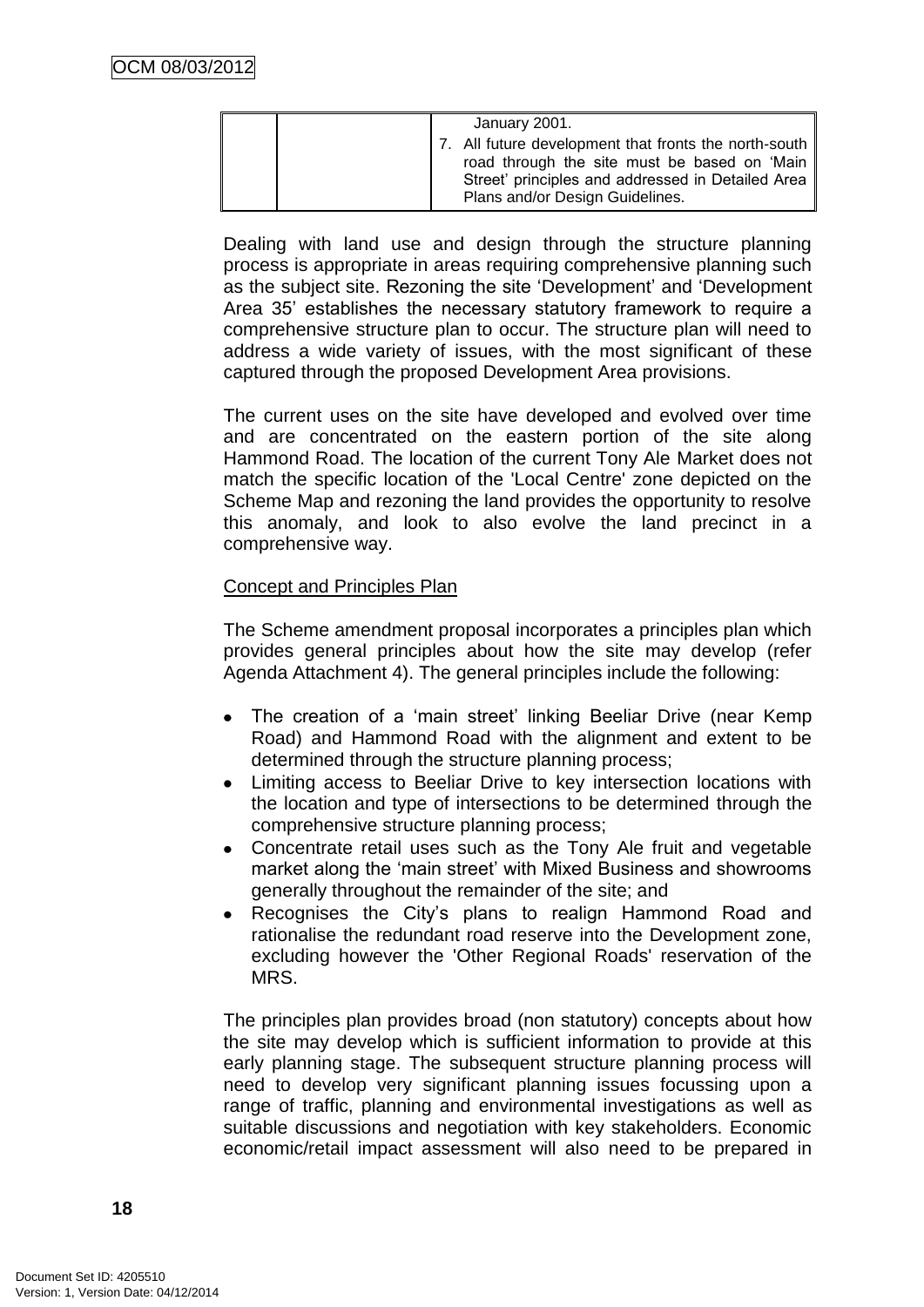accordance with State Planning Policy No. 4.2. It needs to be emphasised that structure planning may depart from the principles plan depending on the outcomes of investigations.

It is noted that an assessment on the possible road linkages and traffic intersections shown on the principles plan have not been comprehensively justified through a traffic assessment. The proposed Development Area 35 provision specifically requires a comprehensive traffic assessment, including a vehicle access and parking strategy, which addresses the function of the 'Main Street' and industrial through traffic, as well as protecting the regional functionality of Beeliar Drive, to be undertaken to the satisfaction of Council. This is important to note.

#### Design Guidelines/Detailed Area Plans

The Scheme amendment and future structure plan will accommodate a variety of uses such as showroom and warehousing with more intense uses along the "main street" such as shop and retail uses. Careful consideration will need to be given to the design of the "main street" and how the buildings interact with the public realm to ensure the "main street' functions as a vibrant and active street. Likewise the future extent of these users needs to be underpinned economic/retail impact assessment prepared in accordance with State Planning Policy No. 4.2.

Suitable controls will also need to be in place for the proposed mixed business portion of the site which is likely to accommodate a range of uses such as showrooms and warehousing, similar to the Cockburn Commercial Park and the adjoining Yangebup Business Park.

The proposed DA 35 provisions require Design Guidelines/Detailed Area Plans to guide future development.

#### Local Commercial and Activity Centre Strategy

The Cockburn Local Commercial Strategy does not identify commercial activity on the subject land, even though a portion of the site (at the corner of Hammond Road and Beeliar Drive) is zoned 'Local Centre' and the existing Tony Ale markets have been operating from the site for a number of years.

The City of Cockburn is currently reviewing the Local Commercial Strategy which will be relabelled as a Local Commercial and Activity Centre Strategy ("LCACS") which is consistent with the new approach under State Planning Policy 4.2 (SPP 4.2) *Activity Centres for Perth and Peel*. Council at its meeting held on the 8 December 2011 resolved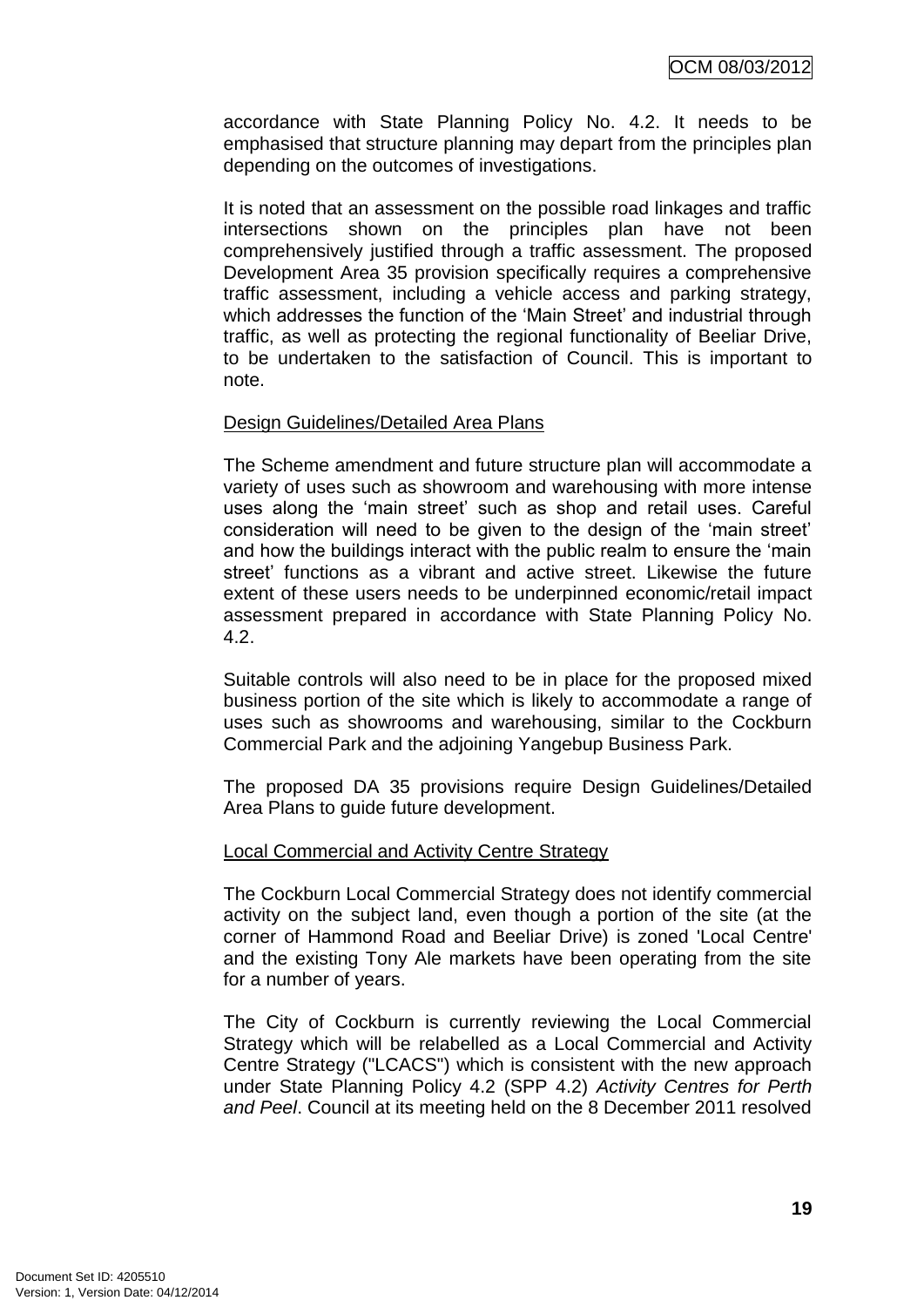to prepare the LCACS and request the Western Australian Planning Commission"s consent to advertise, which the City is awaiting.

Under SPP 4.2 there is a significant shift in how activity centre planning is to be undertaken. This shift has seen a move in focus away from land use based 'input' controls for activity centre development (e.g. retail floorspace caps) to performance based measures of activity. The SPP introduces a focus on developing vibrant, sustainable and resilient centres.

Identifying the subject site as an activity centre was omitted from the original draft LCACS on the basis of further investigations needing to take place. These investigations have now caught up to the process of the LCACS, and as such the draft version of the LCACS submitted to the WAPC includes the site as an activity centre. The WAPC will consider this as part of granting its consent to advertise the LCACS.

The future structure plan will need to be in accordance with the principles and objectives of the LCACS and SPP 4.2. It is noted that the proposed DA35 provisions indicate the extent of retail uses will require the preparation and approval of an economic/retail impact assessment prepared in accordance with State Planning Policy 4.2.

#### Legal Agreement and Land Swap

There is currently a legal agreement and contract of sale in place between the City of Cockburn and the proponent (Alessandrini family), which requires the City of Cockburn to transfer in fee simple its land adjoining Lot 677 (old road reserve) (now Lot 802) to the Alessandrini"s in exchange for Lot 147 and a 2,706m² portion of Lot 677. This is demonstrated in Agenda Attachment 5.

The transfer of land was not subject to any transfer of funds, with both land parcels being valued at the same amount.

The old road reserve was transferred to the Alessandrini"s and Lot 147 to the City of Cockburn in 2001. Lot 677 (now Lot 802) still remains under the ownership of the Alessandrini"s and the rezoning, structure plan and subdivision process provides an opportunity to complete the land swap.

The transfer of Pt lot 677 could therefore logically occur during the subdivision phase of the current rezoning and structure planning development proposal, or sooner as directed by Council. The proposed DA 35 provisions recognise the legal agreement requirements.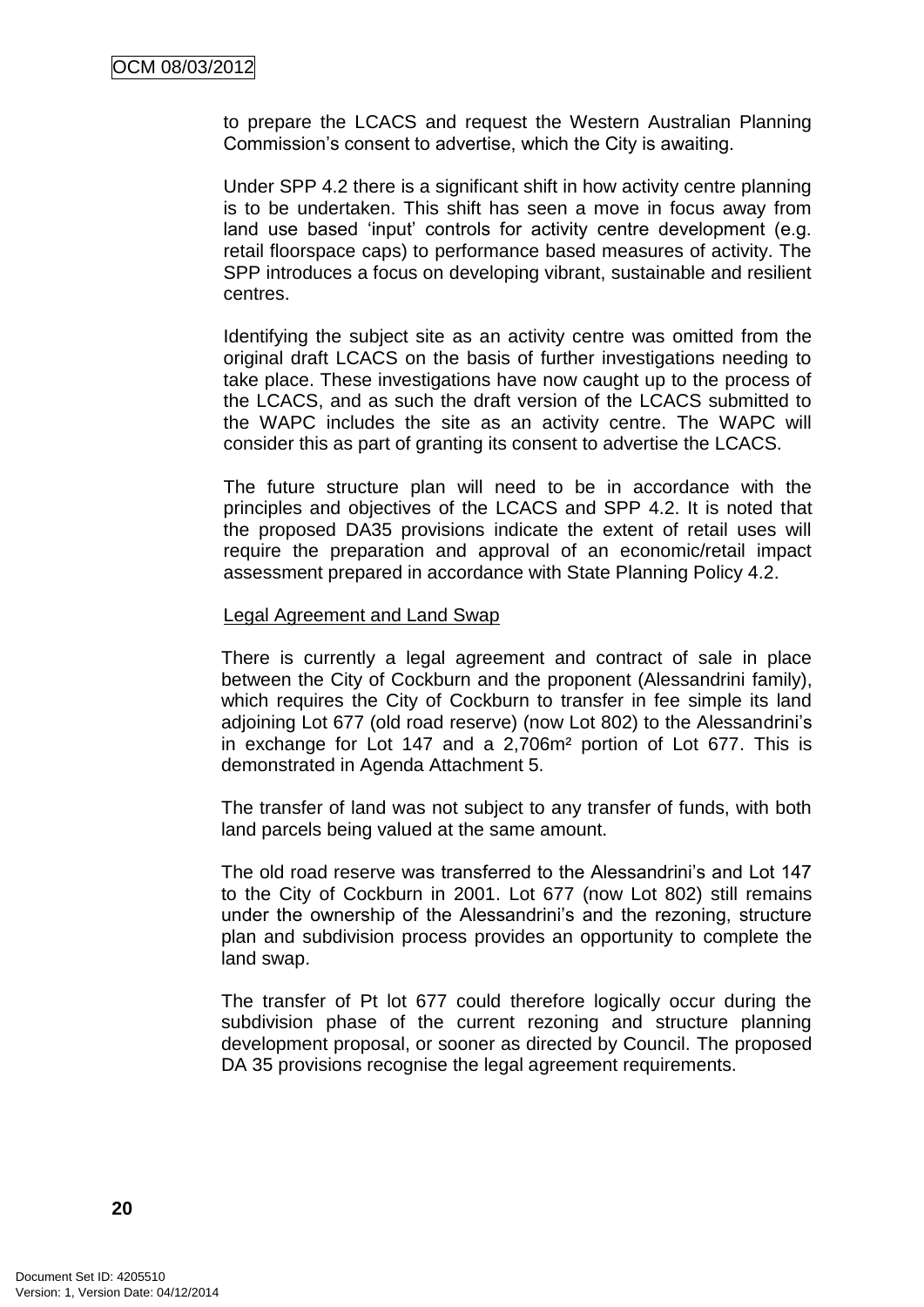# Hammond Road realignment

The current configuration of the Hammond Road/Beeliar Drive intersection does not function adequately from a traffic safety and management point of view. The City of Cockburn is in the process of designing the realignment of Hammond Road (north of Beeliar Drive) so that it aligns with Hammond Road to the south of Beeliar Drive to form a four-way intersection controlled with traffic lights. The Scheme amendment acknowledges the proposed changes. The realignment of Hammond Road over privately owned properties have not been included given it is still in design stage and subject to specific negotiation between the City and those private landowners to the east of this subject proposal. This will need to be the subject of a separate Scheme amendment and suitable negotiations by Council once the final design of the new intersection is complete.

#### **Conclusion**

The rezoning of the subject site to "Development" and "Development Area 35" sets up the planning framework to enable the preparation of a comprehensive structure plan for the site. Appropriate requirements have been added to the proposed Development Area 35 provisions to guide future development and recognise previous agreements.

It is therefore recommended that Council proceed to initiate the Scheme amendment.

# **Strategic Plan/Policy Implications**

#### **Demographic Planning**

• To ensure the planning of the City is based on an approach that has the potential to achieve high levels of convenience and prosperity for its citizens.

#### **Employment and Economic Development**

• To plan and promote economic development that encourages business opportunities within the City.

#### **Transport Optimisation**

To ensure the City develops a transport network that provides maximum utility for its users, while minimizing environmental and social impacts.

#### **Budget/Financial Implications**

The Scheme Amendment fee for this proposal has been calculated in accordance with the *Planning and Development Regulations 2009*,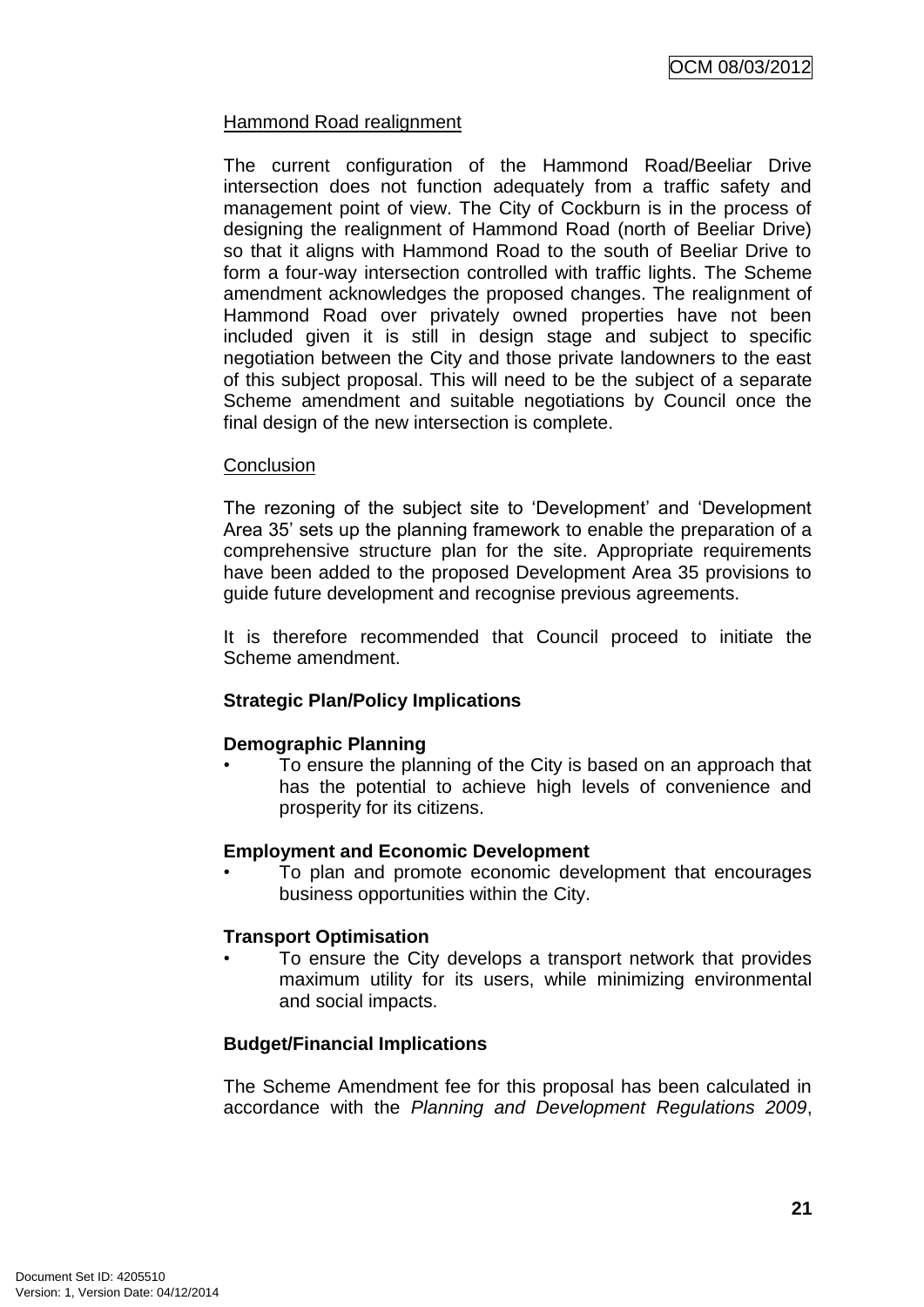including the cost of advertising and this has been paid by the applicant.

Realigning Hammond Road to accommodate a four way intersection provides the opportunity to rezone Council owned land and a former local road reserve to create a future development site. The money generated from the sale of the future development site can offset some of Council"s costs associated with acquiring land and constructing the realignment of Hammond Road and the associated four way intersection.

#### **Legal Implications**

Planning and Development Act 2005 City of Cockburn Town Planning Scheme No. 3 Town Planning Regulations 1967

#### **Community Consultation**

In accordance with the *Town Planning Regulations 1967* consultation is to be undertaken subsequent to the local government adopting the Scheme Amendment and the Environmental Protection Authority (EPA) advising that the proposal is environmentally acceptable. This requires the amendment to be advertised for a minimum of 42 days

#### **Attachment(s)**

- 1. Location plan
- 2. Aerial photograph
- 3. Proposed Scheme amendment plan
- 4. Principles plan
- 5. Transfer of land plan
- 6. Concept Plan for Hammond Road realignment

#### **Advice to Proponent(s)/Submissioners**

The Proponent(s) and those who lodged a submission on the proposal have been advised that this matter is to be considered at the 8 March 2012 Council Meeting.

#### **Implications of Section 3.18(3) Local Government Act, 1995**

Nil.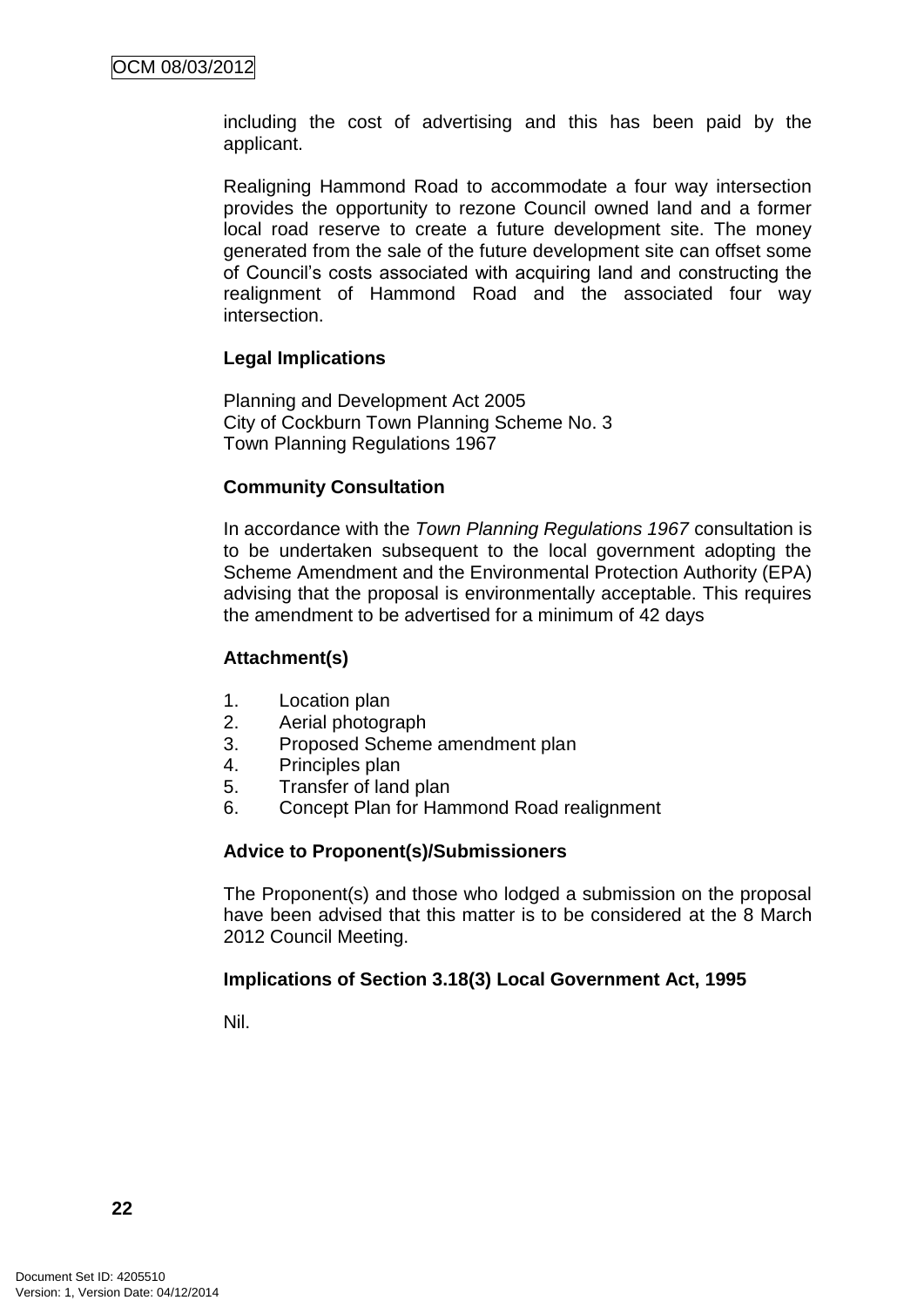**14.4 (OCM 08/03/2012) - PROPOSED STRUCTURE PLAN - LOT 2 LYON ROAD, AUBIN GROVE - OWNER: QUMARS MESHGIN / BUILDEX CONSTRUCTION - APPLICANT: THIERFELDER CONSULTING (SM/M/060) (C HOSSEN) (ATTACH)**

#### **RECOMMENDATION That**

- (1) adopts the Structure Plan for Lot 2 Lyon Road, Aubin Grove pursuant to Clause 6.2.9.1 of City of Cockburn Town Planning Scheme No. 3 ("Scheme"), subject to the following:
	- 1. That Section 1.5 of the Structure Plan report be amended and an annotation be included on the Structure Plan map to include the requirement for all lots to be included in a Detailed Area Plan ("DAP"). Any such DAP is to be consistent with Clause 6.2.15 of the Scheme and the City"s Local Planning Policies.
	- 2. That an annotation be included on the structure plan map that states that on-street car parking bays are to be indicated on DAPs prior to subdivision to the satisfaction of the City.
- (2) subject to compliance with (1) above, in pursuance of Clause 6.2.10.1 of the Scheme, the Proposed Structure Plan be sent to the Western Australian Planning Commission for endorsement;
- (3) endorse the schedule of submissions prepared in respect of the structure plan;
- (4) advise landowners within the structure plan area and those who made a submission of Council"s decision accordingly; and
- (5) advise the proponent that Developer Contribution Area 13 Community Infrastructure is now in operational under the Scheme. Landowners subdividing to create residential allotments and/or developing grouped/multiple dwellings will therefore be required to make contributions in accordance with this new developer contribution plan.

# **COUNCIL DECISION**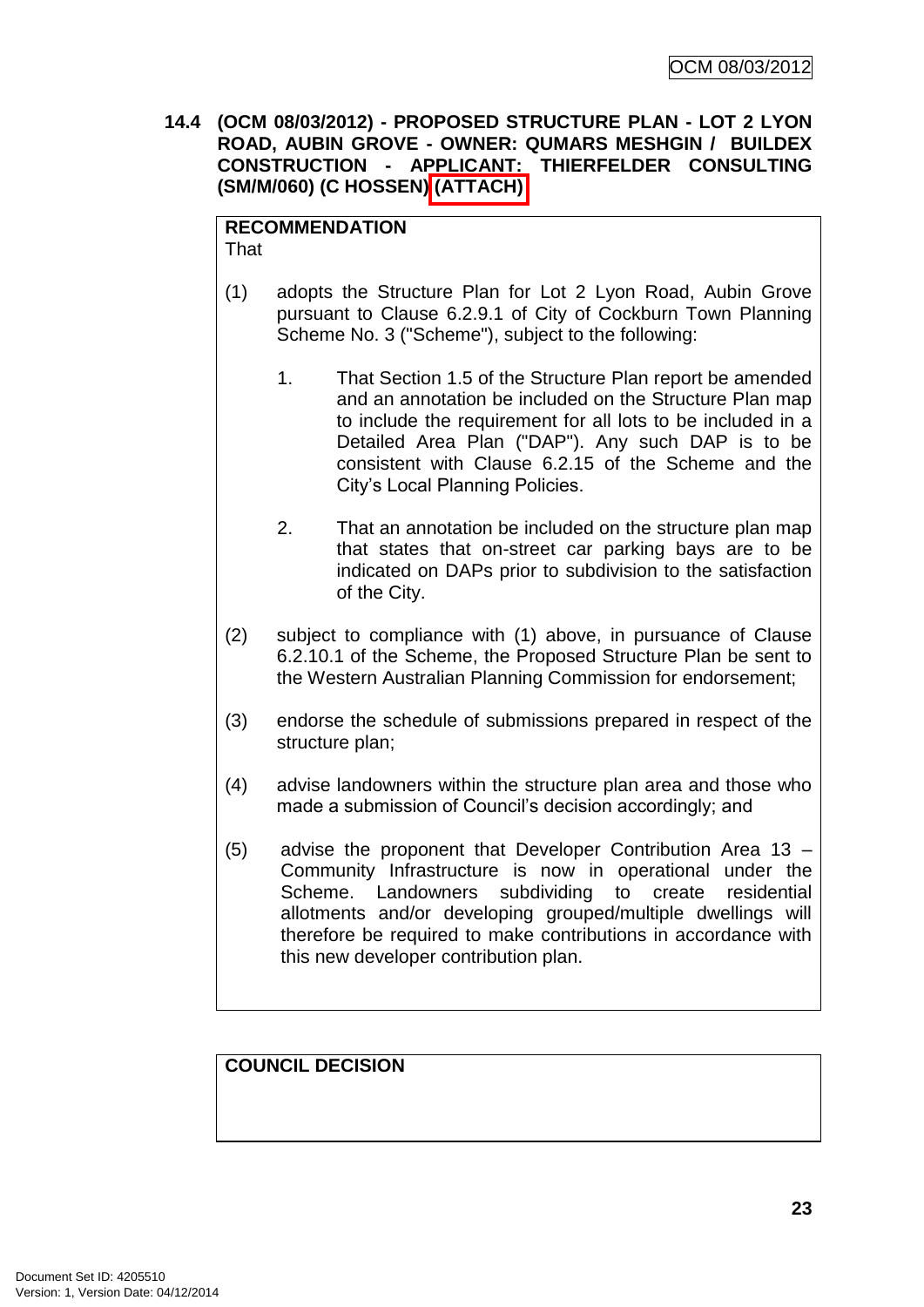# **Background**

The subject land area is approximately 3 hectares, and is located within the southern section of Aubin Grove. The subject land is bound by residential development (The Walk Estate) to the north, Lyon Road to the east, residential development (Lyon Court Estate) to the south and the Kwinana Freeway/Rowley Road off ramp to the west. Refer to Attachment 2.

The subject land is zoned "Urban" under the Metropolitan Region Scheme ("MRS") and "Development" under City of Cockburn Town Planning Scheme No. 3 ("Scheme"). The subject land is located within Development Contribution Area No. 13 ("DCA 13").

Pursuant to Clause 6.2.4 and Schedule 11 of the Scheme, a Structure Plan is required to be prepared and adopted to guide future subdivision and development. The purpose of this report is to consider a Proposed Structure Plan for the subject land for adoption.

#### **Submission**

Thierfelder Consulting on behalf of the landowner, Qumars Meshgin / Buildex Construction, has lodged a Proposed Structure Plan for the subject land.

## **Report**

The Proposed Structure Plan as shown within Attachment 3 provides for predominately residential development, with public open space ("POS") and a local centre; it is anticipated that the Proposed Structure Plan will yield approximately 58 lots and 75 dwellings.

The Proposed Structure Plan satisfies the density objectives, POS requirements and provides a suitable local road network connection. There is however some minor issues which will require modification to the Proposed Structure Plan, and these are discussed specifically following. Subject to these modifications, the Proposed Structure Plan is recommended for adoption by Council.

#### Local Centre

A 'Local Centre' has been identified as part of the Proposed Structure Plan within the south east corner of the subject land. This is considered a positive aspect, in terms of promoting a small neighbourhood focus for the area and encouraging walkability by residents. In order to ensure the future design and functionality of the 'Local Centre' and surrounding mixed use areas, a Detailed Area Plan will be required prior to subdivision. It is recommended that a suitable notation be added to the Proposed Structure Plan to make this clear.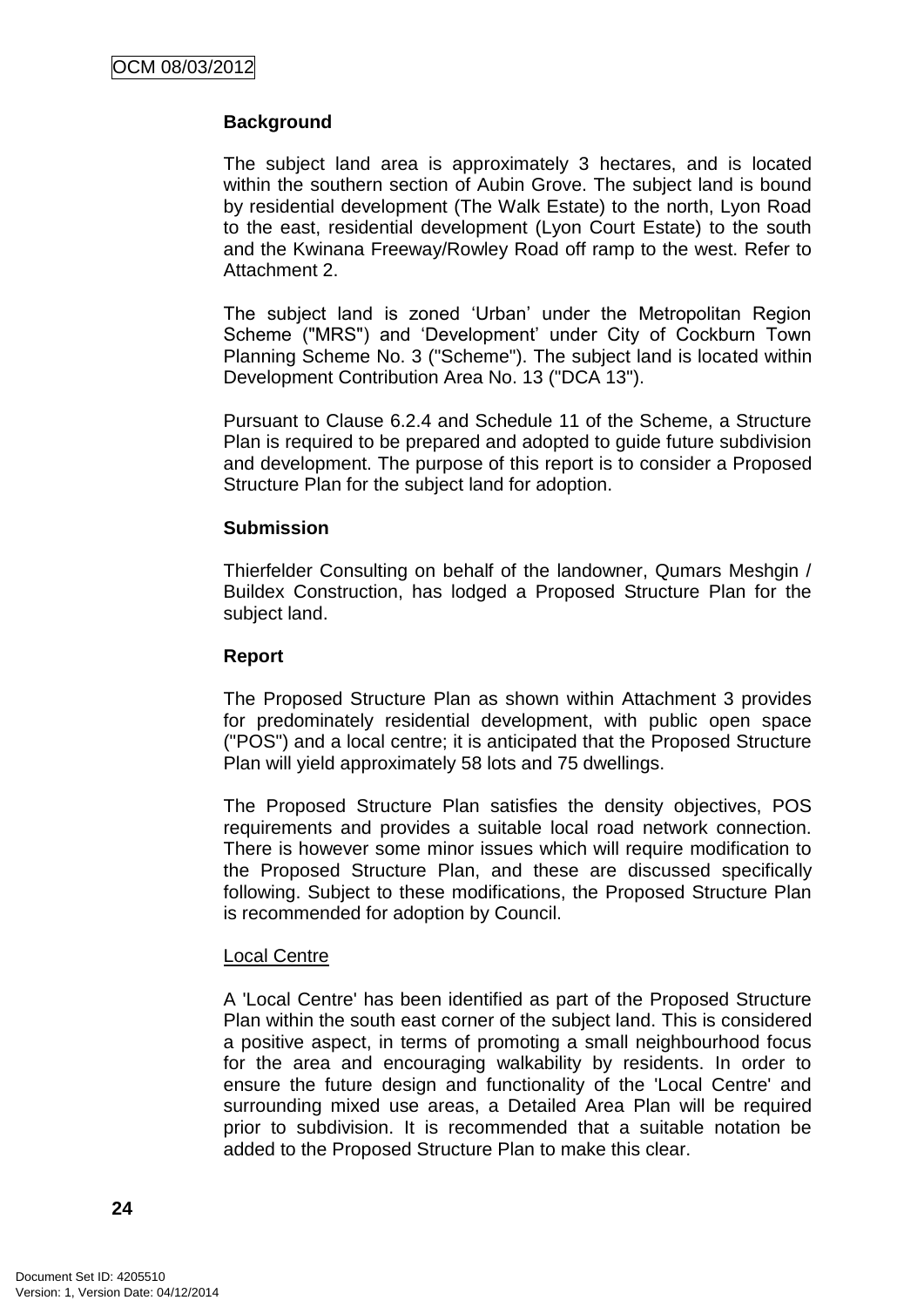#### Residential Density

Proposed densities allow for the provision of a variety of lot sizes and are conducive to the densities found in the surrounding residential developments.

The inclusion of the primarily East-West running laneway will ensure that the R40 zoned lots facing Latteri Turn are sympathetic to the existing development and will not detract from the existing character of the neighbourhood.

#### Public Open Space

As per Objective 5, Element 3 – Lot Layout of Liveable Neighbourhoods, it is important that lots facing POS areas address both the POS and the street. Detailed Area Plans should be implemented in such areas to ensure optimal design outcomes occur.

#### On Street Parking/Visitor Parking

It has been identified by multiple submissions and subsequent visits to site that the residential development to the South of the subject land (Lot 1 Lyon Road) is subject to issues linked to a lack of structured onstreet car parking as well as other car parking issues. This has created a problematic situation for the area, especially in terms of rubbish truck access and having spaces available for visitors to park.

No on-street car parking is indicated on the Proposed Structure Plan. It is deemed appropriate, considering the issues discussed above, to modify the Proposed Structure Plan to include a notation that on-street car parking be included on Detailed Area Plans prior to subdivision to the satisfaction of the City.

#### Traffic Noise

Lots identified as having impact from road noise leading to possible detrimental resident impact are to be included in a Detailed Area Plan. This will provide for appropriate quiet house design to take place where such is identified as necessary under the Detailed Area Plan.

An Acoustic Report has been prepared and satisfies the requirements of the City and State Planning Policy 5.4 - Road and Rail Transport Noise and Freight Considerations in Land Use Planning.

A sound acoustic wall is to be installed on the Western boundary of lots facing the Kwinana Freeway Road Reserve.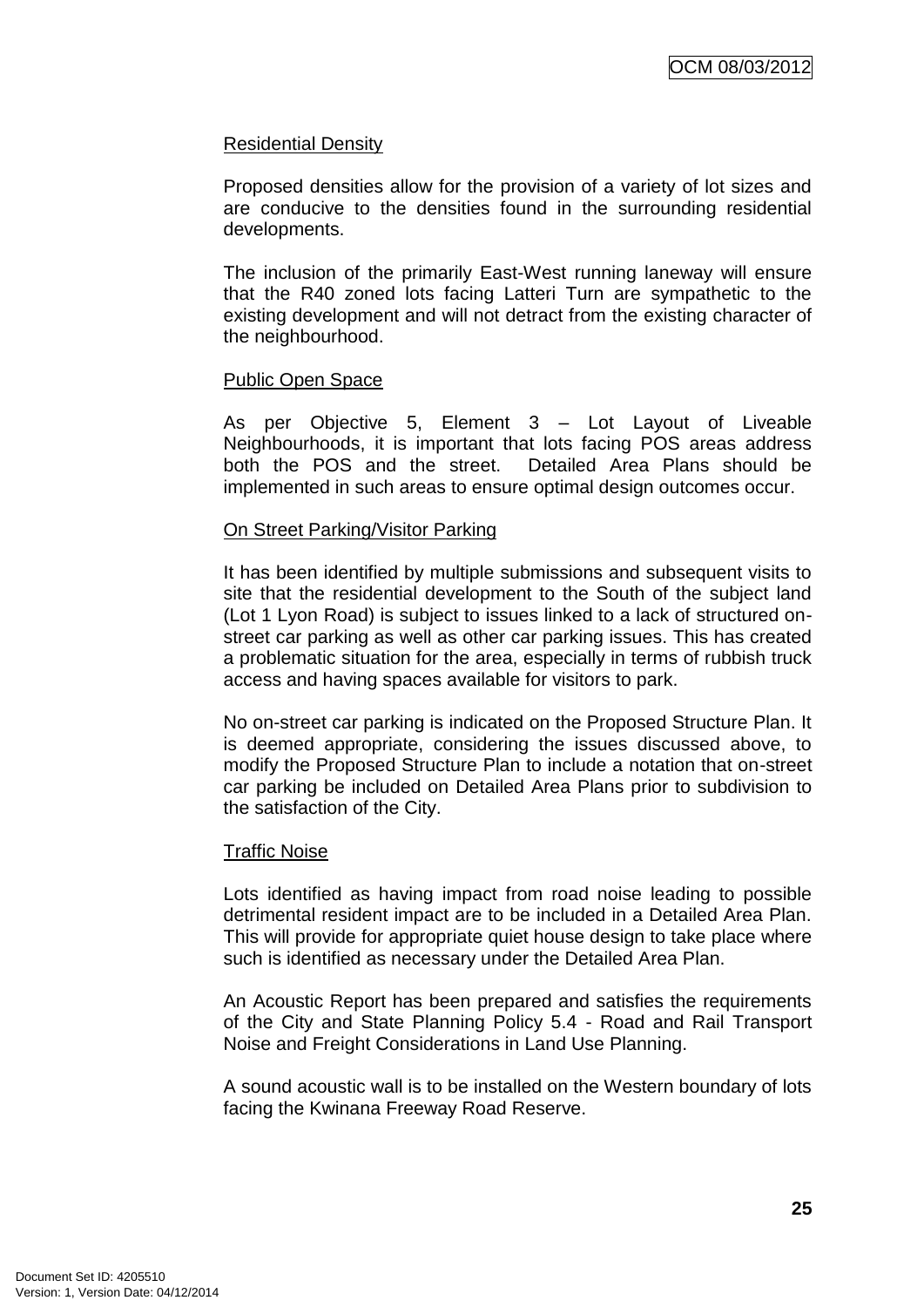# Community Consultation

The proposed Structure Plan was advertised for public comment from 1 November 2011 to 21 November 2011. All of the submissions that were received are set out and addressed in the Schedule of Submissions (Attachment 4).

Seven submissions were received from government agencies and servicing authorities; none of these objected to the proposal.

One submission was received on behalf of landowners with interests directly to the north of the subject land, located within "The Walk Estate". This submission offered general in principle support for the Proposed Structure Plan while highlighting the following areas of concern.

- 1. Interfacing with existing residential development;
- 2. Construction of Latteri Turn;
- 3. Provision of on-street and visitor parking; and
- 4. Preparation of Detailed Area Plans for lots smaller than350sqm.

Two submission indicating concern was received from landowners adjoining the Structure Plan area. Each of the specific concerns raised in the submission are addressed in the Schedule of Submissions (Attachment 4).

The concerns raised by the two submissions can be broadly categorised into the following areas:

- 1. Development potential of individual lots exceeding what was expected or implied.
- 2. Two story residential development.
- 3. Parking and Access (particularly on-street and visitor parking).

#### **Conclusion**

It is recommended that Council approve the Proposed Structure Plan for Lot 2 Lyon Road, Aubin Grove with modification, and pursuant to Clause 9.2.10 of the Scheme refer it to the Western Australian Planning Commission for their endorsement.

#### **Strategic Plan/Policy Implications**

#### **Demographic Planning**

• To ensure the planning of the City is based on an approach that has the potential to achieve high levels of convenience and prosperity for its citizens.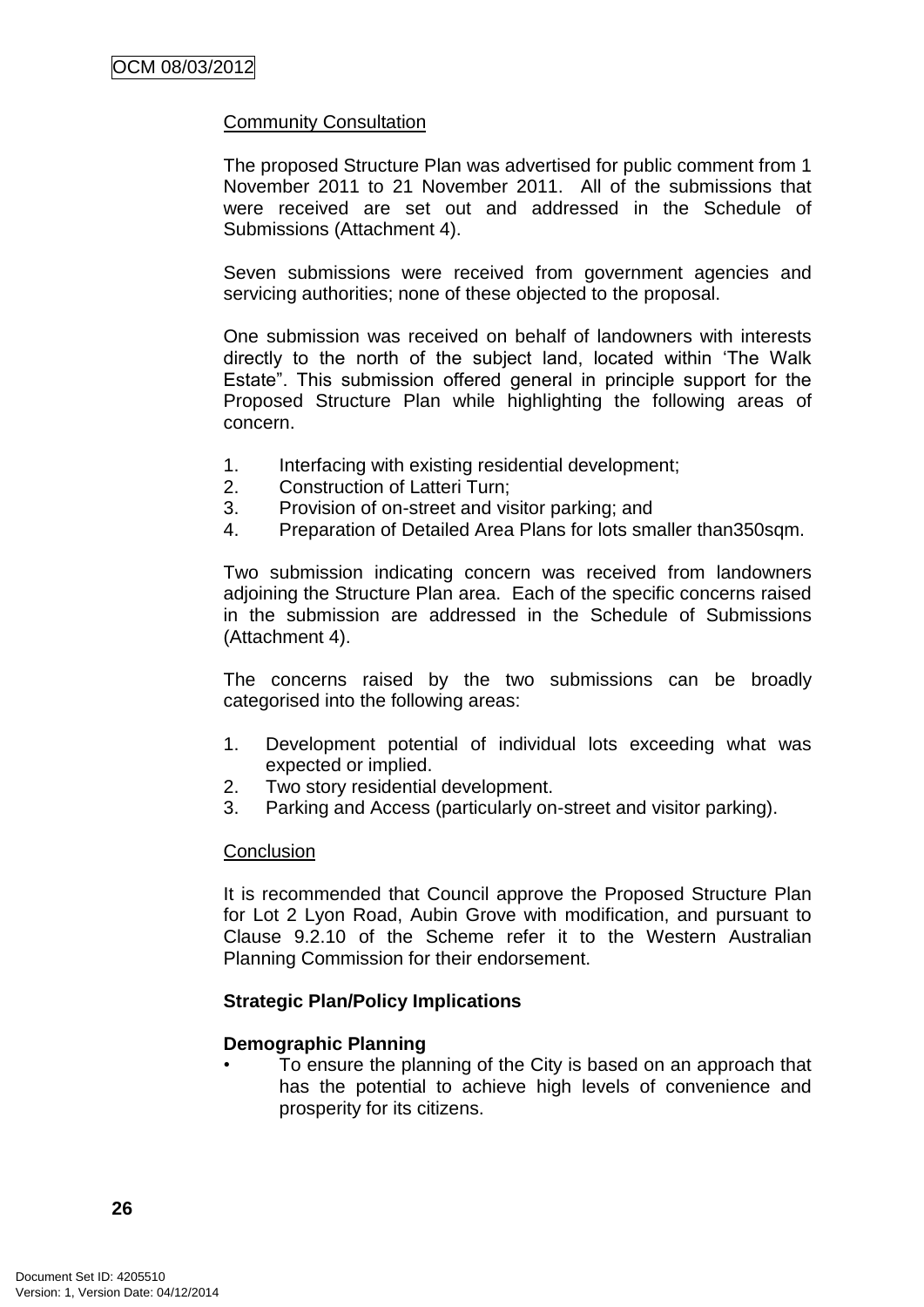To ensure development will enhance the levels of amenity currently enjoyed by the community.

## **Infrastructure Development**

- To construct and maintain community facilities that meet community needs.
- To construct and maintain parks and bushland reserves that are convenient and safe for public use, and do not compromise environmental management.
- To provide an appropriate range of recreation areas that meets the needs of all age groups within the community.

#### **Budget/Financial Implications**

The required fee was calculated on receipt of the proposed Structure Plan and has been paid by the proponent.

#### **Legal Implications**

Clause 6.2.9.1 of the Scheme requires Council to make a decision on the application within 60 days from the end of the advertising period of such longer period as may be agreed by the applicant. The advertising period concluded on November 21 2011

# **Community Consultation**

Public consultation was undertaken between 1 November 2011 and 21 November 2011. This included a notice in the Cockburn Gazette, letters to landowners within the Structure Plan area, adjoining landowners and State Government agencies.

Analysis of the submissions has been undertaken within the "Report" section above, as well as the attached Schedule of Submissions (Attachment 4).

# **Attachment(s)**

- 1. Location Plan
- 2. Site Context Plan
- 3. Proposed Local Structure Plan
- 4. Schedule of Submissions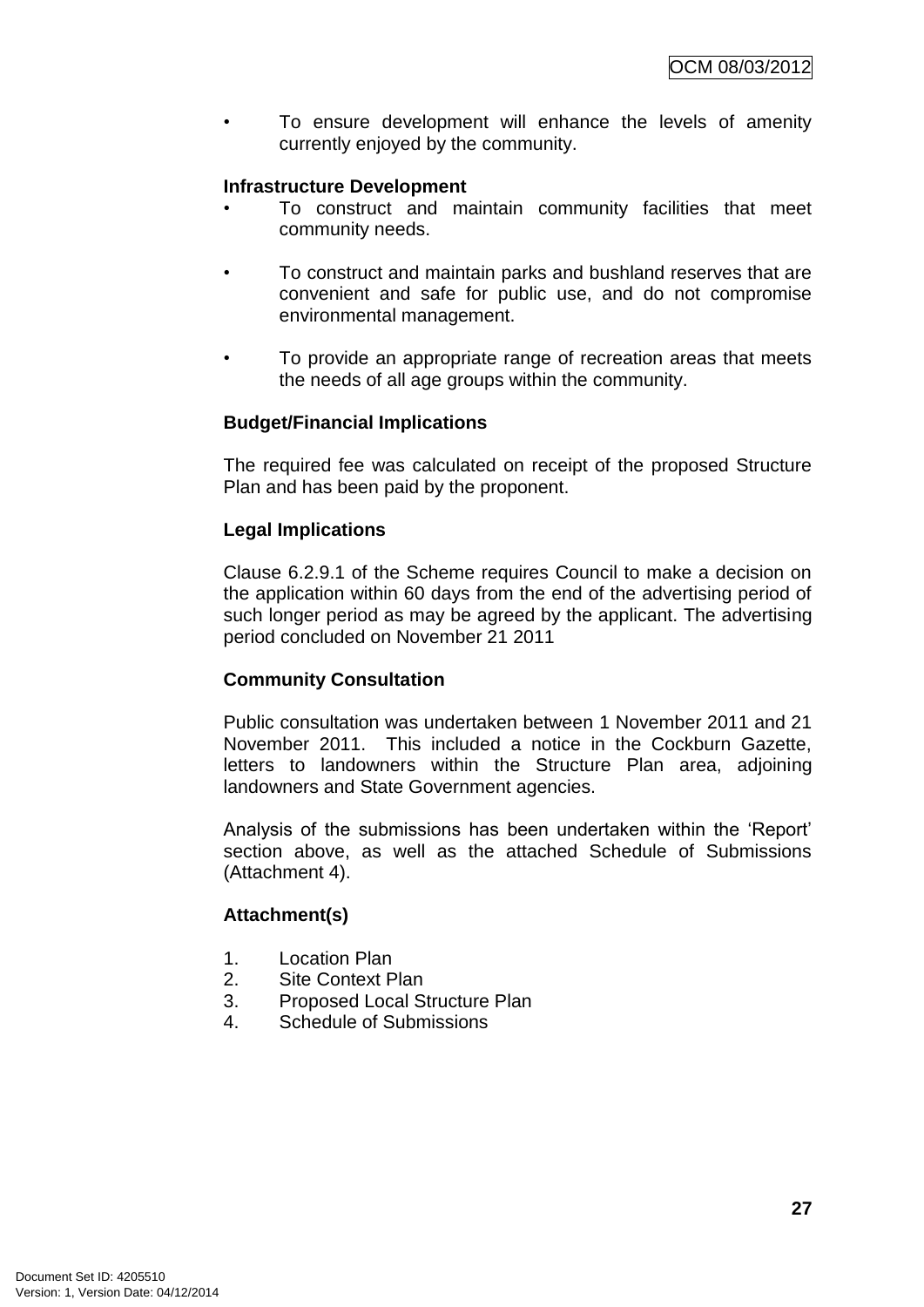# **Advice to Proponent(s)/Submissioners**

The Proponent(s) and those who lodged a submission on the proposal have been advised that this matter is to be considered at the 8 March 2012 Council Meeting.

## **Implications of Section 3.18(3) Local Government Act, 1995**

Nil.

# **14.5 (OCM 08/03/2012) - DEMOLITION OF SOUTH COOGEE PRIMARY SCHOOL - LOCATION: 183 RUSSELL ROAD, MUNSTER - OWNER: STATE OF WESTERN AUSTRALIA - APPLICANT: DONALD CANT WATTS CORKE (3411196) (L REDDELL) (ATTACH)**

# **RECOMMENDATION**

That Council grant planning approval to demolish the heritage buildings associated with the former South Coogee Primary School at 183 Russell Road, Munster subject to the following conditions and advice notes:

#### **CONDITIONS**

- 1. A demolition licence is required to be obtained from the City"s Building Department prior to the commencement of any works.
- 2. A Traffic Management Plan is to be submitted to the satisfaction of the City to ensure any works associated with the demolition will not adversely affect the safe movement of traffic on Russell Road or Rockingham Road.
- 3. A screen (shade cloth or the like) is to be erected on the fence along the southern and eastern boundaries of the site to prevent drivers on Russell Road or Rockingham Road being distracted during the demolition works.

# ADVICE NOTES

1. This is a Planning Approval only and does not remove the responsibility of the applicant/owner to comply with all relevant building, health and engineering requirements of the City, with any requirements of the City of Cockburn Town Planning Scheme No. 3, or the requirements of any other external agency.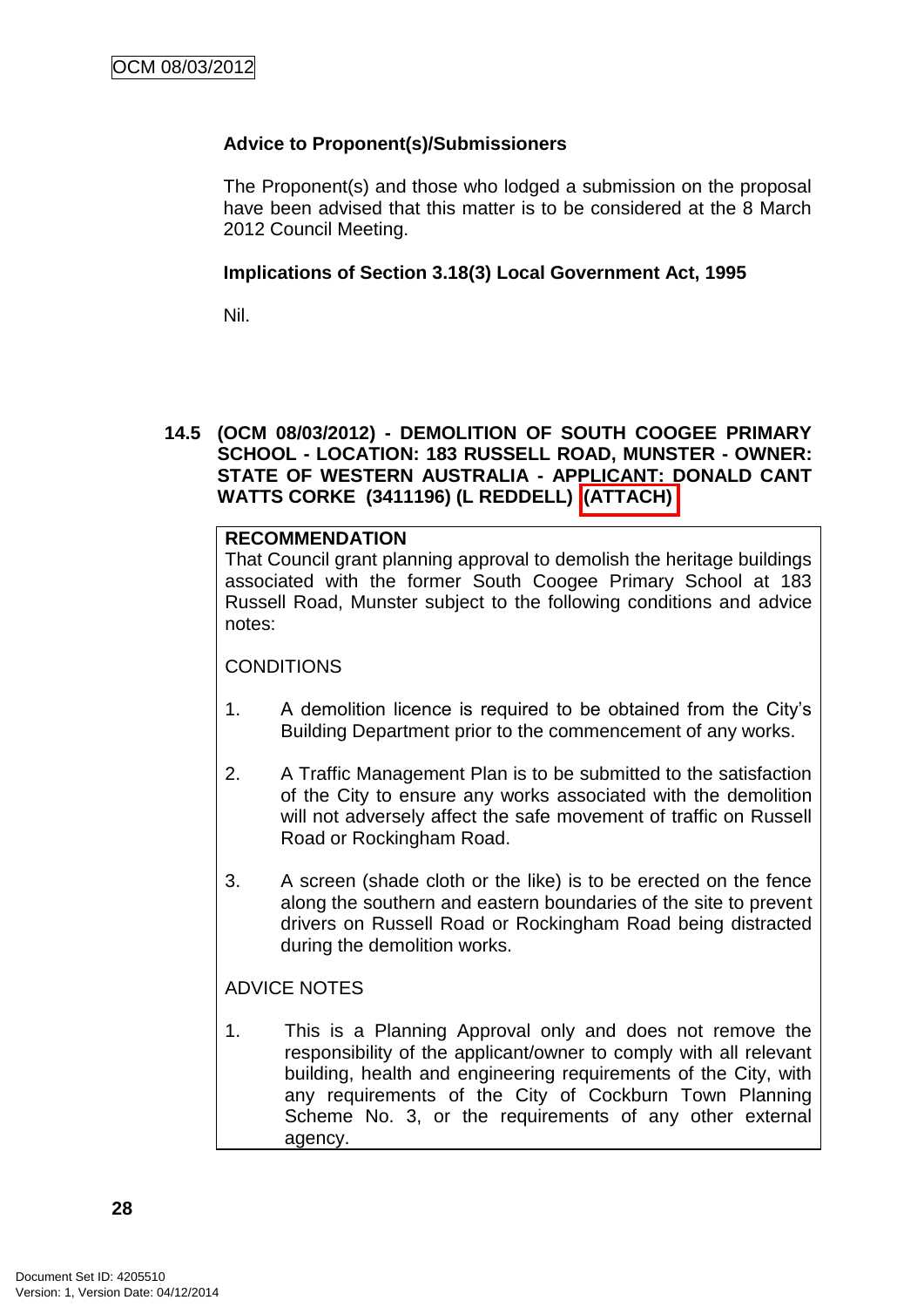2. Asbestos is to be handled in accordance with the Health (Asbestos) Regulations 1992 and disposed of in accordance with the Environmental Protection (Controlled Waste) Regulations 2001. Any queries should be directed to City"s Health Services

# **COUNCIL DECISION**

# **Background**

The applicant proposes to demolish all of the existing school buildings at the former South Coogee Primary School site however it is noted development approval is only required for the demolition of the Main Teaching Block which is included on the Municipal Heritage Inventory (Management Category C).

The existing buildings have been vacant since the school closed in 2002. The Department of Education and Training commissioned Palassis Architects in 2003 to prepare an archival record of the Main Teaching Block and Shelter Shed for submission to the Heritage Council. The whole of the school was assessed and after consideration by the Heritage Council it was deemed that the place did not have sufficient significant cultural heritage for it to be included on the state register. The report identified however that the Main Teaching Block and Shelter Shed had importance to the history and development of its locality and were therefore worthy of recognition as a place of local significance.

The archival record prepared for the property indicates that the Main Teaching Block and Shelter Shed have cultural heritage significance for the following reasons:

- 1. It has aesthetic values as an example of the Inter-War country school with hipped roof features, weatherboards and fibrous cladding and timber framed twelve pane windows.
- 2. It is one of few examples of single timber classrooms.
- 3. It is an example of adaptive additions to schools necessary in the lean financial during and after WWII.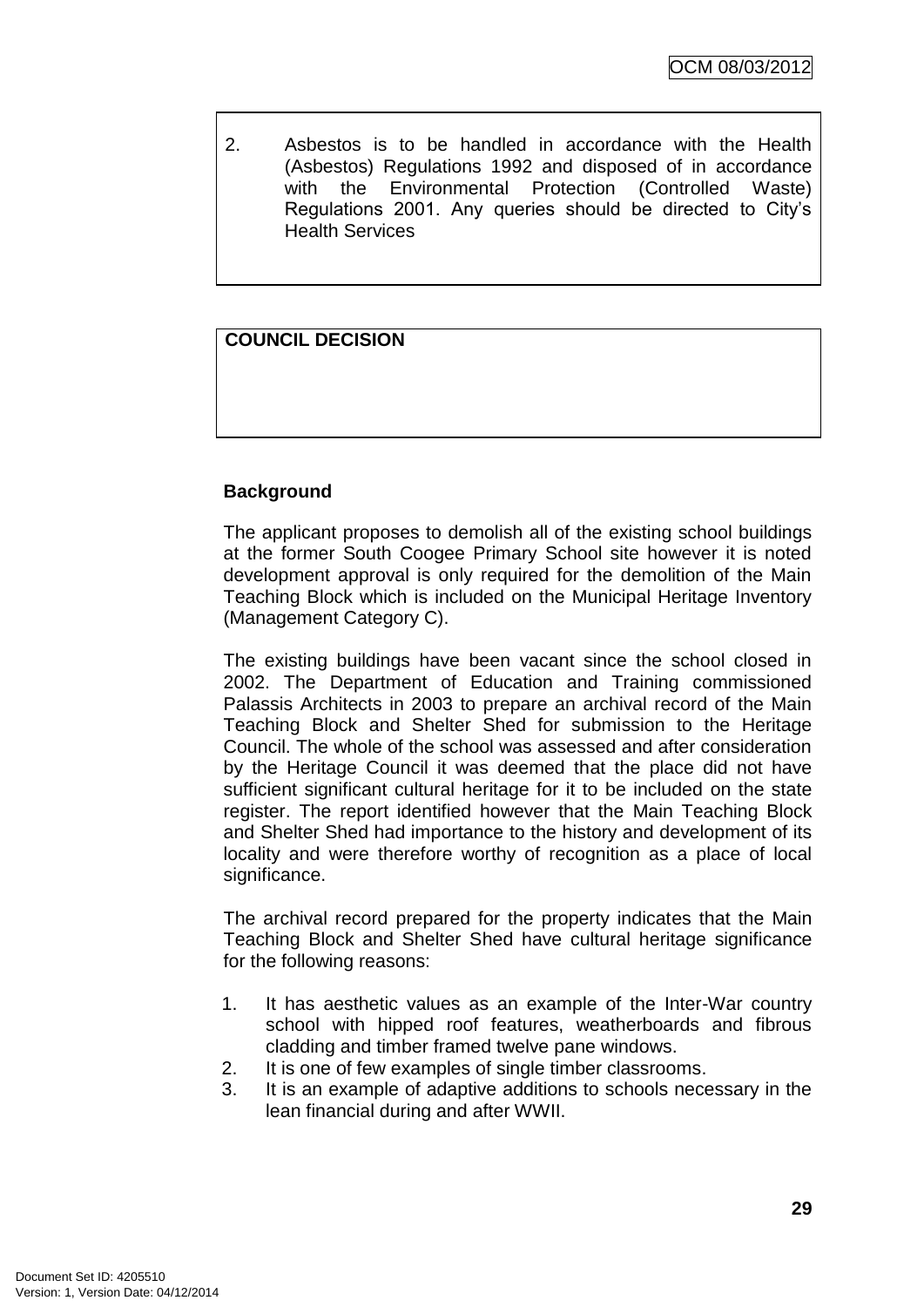- 4. Social values as an education building which gives a sense of place to people in South Coogee.
- 5. The place is associated with former pupil cricketer Lawrence Sawle, footballers Alan and Glen Jackovich, and author Paul Bundee.

The site is not listed on the State Register of Heritage Places and was downgraded from Management Category B to Management Category C on the Local Government Inventory in the 2011 review of heritage places due to its poor condition.

Staff does not have delegation to determine applications for demolition of a heritage place as per Condition 1(e) of APD54 which is why it is forwarded to Council for determination.

#### **Submission**

The applicant seeks to demolish the school buildings associated with the former South Coogee Primary School located at 183 Russell Road, Munster.

# **Report**

# Statutory Framework

## *Metropolitan Region Scheme*

The site is zoned Urban under the Metropolitan Region Scheme (MRS). The site is bounded by Russell Road to the south and Rockingham Road to the east, both of which are reserved under the MRS for Primary Regional Roads (Category 3). In accordance with the Department of Planning"s Instrument of Delegation under the *Planning and Development Act 2005*, the City referred the application to Main Roads for comment (see External Agency referrals section of the report below) who indicated that they have no objection to the proposal subject to conditions.

#### *Town Planning Scheme No. 3*

The subject land is zoned Development - Special Use 9 (SU9) under the City"s Town Planning Scheme No. 3 (TPS 3). SU9 relates to the Marine Industry Technology Park. The retention and conservation of the heritage listed Agricultural Hall and the former school buildings are included as a condition of SU9.

*City of Cockburn Local Planning Policy APD 64 Heritage Conservation Design Guidelines*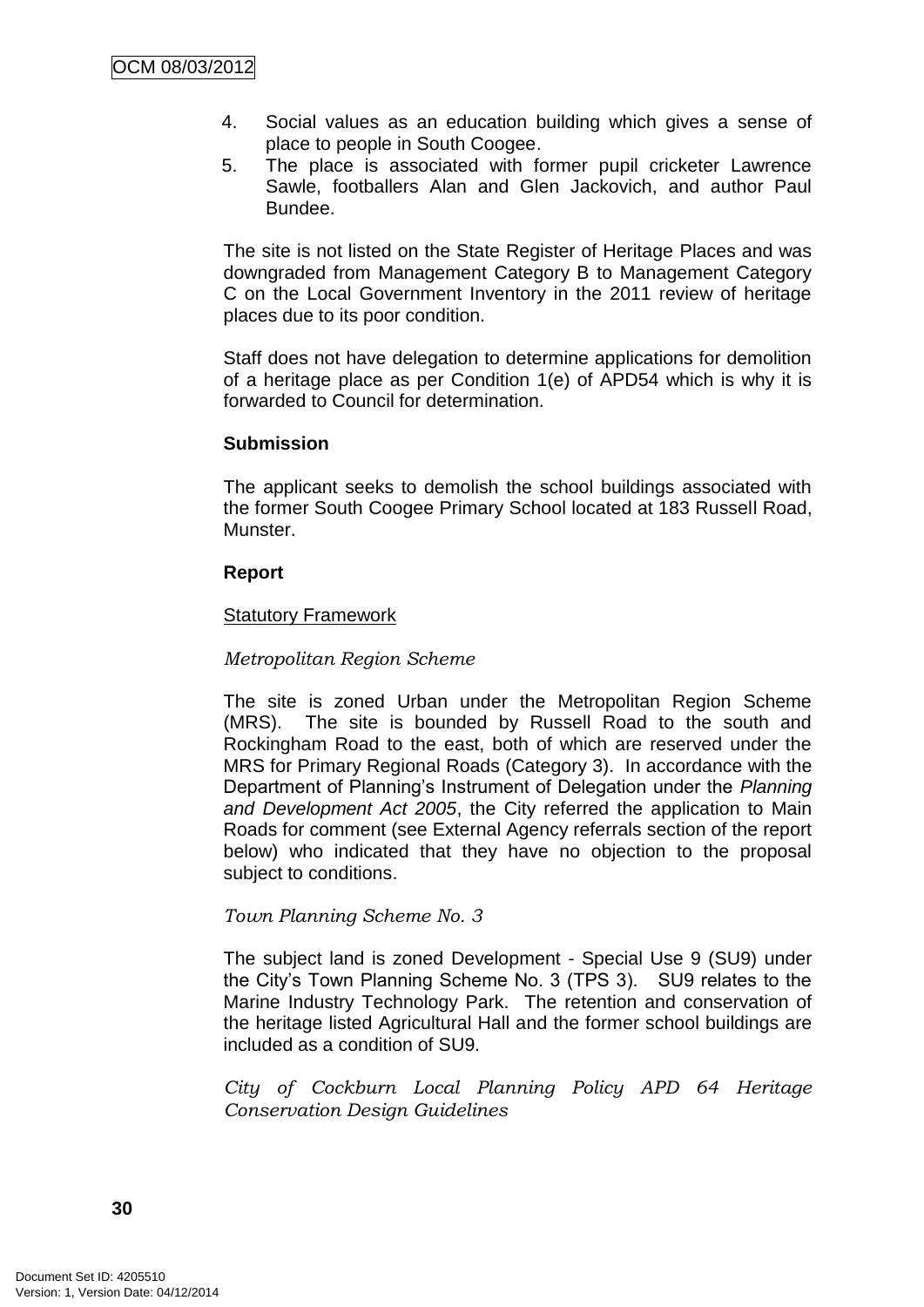Local Planning Policy APD 64 applies to the subject land due to its inclusion on the Municipal Inventory pursuant to clause 7.1 of TPS 3 and Clause 5 of the policy relates specifically to demolition.

The proposal has been assessed against this policy and is considered to be consistent with its provisions which require an archival record to be prepared where demolition is considered appropriate.

The Archive Record prepared by Palassis Architects in May 2003 and its addendum prepared by Donald Cant Watts Corke in October 2011 satisfy the requirement for an archival record of the building.

#### External Agency Referrals

In accordance with the Department of Planning's Instrument of Delegation under the *Planning and Development Act 2005*, the City referred the application to Main Roads for comment (see External Agency referrals section of the report below) who indicated that they have no objection to the proposal subject to the preparation of a traffic management plan and the use of screens along the southern and eastern boundaries of the site to prevent driver distraction during demolition works.

#### Heritage Impact

An application to demolish the school buildings was considered by the City in 2006. As part of this consideration, the City of Cockburn commissioned two separate independent heritage architect to recommend whether the buildings should be retained or demolished.

The first recommended demolishing the buildings for the following reasons:

- It is too expensive to remove the asbestos and upgrade the building.
- The buildings will be expensive to maintain.
- There does not appear to be a good usage for it if it was upgraded.

The second recommended conserving the buildings for the following reasons:

- The main classroom block contains local cultural heritage significance.
- Initial restoration costs should not outweigh the long term heritage benefits.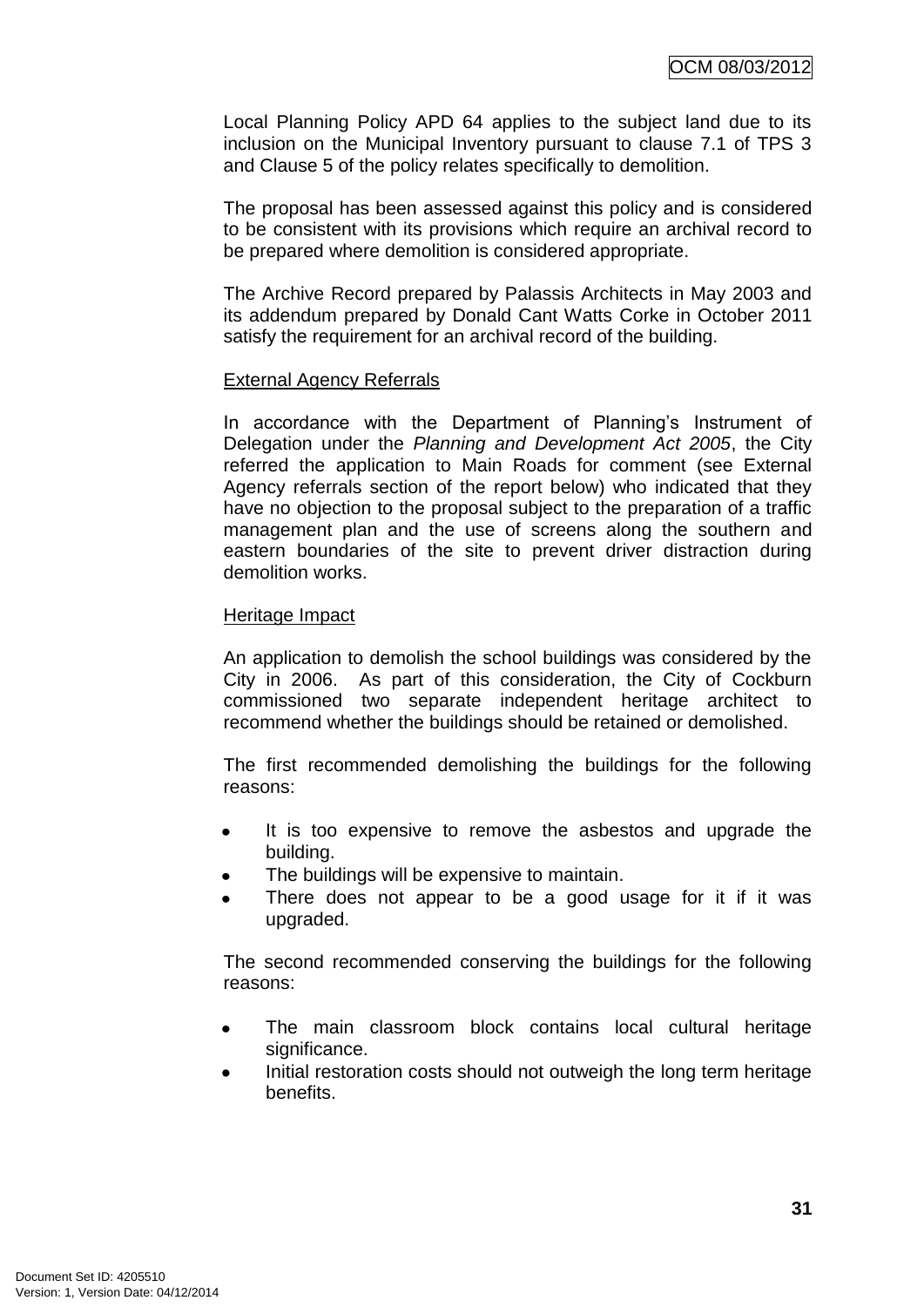The application was considered at the Ordinary Council Meeting on 14 September 2006 and a recommendation of refusal was subsequently referred to the Western Australian Planning Commission on the following grounds:

- The buildings contain local cultural significance that should be preserved in order for future generations to enjoy.
- Initial monetary costs should not prevail over the long-term social and cultural benefits of the heritage buildings.

The heritage buildings have been identified as containing hazardous materials, including asbestos. Previous correspondence with the Department of Education and Training indicated that they were unwilling to commit funds to moving, upgrading or maintaining the heritage school buildings. Since the last application was considered in 2006 the buildings have been extensively vandalised and damaged. The addendum to the 2003 archival record includes photos detailing the extent of the damage. Physical access to the buildings for a site visit was not possible because of the danger associated with damaged asbestos building materials.

The cost of repairing and upgrading the buildings outweighs the benefit of retaining them given the limited architectural and social significance of the buildings. The limited significance of the buildings is demonstrated by the downgrading the buildings from a "B" (considerable significance) to a "C" (significant) Management Category under the Local Government Inventory which was reviewed in 2011. In addition, public notification of the application resulted in no objections. The only submission received was from the Cockburn Historical Society, who previously objected to the demolition of the heritage buildings, which indicated that they consider the buildings to be of no on-going value given the damage they have suffered.

While it is noted that Special Use Zone 9 includes a condition that the school buildings be retained, the demolition of these buildings would actually improve the efficiency and integrated development of the land in association with the Marine Industries Technology Park. It is also questionable whether an appropriate on-going use could be found be found should the buildings be upgraded, which is unlikely in and of itself given the State Government has clearly demonstrated no desire to maintain or restore the buildings since the school closed in 2002.

#### **Conclusion**

The proposed demolition is supported for the following reasons:

1. The heritage buildings are of limited architectural, historical and cultural significance as evidenced by the sites downgrading from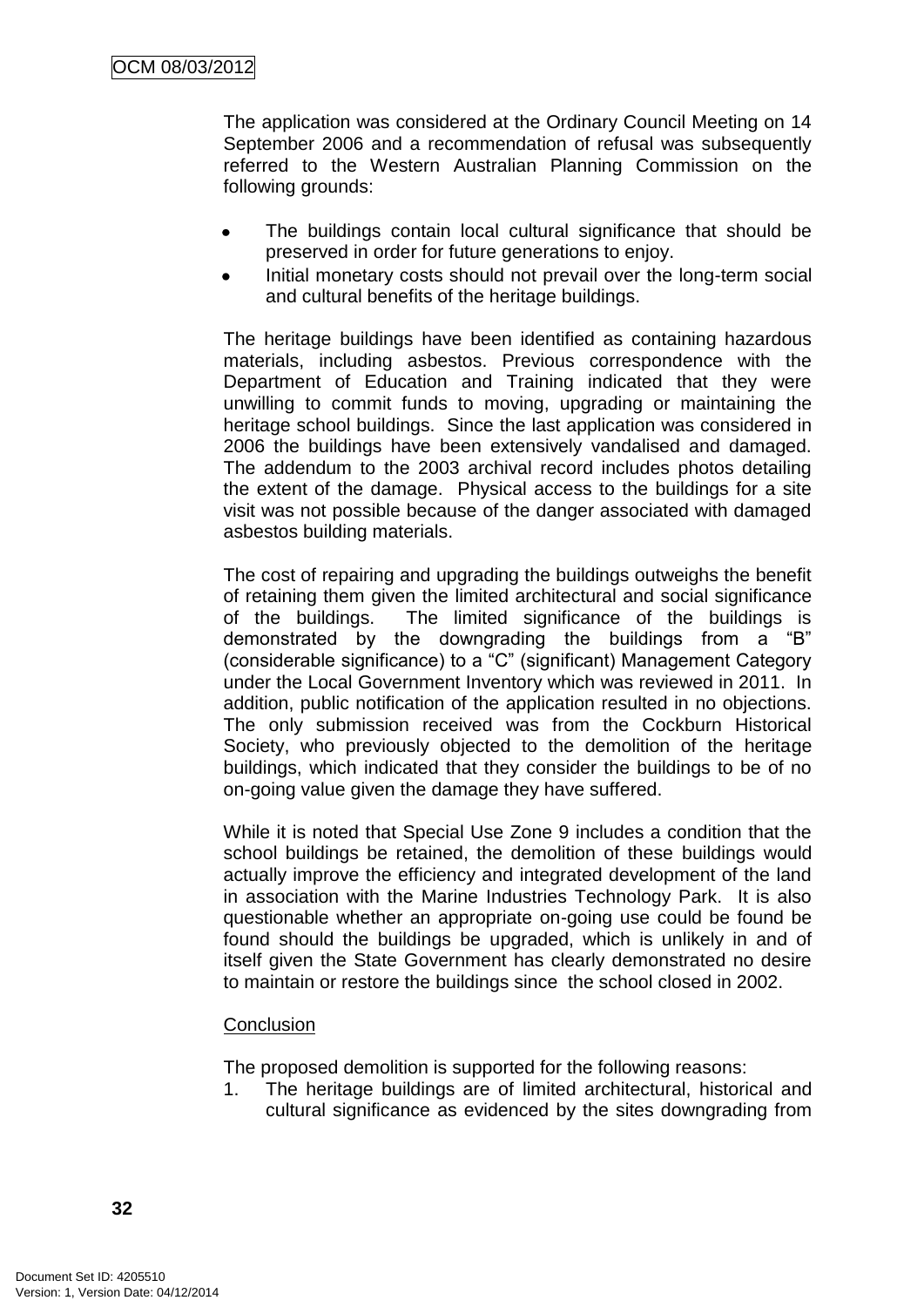a "B" to a "C" Management Category on the Local Government Inventory.

- 2. The Main Classroom Building and Shelter Shed have been extensively vandalised and damaged.
- 3. Repairs to the damaged buildings would be prohibitively expensive given the presence of asbestos.
- 4. It is unlikely that an appropriate on-going use of the buildings would be found if the buildings were repaired and upgraded.
- 5. Public notification of the proposed demolition resulted in the submission of no objections.
- 6. The demolition of the heritage buildings would allow a more efficient and integrated approach to the development of land within the Marine Industry Technology Park.

No objection was raised from Main Roads WA with regards to development adjacent to a primary regional road reserve under the MRS.

# **Strategic Plan/Policy Implications**

# **Employment and Economic Development**

- To pursue high value employment opportunities for our residents.
- To encourage development of educational institutions that provides a range of learning opportunities for the community.

# **Lifestyle and Aspiration Achievement**

To conserve the character and historic value of the human and built environment.

# **Budget/Financial Implications**

N/A

# **Legal Implications**

Town Planning Scheme No 3 Planning and Development Act 2005 State Administrative Tribunal Regulations

# **Community Consultation**

The application was advertised in the "Cockburn Gazette" for a period of two weeks and by letter to three objectors to the 2006 application for demolition. At the close of the submission period one submission was received from the Cockburn Historical Society indicating that they do not object to the proposal as the site and buildings have been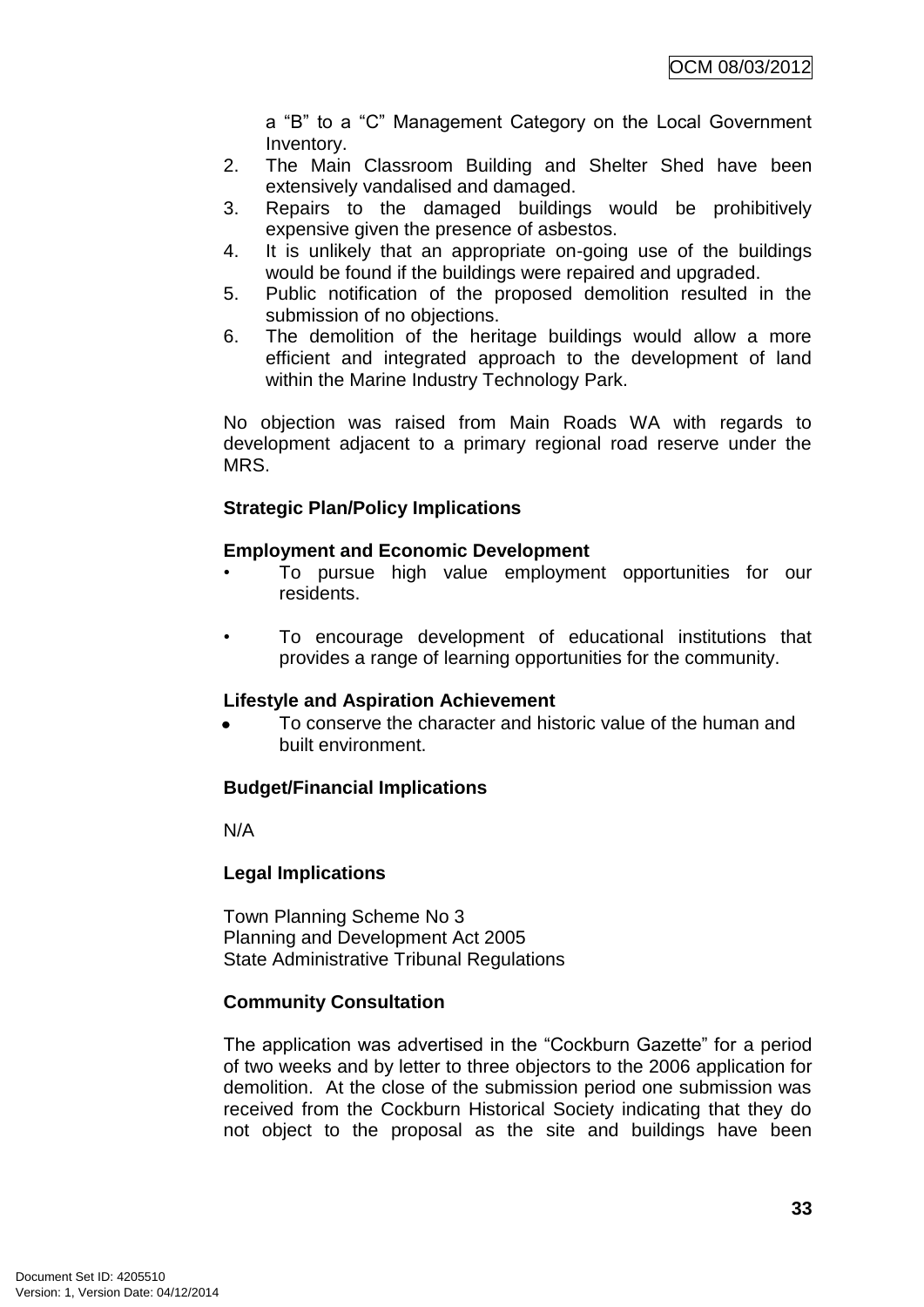neglected and too much damage has occurred for any heritage value to be of relevance.

# **Attachment(s)**

- 1. Archival Record May 2003
- 2. Addendum to Archival Record October 2011
- 3. Extract from the Minutes of 14/09/2006 OCM previous application.

# **Advice to Proponent(s)/Submissioners**

The Proponent(s) and those who lodged a submission on the proposal have been advised that this matter is to be considered at the 8 March 2012 Council Meeting.

#### **Implications of Section 3.18(3) Local Government Act, 1995**

Nil.

**14.6 (OCM 08/03/2012) - SALE OF LAND - 6 LOTS DEPOSITED PLAN 72050 GRANDPRE CRES HAMILTON HILL, LOT 300 & 301 HAMILTON ROAD, MUNSTER AND LOT 802 DACRE COURT, HAMILTON HILL - OWNER: CITY OF COCKBURN (2200585) (K SIM) (ATTACH)**

#### **RECOMMENDATION** That Council:

- (1) accept the offer to purchase:
	- 1. Lot 26 Anjou Way Hamilton Hill, for a consideration of \$270,000, exclusive of GST from Viva Developments Pty Ltd and S L & F L Letizia.
	- 2. Lot 27 Anjou Way Hamilton Hill, for a consideration of \$231,000 exclusive of GST from J L Browne.
	- 3. Lot 14 Plantagenet Crescent Hamilton Hill, for a consideration of \$210,000, exclusive of GST from Viva Developments Pty Ltd and S L & F L Letizia.
	- 4. Lot 38 Plantagenet Crescent Hamilton Hill, for a consideration of \$206,000 exclusive of GST from J L Bolt.
	- 5. Lot 39 Plantagenet Crescent Hamilton Hill, for a consideration of \$220,000 exclusive of GST from R A Minett and J M A Jutras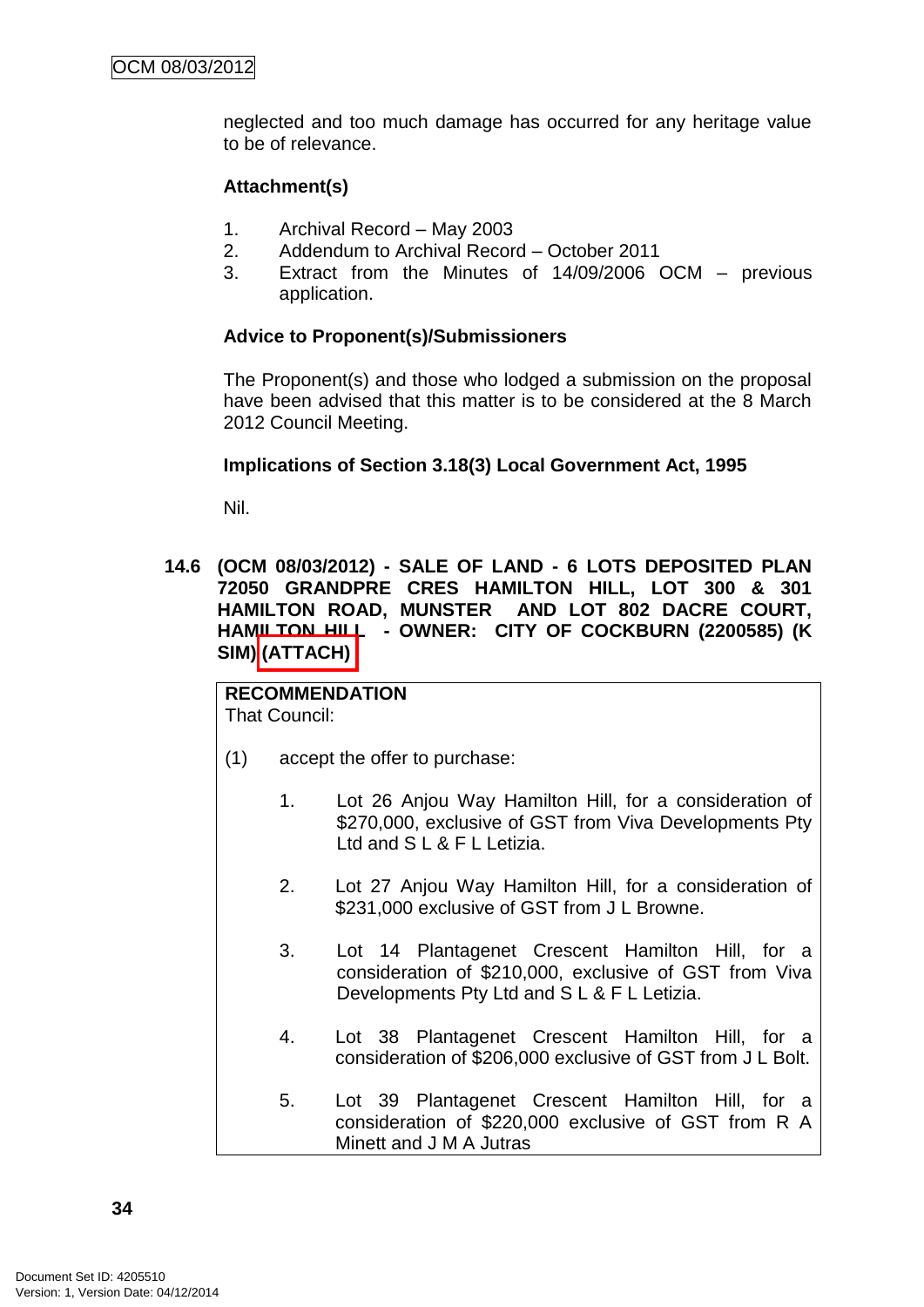- 6. Lot 30 Sykes Place Hamilton Hill, for a consideration of \$475,000 exclusive of GST from G2 Building Company.
- 7. Lot 300 Hamilton Road Hamilton Hill, for a consideration of \$205,000, exclusive of GST from K V Fong.
- 8. Lot 301 Hamilton Road Hamilton Hill, for a consideration of \$205,000 exclusive of GST from K V Fong.
- 9. Lot 802 Dacre Court Hamilton Hill, for a consideration of \$325,000 exclusive of GST from Housing Authority
- (2) subject to no objections received following the statutory advertising pursuant to Section 3.58 of the Local Government Act 1995, and;
- (3) allocate proceeds of the sales to the Land Development Reserve Fund.

**TO BE CARRIED BY AN ABSOLUTE MAJORITY OF COUNCIL**

# **COUNCIL DECISION**

# **Background**

The Lots subject to this item have all been identified in the Land Management Strategy 2010-2016 as being land with immediate sale potential. The residential subdivisions to create the lots have been completed in 2011 and 2012.

# **Submission**

Offer and Acceptance contracts have been tendered for each land parcel.

# **Report**

The Lots consist of 6 lots from a 27 lot subdivision in Grandpre Crescent Hamilton Hill, 1 lot from a 3 lot subdivision in Dacre Court Hamilton Hill and 2 lots from a 2 lot subdivision in Hamilton Hill Road Munster.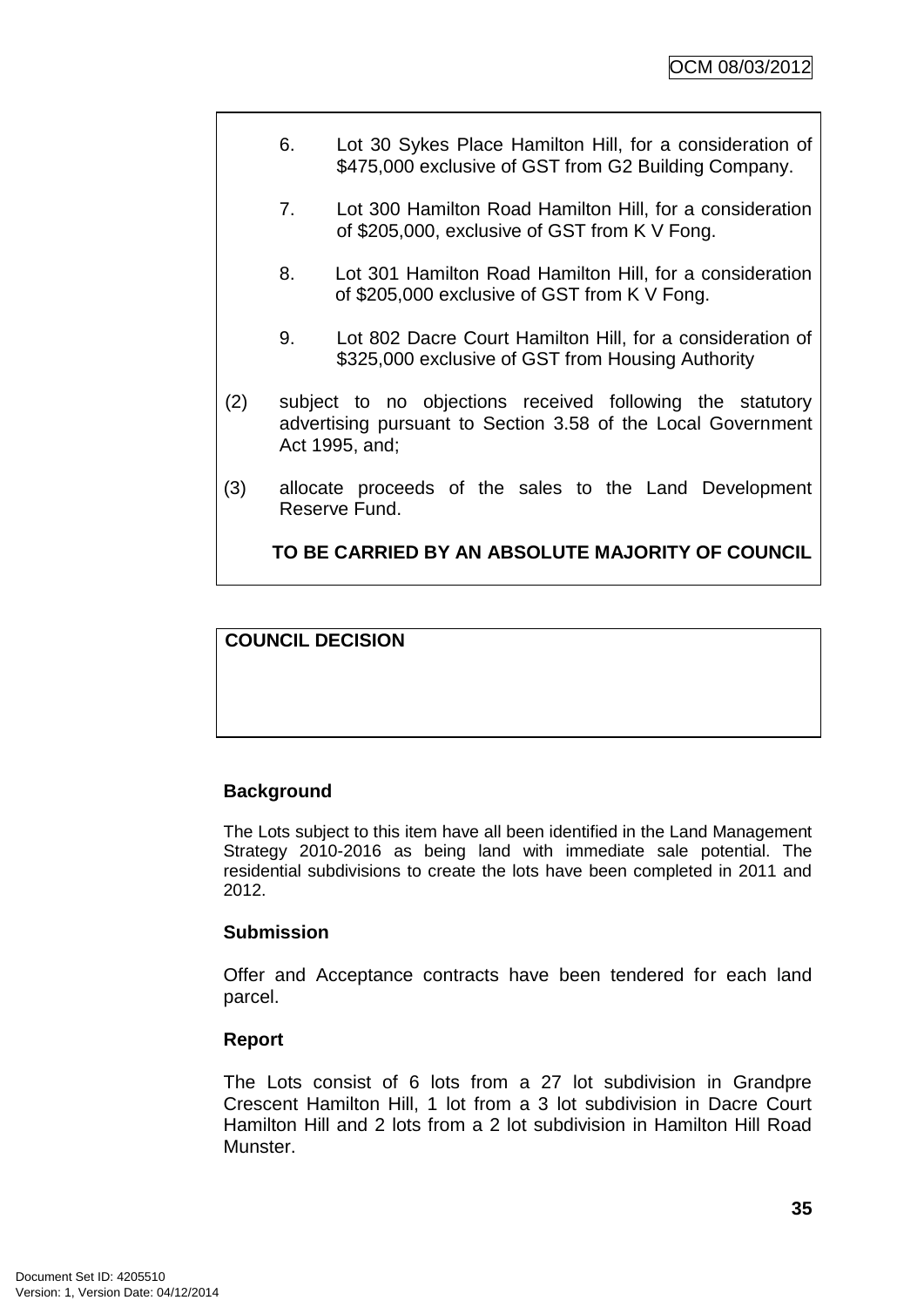Following the award of a Real Estate Marketing Tender to real estate company Davies First National all of the lots in the 3 subdivisions have been actively marketed.

The selling prices for the lots have been provided by Licensed Valuers McGees. All offers are at the valuations determined by McGees.

The offer and acceptance contracts tendered all include various conditions. Conditions sought by the purchases include such items as bank finance approval and sufficient time to obtain planning approval on those lots having development potential. A condition stipulating completion of requirements of section 3.58 of the Local Government Act 1995 by the City has also been included.

Advertising as required by Section 3.58 of the Local Government Act 1995 has been undertaken.

# **Strategic Plan/Policy Implications**

# **Demographic Planning**

• To ensure the planning of the City is based on an approach that has the potential to achieve high levels of convenience and prosperity for its citizens.

#### **Governance Excellence**

• To conduct Council business in open public forums and to manage Council affairs by employing publicly accountable practices.

# **Budget/Financial Implications**

Proceeds of the sale totalling \$2,437,000 will be transferred to the Land Development Reserve Fund.

# **Legal Implications**

Provisions of Section 3.58 of the *Local Government Act 1995* apply.

# **Community Consultation**

Details of the sale will be advertised in a newspaper for State wide publication, as required by Section 3.58 of the *Local Government Act 1995*.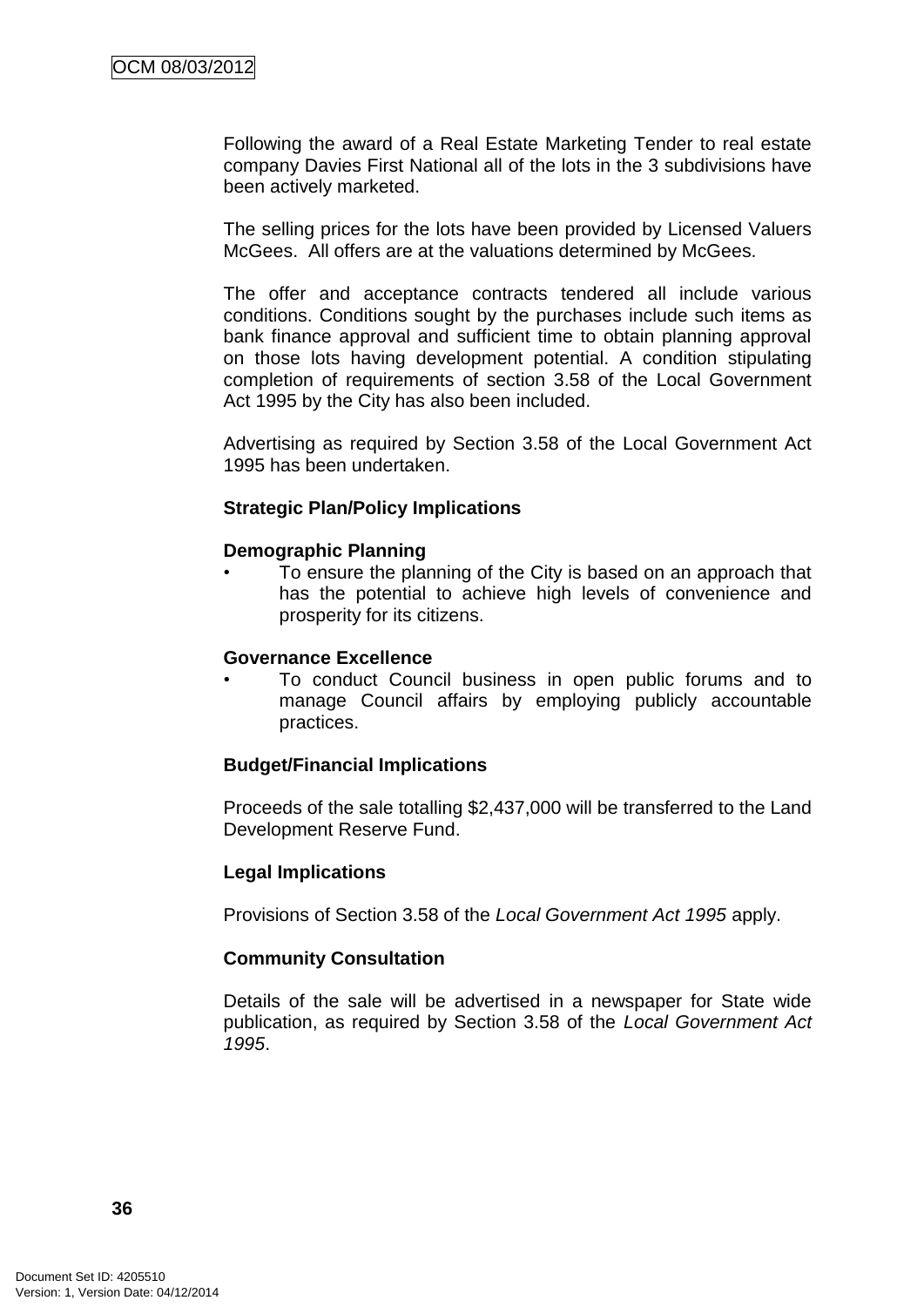# **Attachment(s)**

- 1. Map showing subject lots (1 6)
- 2. Map showing subject lots (7 8)
- 3. Map showing subject lots (9)

# **Advice to Proponent(s)/Submissioners**

N/A

**Implications of Section 3.18(3) Local Government Act, 1995**

Nil.

**14.7 (OCM 08/03/2012) - AMENDMENTS TO DETAILED AREA PLAN AND JETTY DESIGN GUIDELINES FOR STAGE 4A PORT COOGEE, NORTH COOGEE - PREPARED BY: TAYLOR BURRELL BARNETT - PROPONENT: CONSOLIDATED MARINE DEVELOPMENTS AND ANCHORAGE INDUSTRIES PTY/LTD (6004074) (T WATSON) (ATTACH)**

# **RECOMMENDATION**

That Council

- (1) approve the amended Detailed Area Plan and Jetty Design Guidelines presented for Stage 4C Port Coogee, North Coogee, prepared by Taylor Burrell Barnett for Consolidated Marine Developments and Anchorage Industries Pty Ltd, pursuant to the provisions contained under Clause 6.2.15 of the City of Cockburn Town Planning Scheme No. 3; and
- (2) advise the applicant accordingly.

**COUNCIL DECISION**

# **Background**

At its 12 June 2008 meeting the Council approved the original Detailed Area Plan (DAP) and Jetty Design Guidelines for Stage 4A within the Port Coogee development area. Stage 4A provides for low density residential development (R25) and forms one of the "Water Based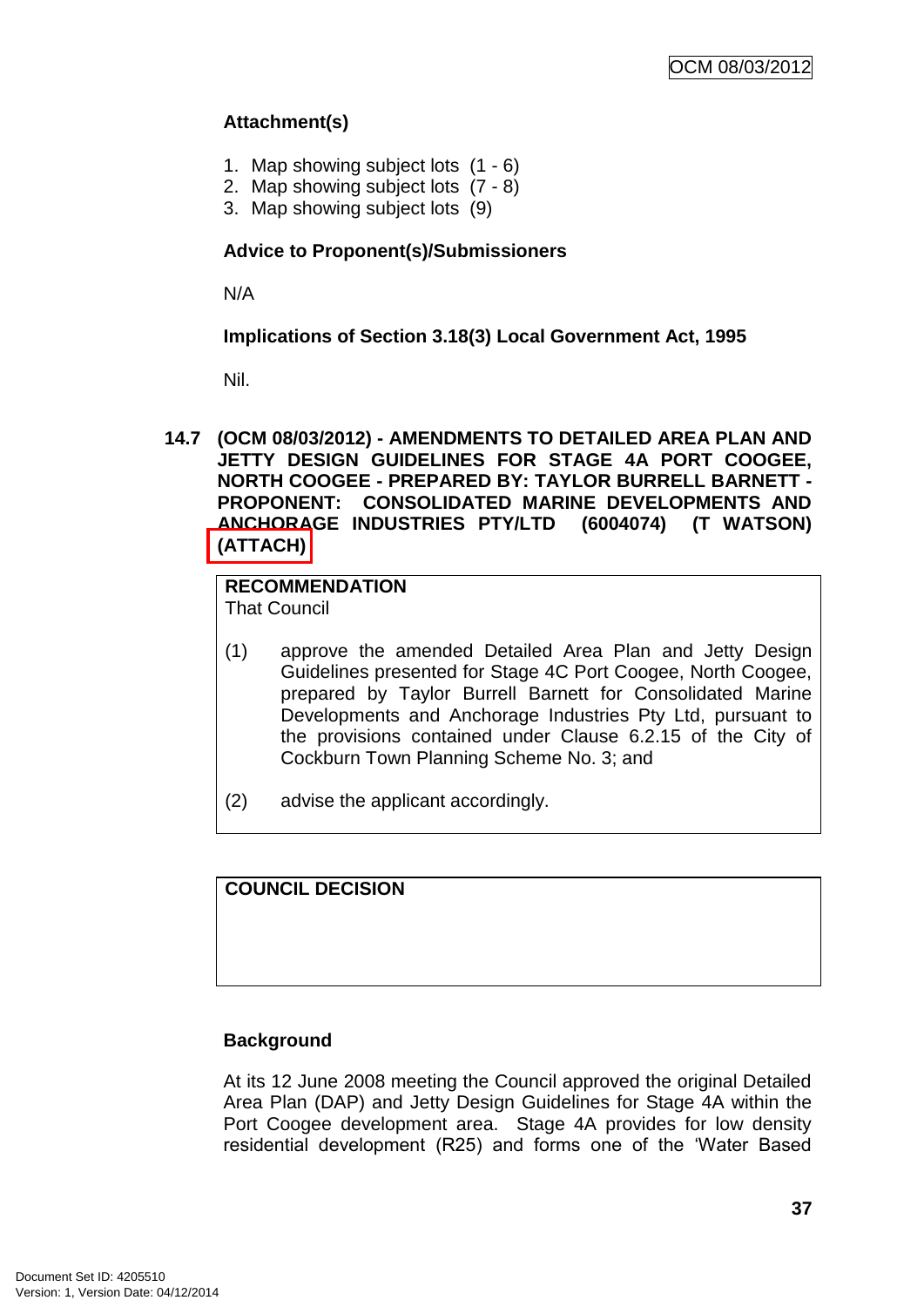Residential" precincts within Port Coogee. The approved DAP and Guidelines provide development direction for 36 single residential lots within the stage, including 18 waterside lots on the southern side of the subdivision. The 18 lots forming the northern edge of the subdivision abut foreshore public open space.

Whilst the DAP is primarily aimed at guiding builtform outcomes on all lots, the Guidelines deal with the control and development of jetties and related structures in mooring envelopes at the rear of the water side lots. To date, the DAP and Jetty Design Guidelines have been successfully applied in the assessment and determination of several Development Application/Building Licence proposals lodged with the City.

Recently, the owners of two adjoining waterside lots made application to the Western Australian Planning Commission (WAPC) to adjust the alignment of the common boundary dividing the lots. It is understood the objective of the owners is to create two lots (in terms of size and frontage) that are quite different to the remaining 34 lots. In granting approval to the subdivision, the WAPC imposed the recommended condition of the City requiring "*Revised Detailed Area Plans to be prepared for all lots within the proposed subdivision*."

The subdivision was approved 16 January 2012. The owners have engaged Taylor Burrell Barnett to represent them in revising the applicable DAP and Jetty Design Guidelines. Taylor Burrell Barnett produced the original DAP in consultation with the City (on behalf of Australand).

# **Submission**

The DAP and Jetty Design Guidelines have been amended to reflect the revised lot layout involving the land in question (formerly Lots 921 and 922, now Lots 50 and 51 Chelydra Point). Lot 50 is smaller than all other lots fronting Chelydra Point, with a reduced frontage of 10 metres, whilst Lot 51 is larger, with an increased frontage of 20 metres. The majority of other lots are primarily 15.0 metres wide.

The changes proposed include the following:

- 1. Alternate setback arrangements for Lot 50 given its reduced frontage.
- 2. The inclusion of a note encouraging a 4.5 metre garage setback on Lot 50 (given its reduced frontage and the inability to incorporate parking perpendicular to the street i.e. within a large basement or ground floor parking area as some owners have).
- 3. The amendment of the DAP to include reference to Lots 50 and 51 where relevant or necessary i.e. in conjunction with the other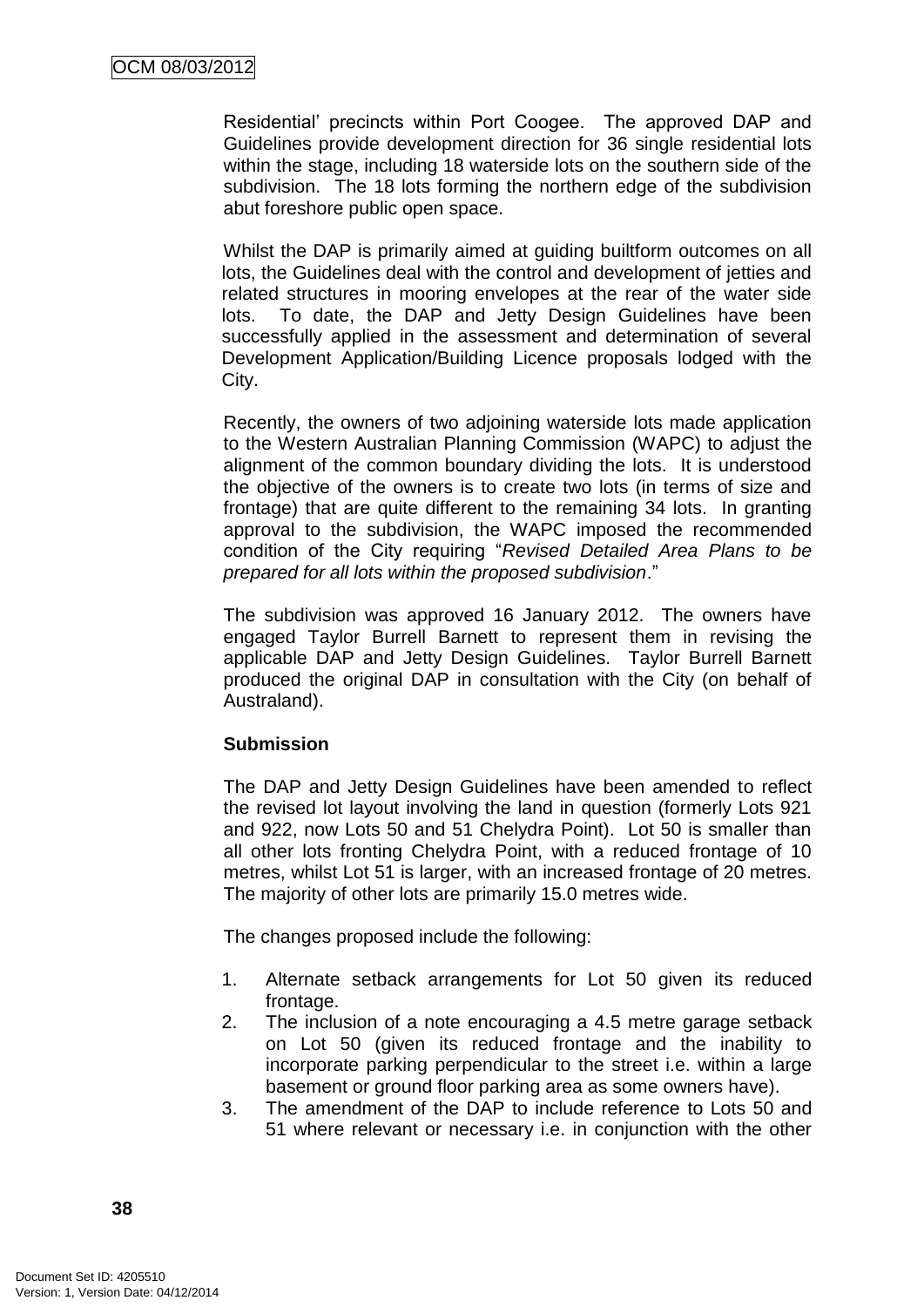lots comprising the subdivision (and referred to in the DAP and Design Guidelines).

- 4. The inclusion of "Typical Setback Requirements" box for Lot 50.
- 5. The amendment of both the DAP and Jetty Design Guidelines to show a reduced mooring envelope width (12.0 metres reduced to 11.0 metres).

All other aspects of the DAP and Jetty Design Guidelines remain the same.

# **Report**

The amendments and changes made to the DAP and Jetty Design Guidelines have been made by Taylor Burrell Barnett in consultation with the City. The involvement of Taylor Burrell Barnett to facilitate the amendments is fortunate given their involvement in the production of the first DAP for Stage 4A. Maintaining the integrity of the documents and the principles that underlie their content is important to ensuring the built environment develops in an orderly and proper manner.

As stated by Taylor Burrell Barnett:

"*The modifications to the DAP for proposed Lots 50 and 51 have been deliberately configured to maintain original development principles and lot interface requirements contained on the approved detailed area plan. This was a primary objective within the modification process, thereby limiting any impact on neighbouring properties*."

Bearing the above in mind, approval of the amended DAP and Jetty Design Guidelines is recommended. Approval is in accordance with the provisions of 6.2.15 of the Scheme. The provisions identify planning considerations to be included in a DAP (and Design Guidelines) and the process for adopting such (Clause 6.2.15.8 provides scope for a DAP to be amended).

Where a DAP/Guidelines may affect landowners other than the owner/s of the subject land, the City may undertake consultation. In the subject instance, the status quo is generally maintained where the new lots interface with adjoining lots. Specifically, the controls that apply are essentially the same as they currently exist. That is, there is no material impact anticipated on the adjoining lots by virtue of the proposed changes.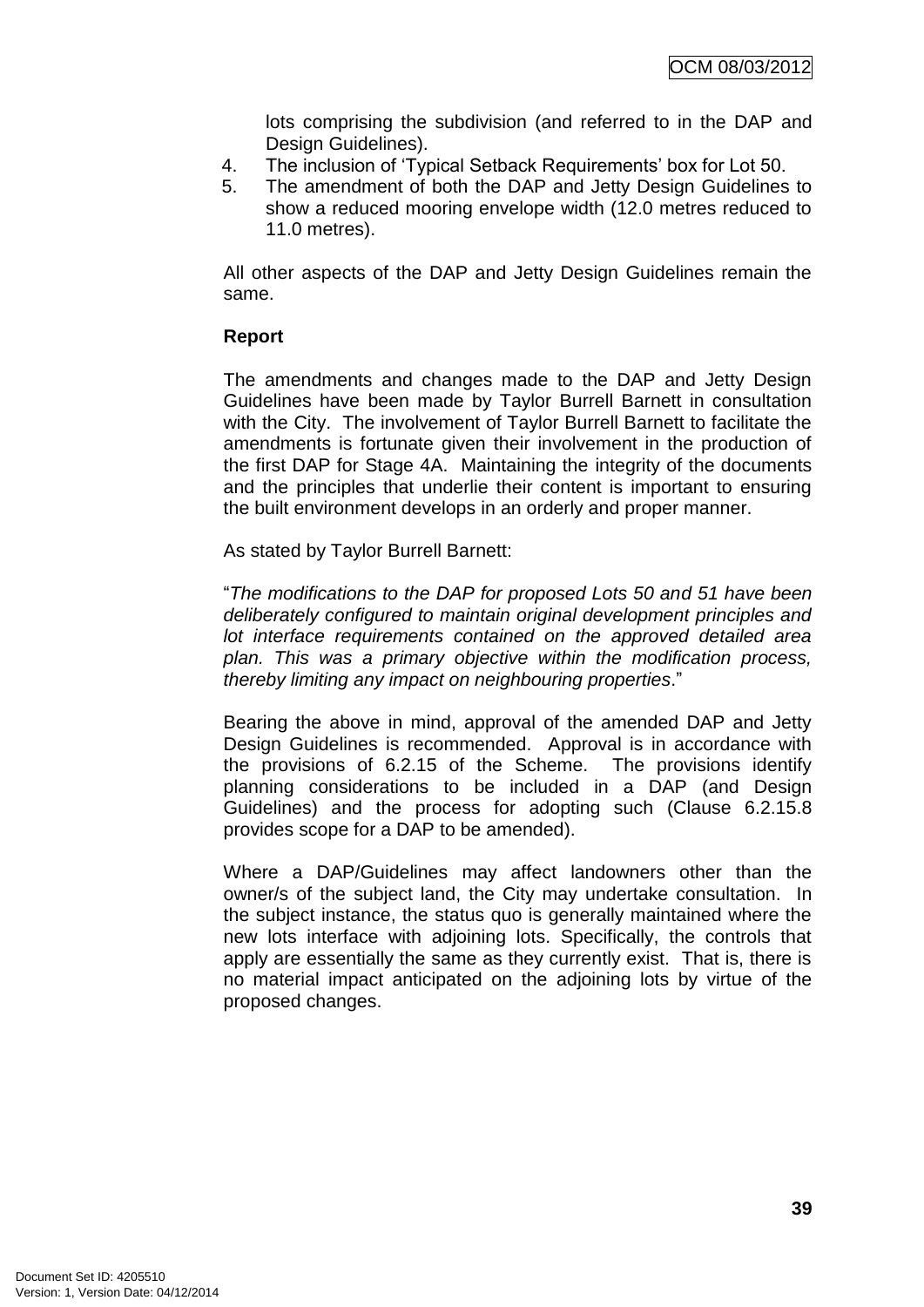# **Strategic Plan/Policy Implications**

## **Demographic Planning**

- To ensure the planning of the City is based on an approach that has the potential to achieve high levels of convenience and prosperity for its citizens.
- To ensure development will enhance the levels of amenity currently enjoyed by the community.

## **Budget/Financial Implications**

N/A

# **Legal Implications**

Town Planning Scheme No. 3 Planning and Development Act 2005

# **Community Consultation**

No consultation has been undertaken. In the subject instance, the status quo is generally maintained where the new lots interface with adjoining lots. Specifically, the controls that apply are essentially the same as they currently exist. That is, there is no material impact anticipated on the adjoining lots by virtue of the proposed changes.

# **Attachment(s)**

- 1. Location/Structure Plan
- 2. Detailed Area Plan
- 3. Jetty Design Guidelines

# **Advice to Proponent(s)/Submissioners**

The Proponent(s) and those who lodged a submission on the proposal have been advised that this matter is to be considered at the 8 March 2012 Council Meeting.

# **Implications of Section 3.18(3) Local Government Act, 1995**

Nil.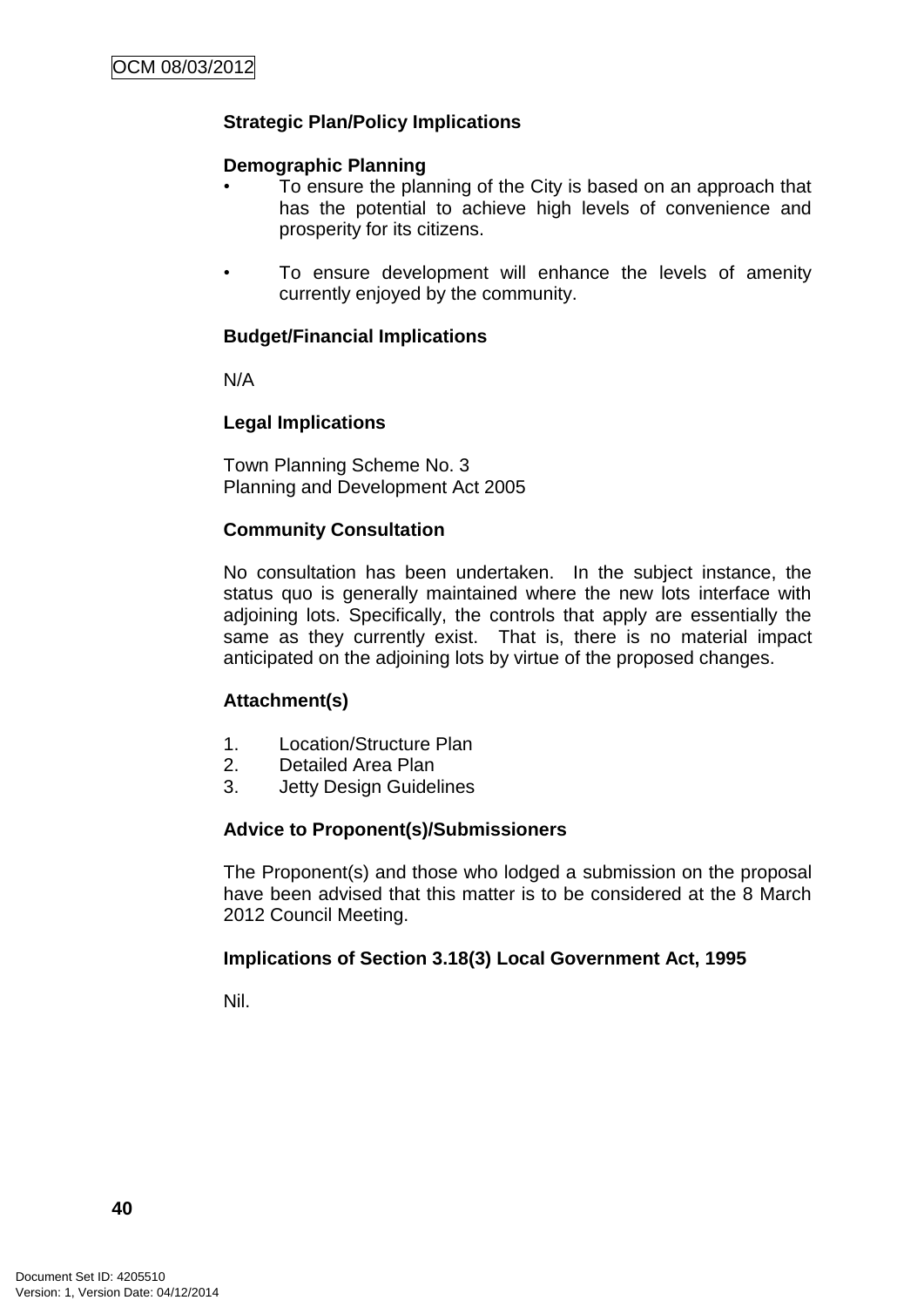**14.8 (OCM 08/03/2012) - PLACE OF WORSHIP & RECEPTION CENTRE - LOCATION: LOT 17 RUSSELL ROAD, MUNSTER - OWNER: L, P, S & S LECA - APPLICANT: SOUTHERN METROPOLITAN MUSLIM ASSOCIATION (4411239) (A LEFORT) (ATTACH)**

# **RECOMMENDATION**

That Council refuse to grant planning approval for a Place of Worship and Reception Centre at Lot 17 Russell Road, Munster for the following reasons:

- 1. The proposal is inconsistent with the objectives of the rural zone contained in clause 4.2.1 (j) of TPS 3.
- 2. The proposal is inconsistent with clause 5.10.1 and 10.2.1 (c) of TPS 3 in that the proposal is generally not in accordance with the provisions of the Statement of Planning Policy 2.5 – Agricultural and Rural Land Use Planning.
- 3. The proposal is inconsistent with clause 10.2.1 (b) with regards to the orderly and proper planning of the area in that the scale of the proposal is inconsistent with the surrounding land uses and capability of the land.
- 4. The proposal is inconsistent with clause 10.2.1 (i) of TPS 3 in that the subject site is considered incapable of accommodating the proposed development with regards to the existing road network, effluent disposal limitations and lack of access to a potable water supply.
- 5. The proposal is inconsistent with clause 10.2.1 (l) of TPS 3 in that the proposal will have a detrimental impact on the natural environment.
- 6. The proposal is inconsistent with clause 10.2.1 (n) of TPS 3 in that the proposal will detract from the amenity of the locality with regards to noise, visual amenity and loss of vegetation.
- 7. The proposal is inconsistent with clause 10.2.1 (q) of TPS 3 in that the proposal will have a negative impact on traffic safety in the locality.
- 8. The proposal is inconsistent with clause 10.2.1 (y) in that the proposal is not supported by the Department of Health as it does not comply with the Government Sewerage Policy - Perth Metropolitan Region.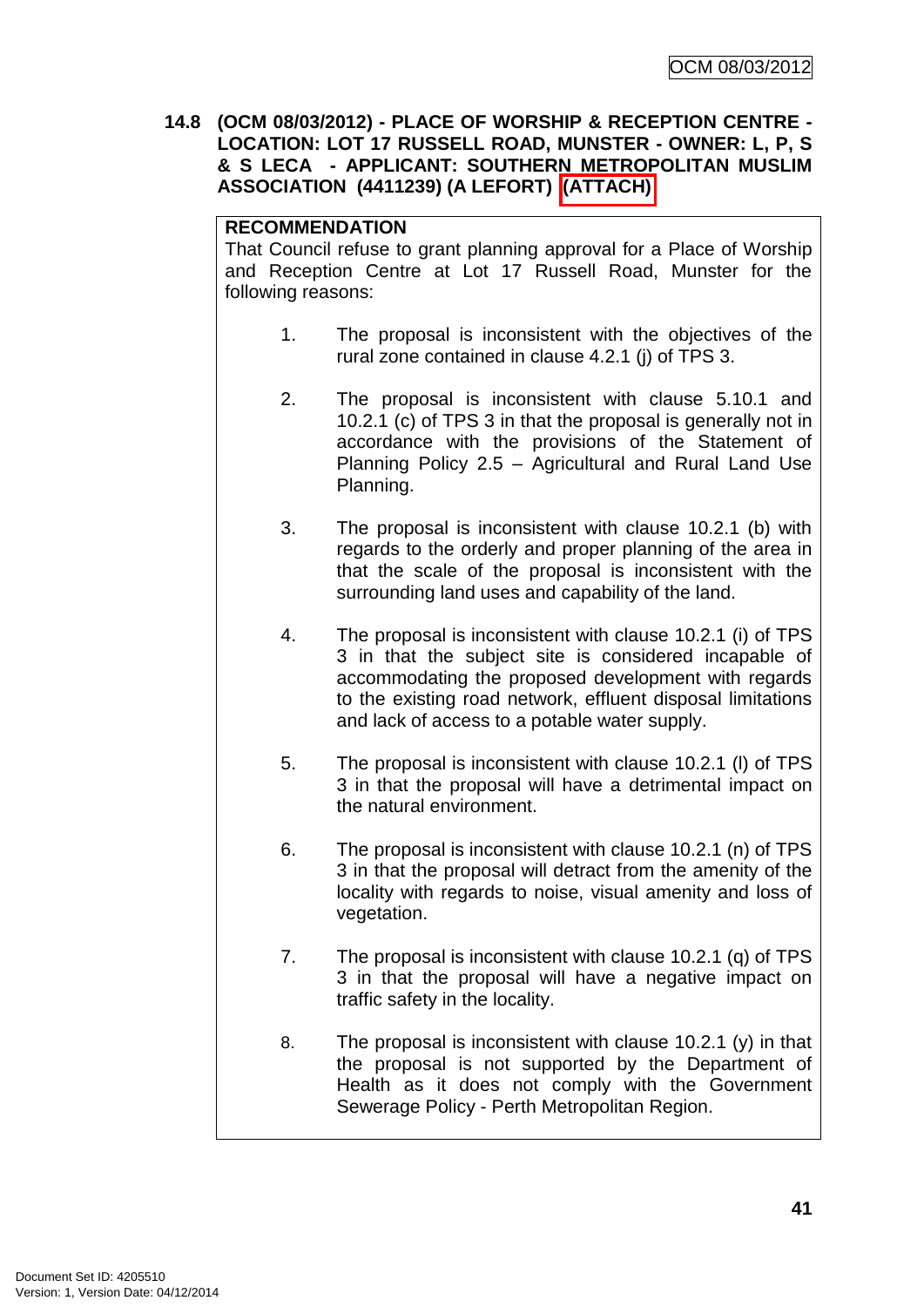9. The proposal is inconsistent with clause 5.10.2 (d) with regards to the proposed 8m western side setback in lieu of 10m.

# **COUNCIL DECISION**

# **Background**

### Site Description

The subject site has an area of 1.2368 ha and is located on the northwest corner of Russell Road and Lorimer Road in Munster. The site is within the Rural zone which has been maintained as Rural to provide a buffer between Thompsons Lake and the Latitude 32 (Hope Valley-Wattleup) industrial area. The site is densely vegetated with good quality native species and contains a significant fall of approximately 17m from the north to south.

The only building on the site is a small disused and derelict outbuilding of approximately 26m² in the south west corner. The subject site is surrounded mostly by similarly sized lots containing residential dwellings in a rural-residential setting of which are mostly parkland cleared, some of which are well vegetated. The properties directly opposite the site on the southern side of Russell Road are largely cleared sites. The majority of the site is located within a 500m midge buffer with the remainder within an 800m midge buffer associated with the nearby Thompsons Lake in the Beeliar Regional Park which is some 420m east of the subject site.

#### **Submission**

The applicant seeks development approval to construct a "Place of Worship" and "Reception Centre" on the subject land. Specifically, the proposal includes:

- 1. A 490m² prayer hall
- 2. Two meeting rooms with a combined area of 68m²
- 3. A 75m² library
- 4. A 438m² reception hall and associated kitchen
- 5. Associated toilets and store rooms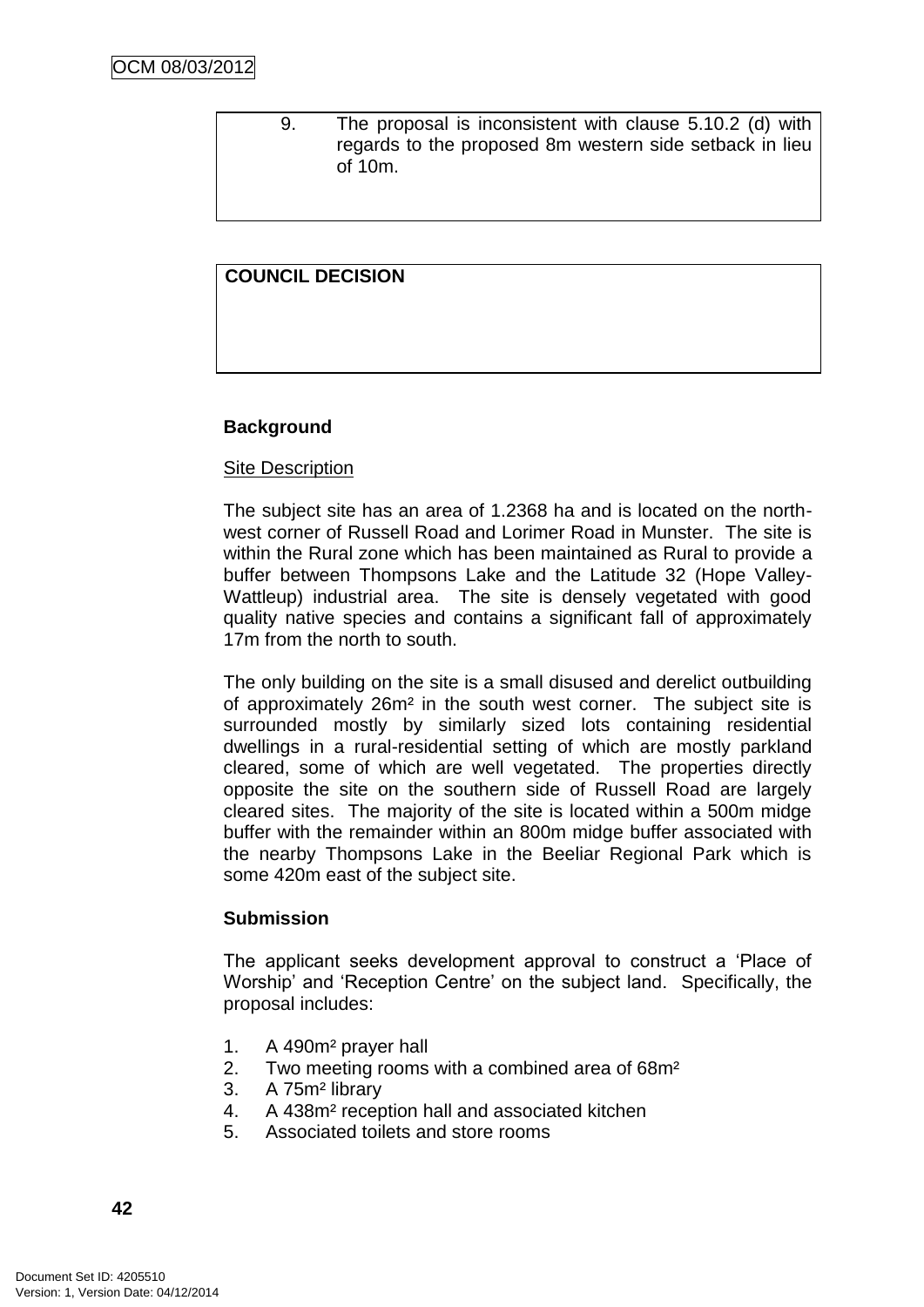- 6. 125 formal car bays and 71 informal unconstructed (car bays)
- 7. Two crossovers to Lorimer Road
- 8. Landscaping around the site
- 9. Retention of the existing vegetation on the southern portion of the site abutting Russell Road.

The proposal contains primary vehicle access from Lorimer Road with two crossovers, the primary crossover to the main car park area and a secondary crossover to the spill-over/overflow car park to be used on an occasional basis. Due to the steep gradient of the fall, the land is proposed to be cut and filled to achieve a finished floor level of 40.51m AHD for the building. This will generate the need for the construction of several retaining walls within the site.

The proposed building contains a mix of materials and colours including limestone, red face brick, cream render and heritage-red colourbond and incorporates a small minaret and verandahs around the building.

The applicant has included the following details about how the building will be used:

- 1. Muslim"s spiritual and religious duties including but not limited to five daily prayer sessions and ceremonial washing; fasting during the month of Ramadan; and the profession of faith.
- 2. Five daily prayers performed at the Mosque with attendance not exceeding 50 persons at any one time between sunrise and sunset. The hours are 5:00 a.m., 1:00 p.m., 4:30 p.m., 6:30 p.m. and 8:00 p.m.
- 3. Friday Jummah Prayer between 12:00 p.m.–2:00 p.m. to accommodate 100 – 400 persons at any one time.
- 4. During the month of Ramadan, night prayers from 8:00pm to 10:00 p.m.
- 5. Edi prayers two calendar days per year from 7:00 a.m.–12:00 p.m. for between 300 and 800 persons.
- 6. Multi-purpose reception hall to accommodate up to 500 persons at any one time to cater for marriage ceremonies, social festivals and community meetings, conferences and physical fitness activities.
- 7. Functions to be held on weekends only (and occasionally Friday evenings).
- 8. Seminars to promote interfaith dialogue, understanding and respect between Muslims and non-Muslims.
- 9. No amplification or loud speaker to operate outside the building (meaning that there will be no amplified "call to prayer").

The applicant has provided the following justification in support of the proposal: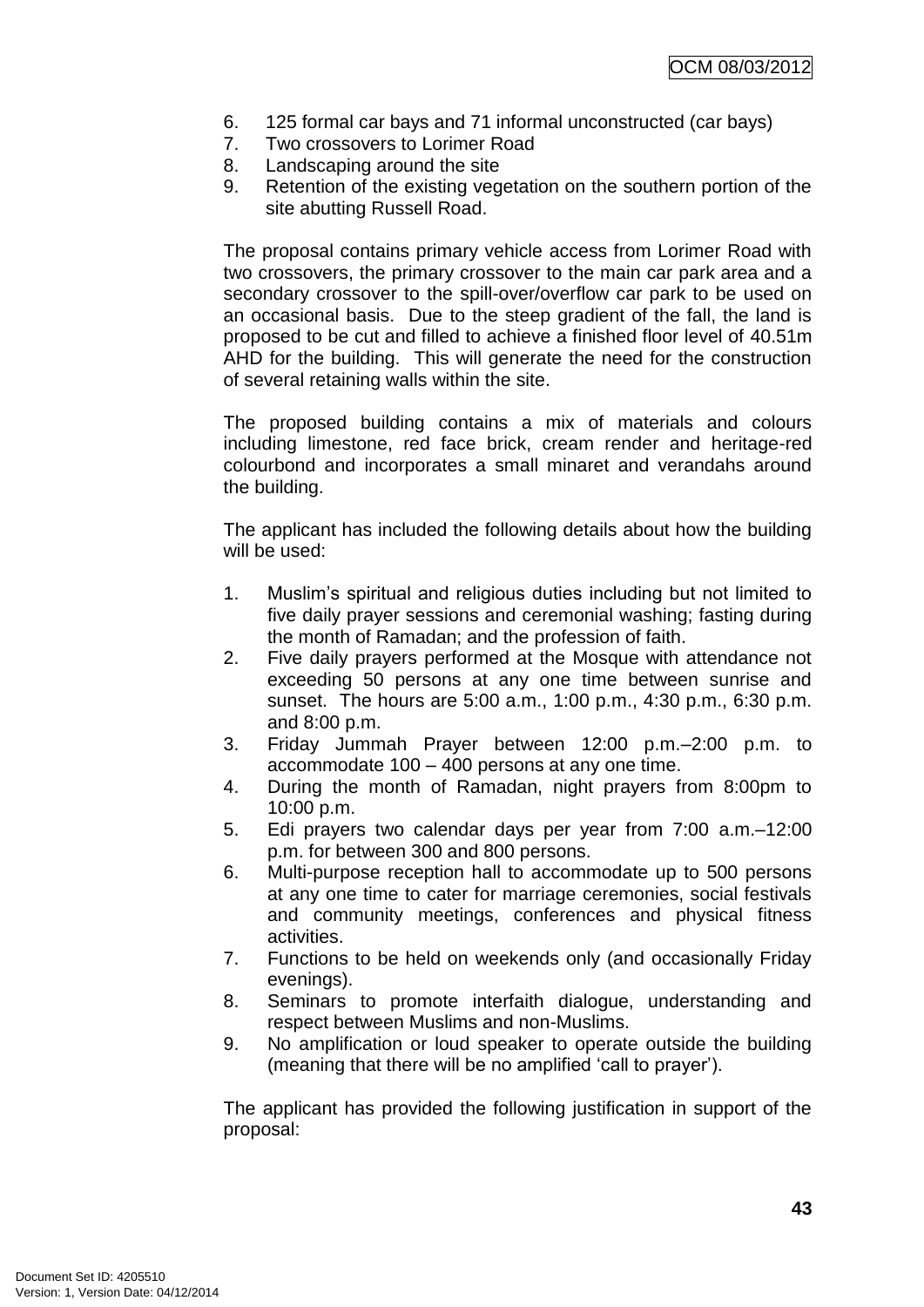- 1. The proposal is located in an area with no community based centre and is in close proximity to a well connected road network;
- 2. The proposal will have minimal impact on neighbouring properties given its corner lot location.
- 3. The lot is large enough to provide ample car parking and for onsite effluent disposal as well as to allow adequate landscaping and separation from adjoining residents.
- 4. The scale of the building is small which will assist to maintain the rural character and amenity of the area.

# **Report**

### Statutory Framework

### *Metropolitan Region Scheme*

The subject site is zoned "Rural" under the Metropolitan Region Scheme (MRS). The site abuts Russell Road which is reserved under the MRS as an Other Regional Road (Category 2) under Western Australian Planning Commission control. The proposal was referred to the Department of Planning for comment (see Consultation section of the report below).

### *Town Planning Scheme No. 3*

The subject site is zoned Rural in the City"s Town Planning Scheme No. 3 (TPS 3) and the objective of the Rural zone is:

*to provide for a range of rural pursuits which are compatible with the capability of the land and retain the rural character and amenity of the locality.*

This means that Council may consider uses in accordance with Table 1 (Zoning Table) that in its opinion do not detract from the amenity of the area and will exist in harmony with the existing surrounding land uses.

The proposal consists of a "Place of Worship" and "Reception Centre" which have the following definitions in TPS 3:

#### *Place of Worship:*

*means premises used for religious activities such as a church, chapel, mosque, synagogue or temple.*

#### *Reception Centre:*

*means premises used for functions on formal or ceremonial occasions but not for unhosted use for general entertainment purposes.*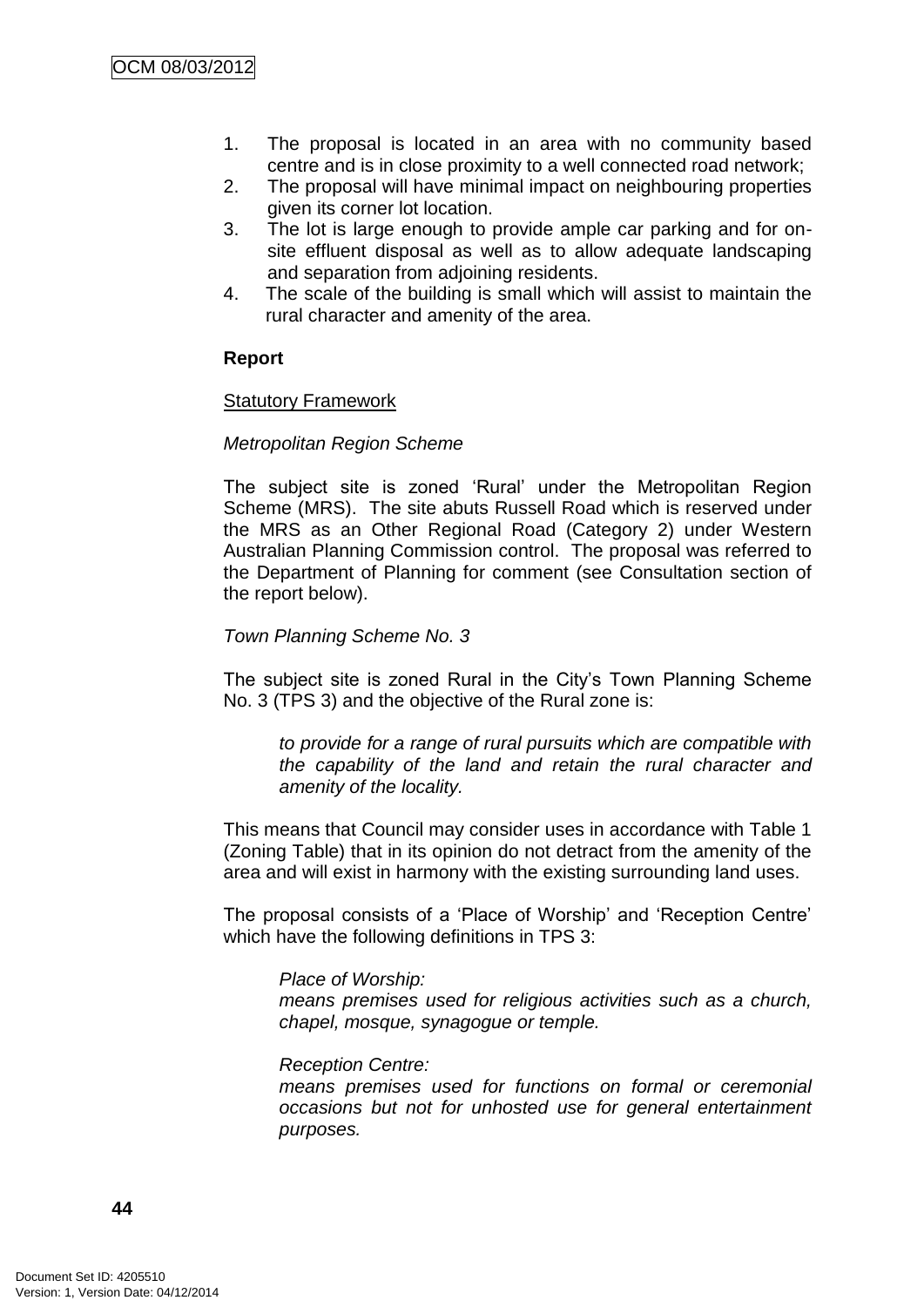A "Place of Worship" and "Reception Centre" are both "A" uses within the Rural zone in Table 1 of TPS 3 which means that:

*the use is not permitted unless the local government has exercised its discretion by granting planning approval after giving special notice in accordance with clause 9.4.*

In accordance with Clause 9.4 of TPS 3 the proposal was advertised to nearby landowners who may be affected by the proposal (see Consultation section of the report below) therefore the proposal can be considered for approval by the local government.

### Vehicle Parking

Vehicle parking provisions for the "Place of Worship" and "Reception Centre" land uses are contained within Table 2 (Residential Use Classes) and Table 3 (Commercial Use Classes) of TPS 3 and an assessment is shown below:

| Land Use            | Vehicle<br><b>Type</b>         | Vehicle Parking<br>Standard                                                 | Required                                                 | Provided                                             |
|---------------------|--------------------------------|-----------------------------------------------------------------------------|----------------------------------------------------------|------------------------------------------------------|
| Place of<br>Worship | Cars                           | 1 : 4 seats OR<br>1 : 4 people<br>accommodated<br>(whichever is<br>greater) | 200 (based<br>on 800<br>maximum<br>number of<br>persons) | 200 (125 formal<br>and 75 informal<br>overflow bays) |
|                     | Delivery                       | N/A                                                                         | N/A                                                      |                                                      |
|                     | <b>Bicycle</b><br><b>Racks</b> | 1:30 seats or 1:<br>100 persons<br>accommodated                             | 8                                                        | 0                                                    |
| Reception<br>Centre | Cars                           | $1:4$ seats OR<br>$1:4$ people<br>accommodated<br>(whichever is<br>greater) | 200                                                      | 200                                                  |
|                     | Delivery                       | 1: Service/Storage<br>Area                                                  |                                                          | 0                                                    |
|                     | <b>Bicycle</b><br>Racks        | 1:30 seats or 1:<br>100 persons<br>accommodated                             | 8                                                        | 0                                                    |

For the purposes of the assessment of vehicle car parking, the "Place of Worship" and "Reception Centre" uses have been calculated together as the maximum number of persons accommodated is combined between both uses. The proposal does not provide a delivery bay or bicycle parking. However should Council approve the proposal, a condition could be imposed requiring a delivery bay for the reception centre and bicycle racks to be installed.

The proposal generates demand for 200 car parking bays based on the Edi prayer days which occur two times per year and which will attract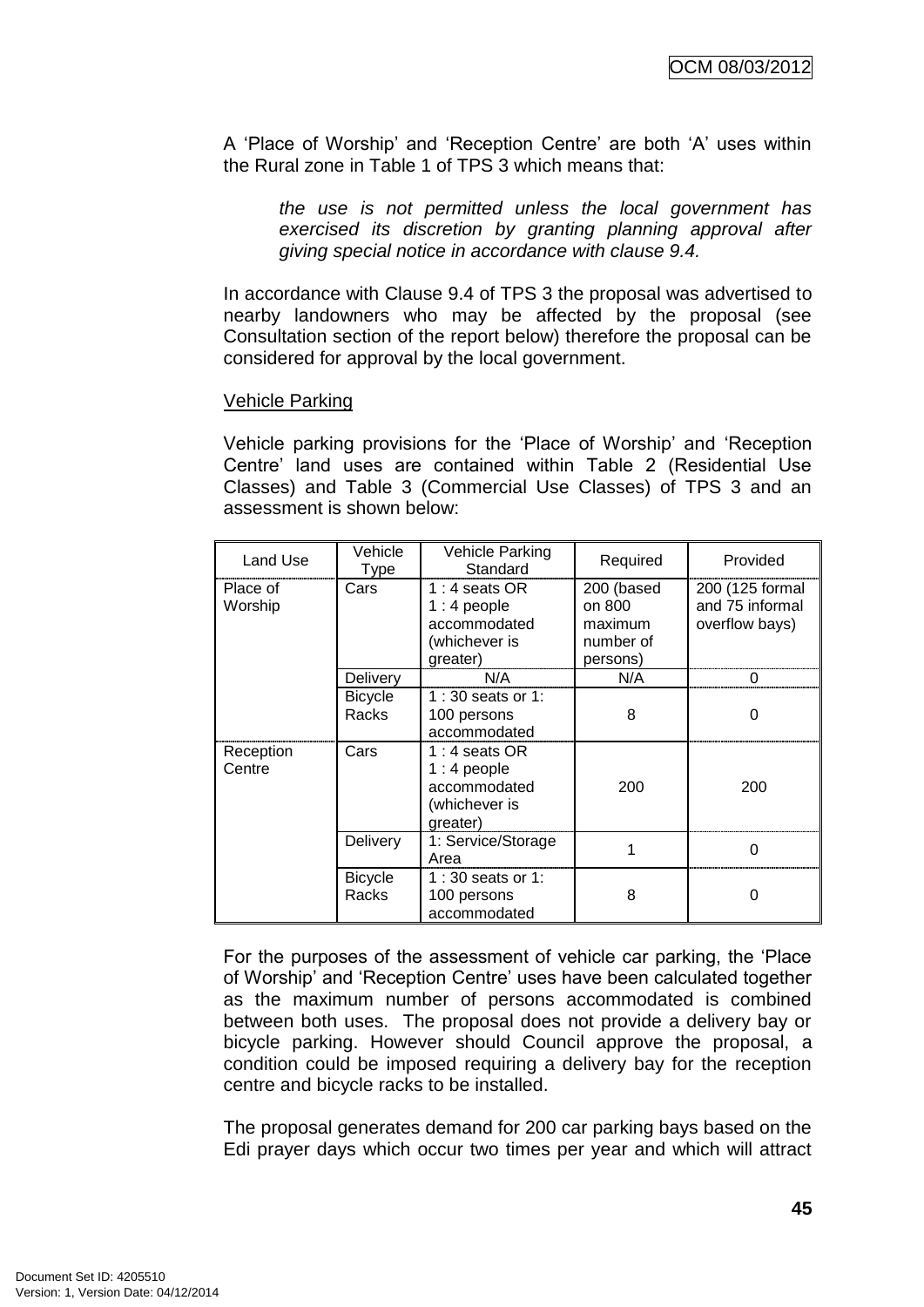up to 800 persons. Given that most weeks of the years of there will be a maximum of 400 persons at any one time (generating the demand for 125 bays), the proposal contains only 125 constructed, sealed and drained bays. Therefore, the remaining 75 bays on the northern portion of the site would constitute overflow bays and would be more informal with a grassed surface (rather than bitumen or paved). This arrangement would require the employment of traffic management persons during Edi prayer times which would need to guide vehicles in this area to ensure maximum efficiency and should Council approve the proposal this could be imposed as a condition.

# General Development Requirements

The proposal has been assessed against Clause 5.10 of TPS 3 which provides general development requirements. The proposal complies with the requirements of 5.10 except for 5.10.2(d) which requires a building setback of 10m to a boundary and 20m to a road reserve where there is no building envelope shown on the lot. The subject lot does not contain a building envelope and provides a setback of only 8m to the western side boundary which constitutes a variation to TPS 3. A reduction in the western side setback is not supported as this would bring the development closer to the adjoining landowner whose dwelling is set back approximately 35m from the subject boundary. Should Council consider approval of the proposal, it would be recommended that a condition be imposed requiring the setback of the building to the western boundary be modified to a minimum of 10m.

# Protection of Native Fauna

Clause 5.14 of TPS 3 requires the applicant to prepare a Native Fauna Management Plan where land is to be cleared of vegetation for development which requires planning approval and the area and type of vegetation in the opinion of the local government may provide habitats for terrestrial native fauna. Should Council consider approval of the proposal, it would be recommended that a condition be imposed requiring a Native Fauna Management Plan to be submitted to and approved by the City and implemented to its satisfaction prior to any clearing.

# Protection of Native Flora

Clause 5.15 of TPS 3 requires a flora report where the area of land to be cleared has a total area of 1ha which this proposal has. The Flora Report must identify local significant bushland, identify declared rare flora and conduct a spring survey to determine priority species and declared sites of environmental and biological significance. Clause 5.15.2 of TPS 3 does not allow land to be cleared of vegetation that contains declared rare flora or priority species or declared sites of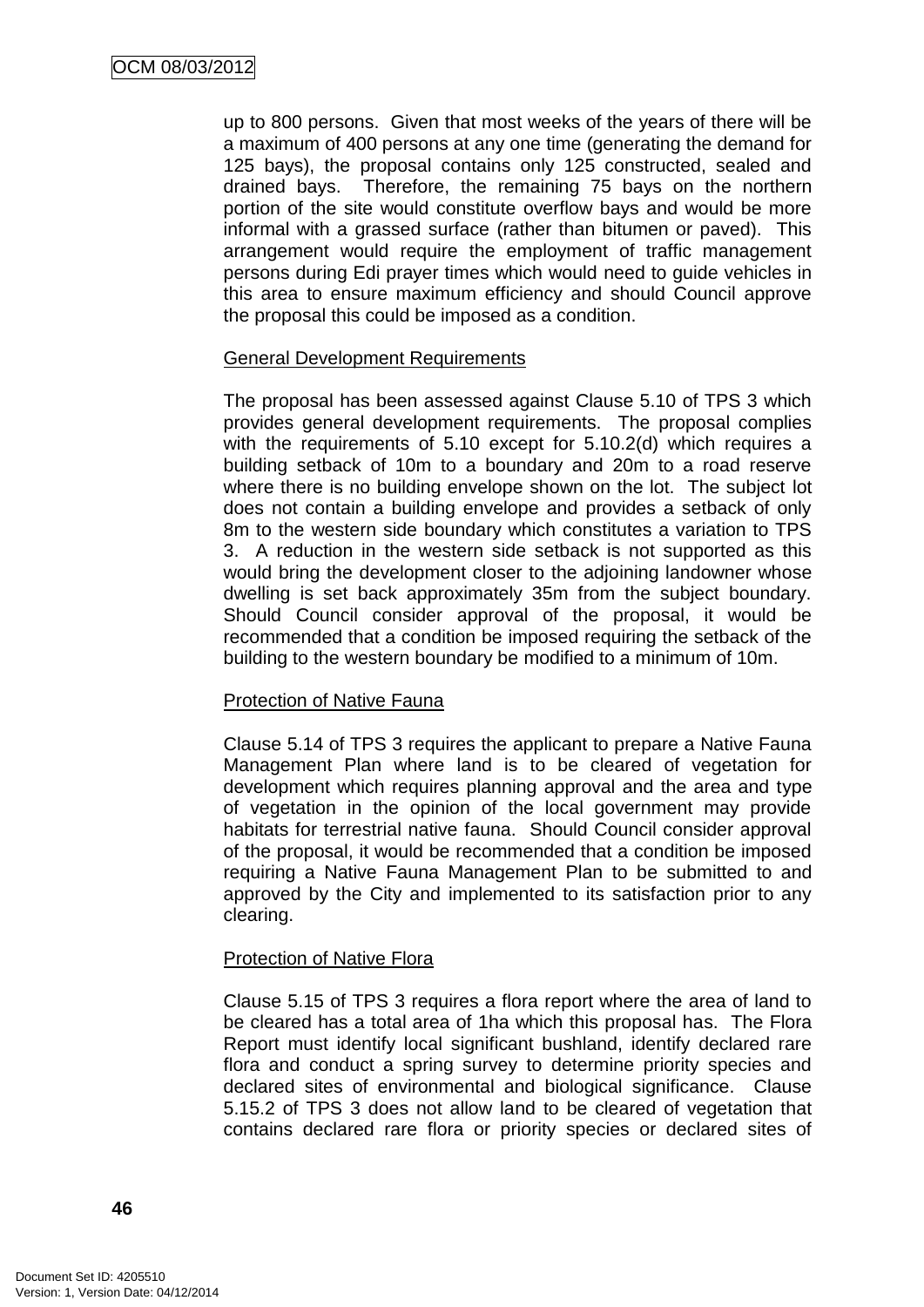environmental or biological significance. Should Council consider approval of the proposal, it would be recommended that a condition should be imposed requiring a Flora report for the site to be submitted to and approved by the City and implemented to its satisfaction prior to any clearing.

# *State Planning Policy No. 2.5 Agricultural and Rural Land Use Planning (SPP 2.5)*

SPP 2.5 was developed by the WAPC in 2002 to reinforce the longterm protection of agricultural/rural land and addresses a number of significant planning issues that have evolved in relation to the development of rural land. The objectives of the State Government"s SPP 2.5 relative to this application include the protection of agricultural land resources wherever possible by discouraging land uses unrelated to agriculture from locating on agricultural land. The policy also outlines the requirements for local planning strategies. The City of Cockburn"s Local Planning Strategy (2003) states that "The importance and contribution of the agricultural industry in Cockburn should be recognised and protected...'. This suggests that land uses for nonagricultural purposes require careful consideration in order to minimise the loss of agricultural land in the City of Cockburn. It should however be noted that the area of the subject site (1.2368 ha) would restrict many genuine agricultural uses from operating from the site which is why the majority of the surrounding lots are used for rural-residential purposes.

Clause 5.2.3 of this policy relates to land use conflicts and states that proposals to rezone, subdivide or develop land within rural areas must have regard to both on-site and off-site impacts. These impacts are discussed in later sections of this report.

# *Government Sewerage Policy – Perth Metropolitan Region*

Clause 10.2.1 (d) of TPS 3 relating to matters to be considered by Council refers to any relevant policy or strategy of the Commission or any relevant planning policy adopted by the Government of the State. The Government Sewerage Policy (GSP) Perth Metropolitan Region requires local governments within the metropolitan region to apply the relevant provisions of this policy in order to receive the necessary approval from the responsible authorities. For unsewered developments, the GSP allows only one residential development for a commercial/industrial development producing a wastewater volume of 540 litres/day on a 2000m² lot. In this instance, as the subject lot is 1.236 ha in size, it is considered that the proposal exceeds the development density allowed and therefore does not comply with this policy.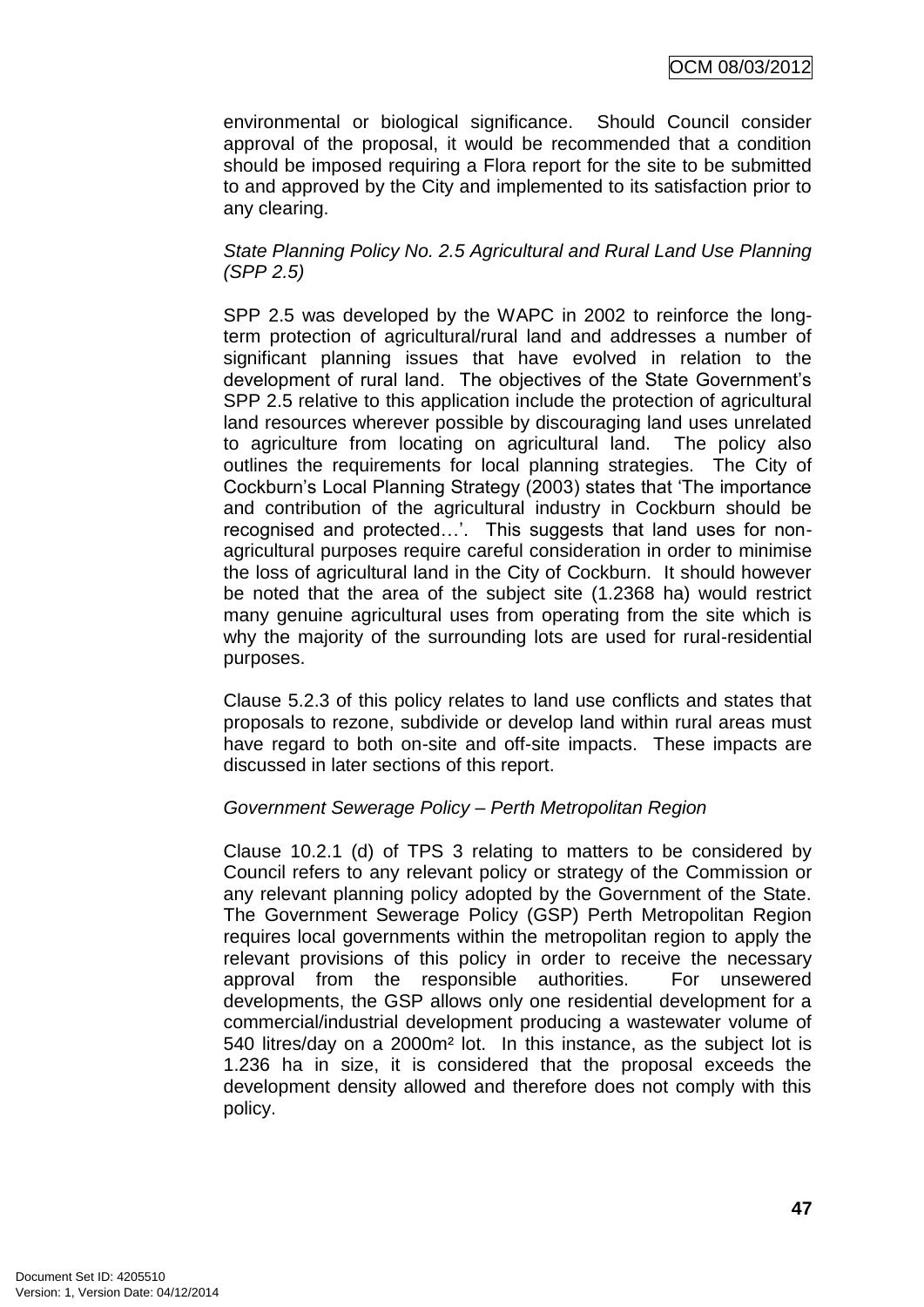# *Local Planning Policy 'Bushland Conservation Policy' SPD 1*

The objective of Local Planning Policy SPD 1 is to conserve the quality, extent and uniqueness of the natural environment that exists within the district and to ensure that development of the district is undertaken in such a way that the balance between the natural and human environment is maintained. One of the strategies of the policies is to minimise site clearing and maximise vegetation retention. The subject proposal requires approximately 1ha of clearing which equates to 81% of the site and the proposal is therefore inconsistent with this policy.

The amount of clearing would also generate the requirement for a clearing permit to be obtained from the Department of Environment and Conservation.

# Other Agency Consultation

# *Department of Planning*

The proposal was formally referred to the Department of Planning (DoP) for comment due to the subject land being reserved under the MRS as an "Other Regional Road" (Category 2), in accordance with the Western Australian Planning Commission"s Instrument of Delegation. DoP advised that it has no objection to the proposal.

## *Department of Health*

The proposal was formally referred to the Department of Health (DoH) for comment with regards to effluent disposal requirements for the proposal. The DoH advised that it does not support the proposed development as the development is contrary to the density development provisions of the Government Sewerage Policy (GSP) as discussed in the Referral section of the report above. Importantly, DoH advised that it is not able to approve a wastewater application associated with the development should such an application be received.

#### Community Consultation

Details of the proposal were sent by letter to potentially affected nearby landowners with approximately 300m of the subject site. Then, in response to requests from landowners and community members outside the affected area who were made aware about the proposal through various media reports, the City advertised the details of the proposal on its website for approximately 6 weeks. This garnered a large number of submissions from the wider Cockburn community and also many responses from people residing outside the City of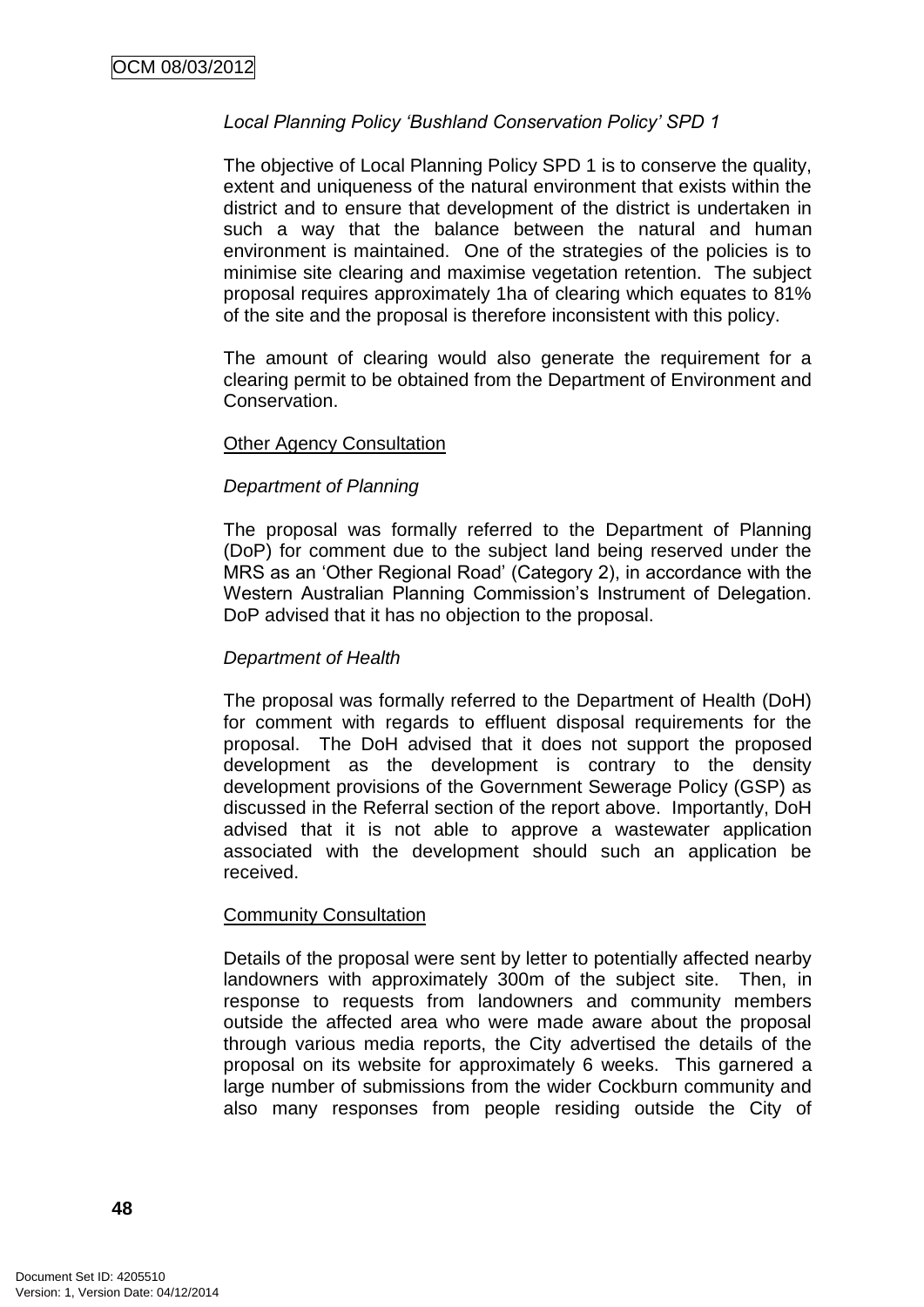Cockburn. The number of responses and where the responses are from are contained in the table below:

| <b>Submitters</b>                                     | Object | <b>Support</b> | Total |
|-------------------------------------------------------|--------|----------------|-------|
| Landowners within 300m of subject site                | つつ     |                | 25    |
| Residents outside 300m but within City of<br>Cockburn |        | 52             | 143   |
| Residents not within the City of Cockburn             |        | 233            | 240   |
| Address not specified                                 |        |                |       |
| Totals                                                | 126    | 298            |       |

The table above demonstrates that 23 out of the 25 submissions from landowners residing within 300m of the subject site (whom the City consider 'potentially affected nearby landowners') objected to the proposal for a variety of reasons discussed below. The breakdown of submissions including details of whether those submitting reside (ie within close proximity of the site or those who live outside the local area or even outside the City of Cockburn) is important.

|                          | The proposal will lead to traffic issues on Russell Road.<br>٠                                                                             |  |  |  |  |
|--------------------------|--------------------------------------------------------------------------------------------------------------------------------------------|--|--|--|--|
|                          | The<br>proposal will cause<br>unreasonable<br>pressure<br>on<br>٠<br>surrounding road network.                                             |  |  |  |  |
| Traffic                  | The proposal will result in increased pressure on Henderson<br>Road.                                                                       |  |  |  |  |
|                          | The entry & exit to the site is unsafe due to Russell Road<br>being used as a heavy Truck route.                                           |  |  |  |  |
|                          | The proposal is not consistent with the Rural Character of the<br>$\bullet$<br>area.                                                       |  |  |  |  |
| <b>Visual Amenity</b>    | The bulk and scale of proposal is too large.                                                                                               |  |  |  |  |
|                          | The building is inconsistent with its rural setting.                                                                                       |  |  |  |  |
|                          | The clearing of vegetation will negatively impact on the visual<br>amenity of the area.                                                    |  |  |  |  |
| Environmental<br>Impacts | Clearing of the lot will have negative impacts on flora and<br>fauna in the local area.                                                    |  |  |  |  |
|                          | Clearing of the lot will contribute to climate change.                                                                                     |  |  |  |  |
|                          | Clearing of the land will result in a loss of biodiversity in the<br>area.                                                                 |  |  |  |  |
|                          | Effluent disposal using septic tanks to accommodate so many<br>people will contaminate the underground water supply and<br>Thompsons Lake. |  |  |  |  |
|                          | The proposal will cause noise from amplified calls to prayer.<br>٠                                                                         |  |  |  |  |
| <b>Noise</b>             | The proposal will cause traffic noise impacting on the                                                                                     |  |  |  |  |
|                          | enjoyment of nearby residents.                                                                                                             |  |  |  |  |
|                          | The proposal will cause noise from functions held in the<br>reception hall such as weddings.                                               |  |  |  |  |
|                          | There is no potable water on site.<br>٠                                                                                                    |  |  |  |  |
| Servicing                | There is no connection to sewer and the ability of the site to<br>accommodate effluent disposal for 800 persons.                           |  |  |  |  |

*Summary of Objections Raised During Consultation*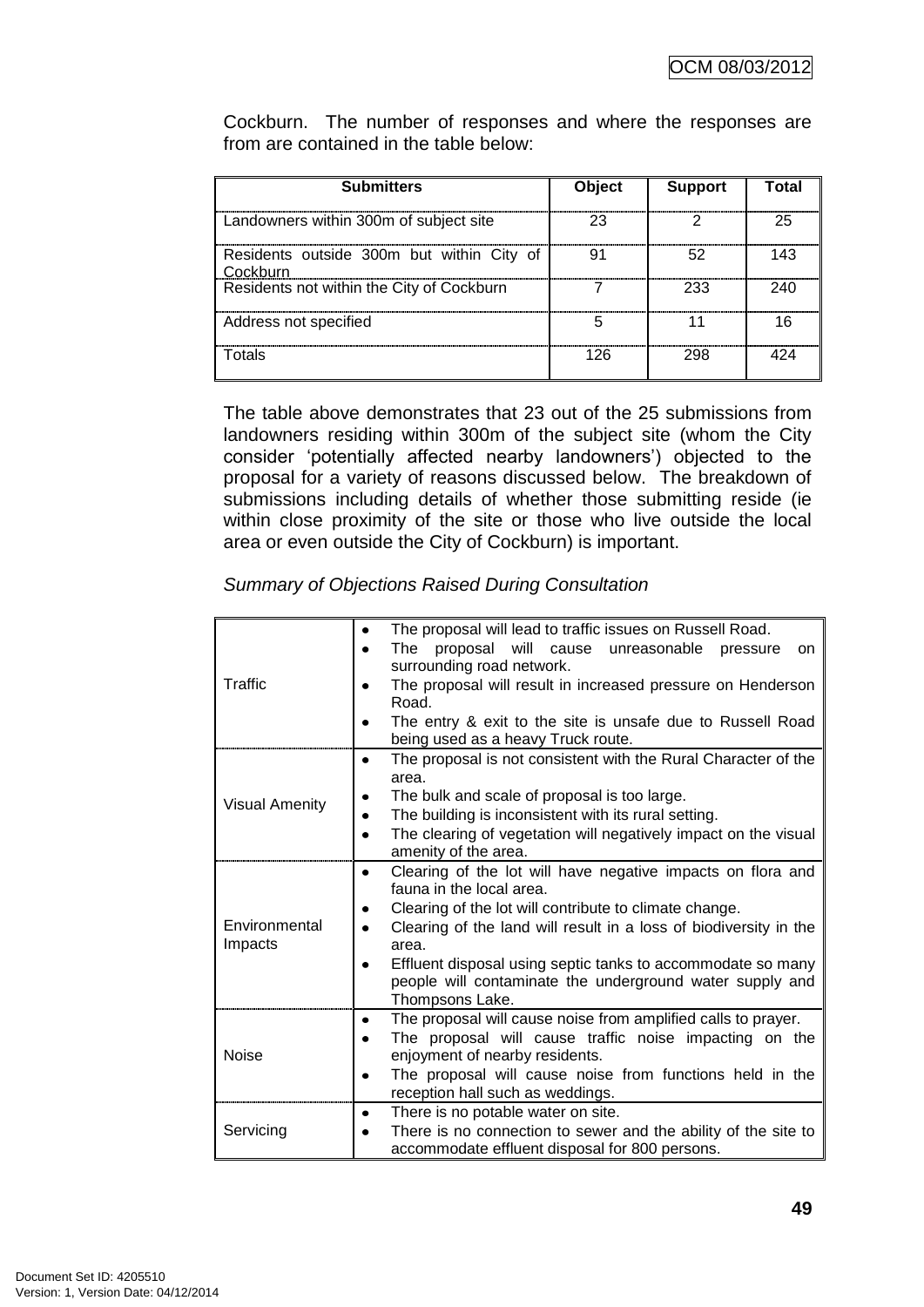|                               | Stormwater will not be able to be sufficiently accommodated<br>$\bullet$<br>on-site and will drain to Russell Road given the gradient of<br>the site.                                                                                                                                                                                                                                                                               |
|-------------------------------|-------------------------------------------------------------------------------------------------------------------------------------------------------------------------------------------------------------------------------------------------------------------------------------------------------------------------------------------------------------------------------------------------------------------------------------|
| Access to public<br>transport | There is no access to public transport and that all persons<br>$\bullet$<br>visiting the site will be dependent on vehicles.                                                                                                                                                                                                                                                                                                        |
| <b>Health Concerns</b>        | The property is located within close proximity to Cockburn<br>$\bullet$<br>Cement and that Council should not be approving a proposal<br>that will result in more persons affected by dust from<br>Cockburn Cement.<br>The proposal is located within the 500m and 800m midge<br>$\bullet$<br>buffer associated with Thompsons Lake and additional<br>people should not be accommodated in the area.                                |
| <b>Vehicle Car</b><br>Parking | Peak times will result in vehicles parking on-street outside of<br>$\bullet$<br>the lot boundaries.<br>There is insufficient car parking.<br>٠                                                                                                                                                                                                                                                                                      |
| Hours of<br>Operation         | The hours of operation commencing at 5:00am will have<br>٠<br>detrimental impacts on the amenity of nearby residents.<br>The hours of the reception centre will negatively impact on<br>٠<br>the amenity of surrounding neighbours.                                                                                                                                                                                                 |
| Undesirable<br>Precedent      | The proposal would create an undesirable precent for future<br>$\bullet$<br>development of rural zoned land.                                                                                                                                                                                                                                                                                                                        |
| Community<br>Consultation     | The proposal was not advertised widely enough.<br>٠<br>A letter to residents with 300m was insufficient.<br>$\bullet$<br>The proposal will affect residents living beyond a 300m radius<br>٠<br>of the site.                                                                                                                                                                                                                        |
| Zoning $/$<br>Compatibility   | The proposal is inconsistent with rural zoning and rural<br>$\bullet$<br>pursuits contained in Council's Town Planning Scheme No. 3<br>The proposal is not compatible with surrounding existing rural<br>$\bullet$<br>uses including the adjacent market garden and residential<br>land uses.<br>The land is not capable of this level of development.<br>٠                                                                         |
| Lack of Need                  | There is simply no need for this type of facility in the area.<br>٠<br>The proposal will provide no benefit to local residents and is<br>$\bullet$<br>not needed by them.                                                                                                                                                                                                                                                           |
| Social Issues                 | The proposal will not integrate with local community.<br>٠<br>The proposal will result in increased vandalism and theft in<br>$\bullet$<br>the adjoining area.<br>The propsoal will result in rubbish dumping in the area.<br>The proposal will result in a walled compound which will not<br>integrate with the surrounding area.<br>The proposal does not fit into "Traditional" values held by<br>٠<br>people in the local area. |
| Land/Property<br>Values       | The proposal will have negative impacts on nearby property<br>$\bullet$<br>values.                                                                                                                                                                                                                                                                                                                                                  |

# **Discussion**

This section discusses major issues associated with the proposal and issues raised during the consultation process.

# *Traffic Impact*

The proposal will generate additional traffic in the area and the applicant has prepared a Traffic Impact Statement which provides a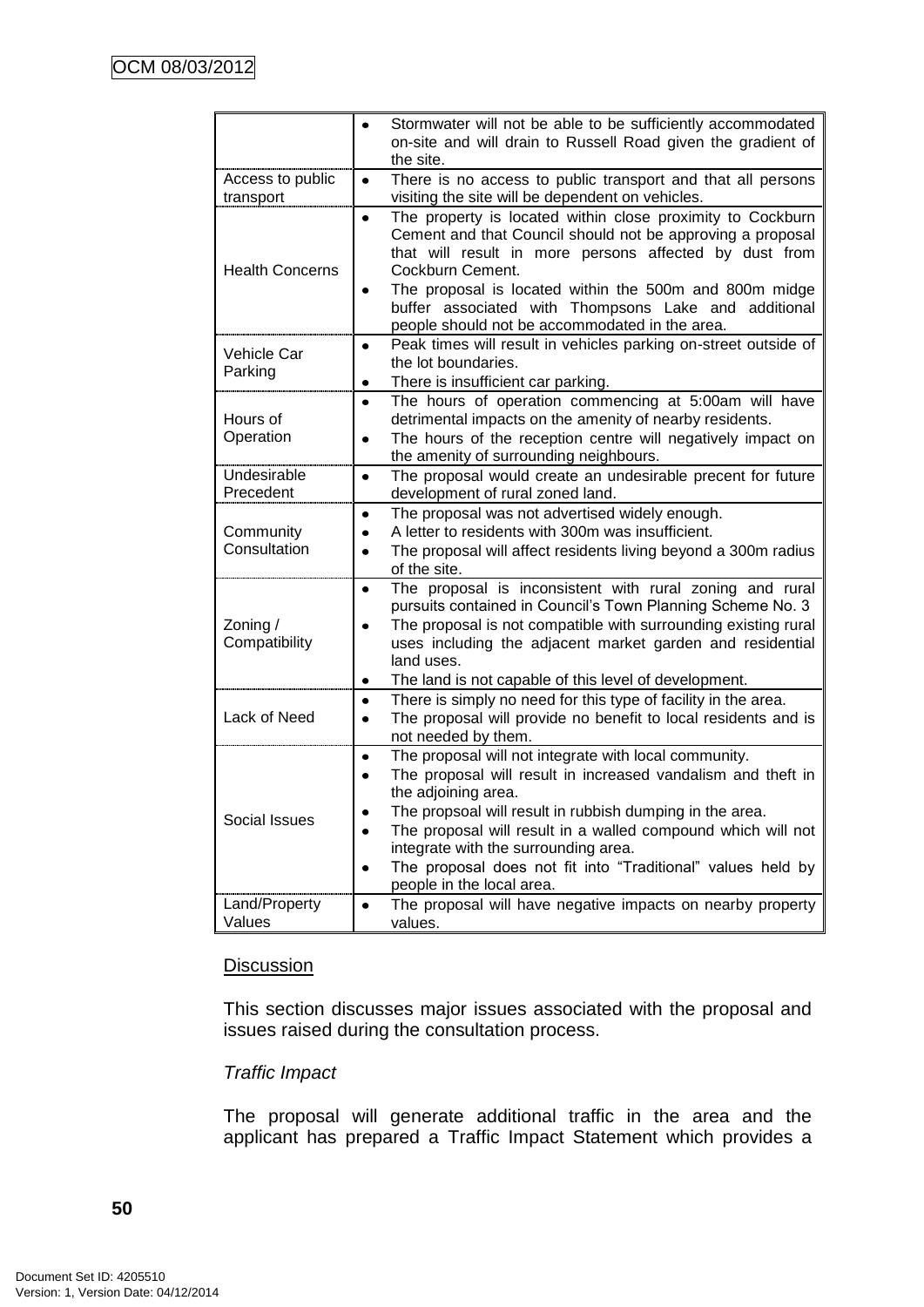detailed assessment. The report indicates that the existing road network surrounding the proposal has capacity for the traffic generated by the proposal and does not warrant the need for any upgrades of the existing road infrastructure. The City"s Traffic Engineer has assessed the report and supports the methodology and findings with regards to the traffic generation and impact on the capacity of Russell and Lorimer Roads. However, the City"s Traffic Engineer is of the opinion that the report fails to address road safety concerns about the Russell Road/Lorimer Road intersection and crossover locations that the traffic consultant was specifically asked by the City to consider.

Increased volume and frequency of vehicle turning movements at the Russell Road/Lorimer Road intersection is considered to have an impact on the ability of Russell Road to operate efficiently and safely. The traffic report fails to recognise the important function of Russell Road as a District/Regional Distributor road and the critical need to protect that function for the future. Also, 14% of the vehicles using the road are classified as heavy vehicles. With regards to the location of the proposed primary crossover, the City's Traffic Engineer has expressed concern that due to the vertical geometry of Lorimer Road abutting the subject site, sight distance is limited to/from the proposed crossover location.

To adequately accommodate the number of vehicle movements within the Russell Road/Lorimer Road intersection generated by this proposal, and address vehicle sight distances on Lorimer Road, the City"s Traffic Engineer recommends the following upgrades and/modifications (should council consider approval of the proposal):

- 1. A left-turn provided for east-bound traffic.
- 2. Protected right-turn lanes provided on Russell Road.
- 3. Lorimer Road widened to provide two southbound lanes at the intersection preferably with the left-turn lane a separated slip lane.
- 4. A left-turn lane for westbound traffic to be considered at design stage.
- 5. Ceding of a 10m wide strip of the lot abutting Russell Road with a standard 6 x 6 metre corner truncation at the Russell Road/Lorimer Road intersection.
- 6. Relocation of the primary crossover to the south to increase sight distance and improve safety.
- 7. Insertion of traffic calming treatments to Lorimer Road to control vehicle speeds and maintain safety.

The extent of the road upgrades required to support the proposal is significant. This indicates that the proposal is of such a scale that is unsuitable to be accommodated in the proposed location.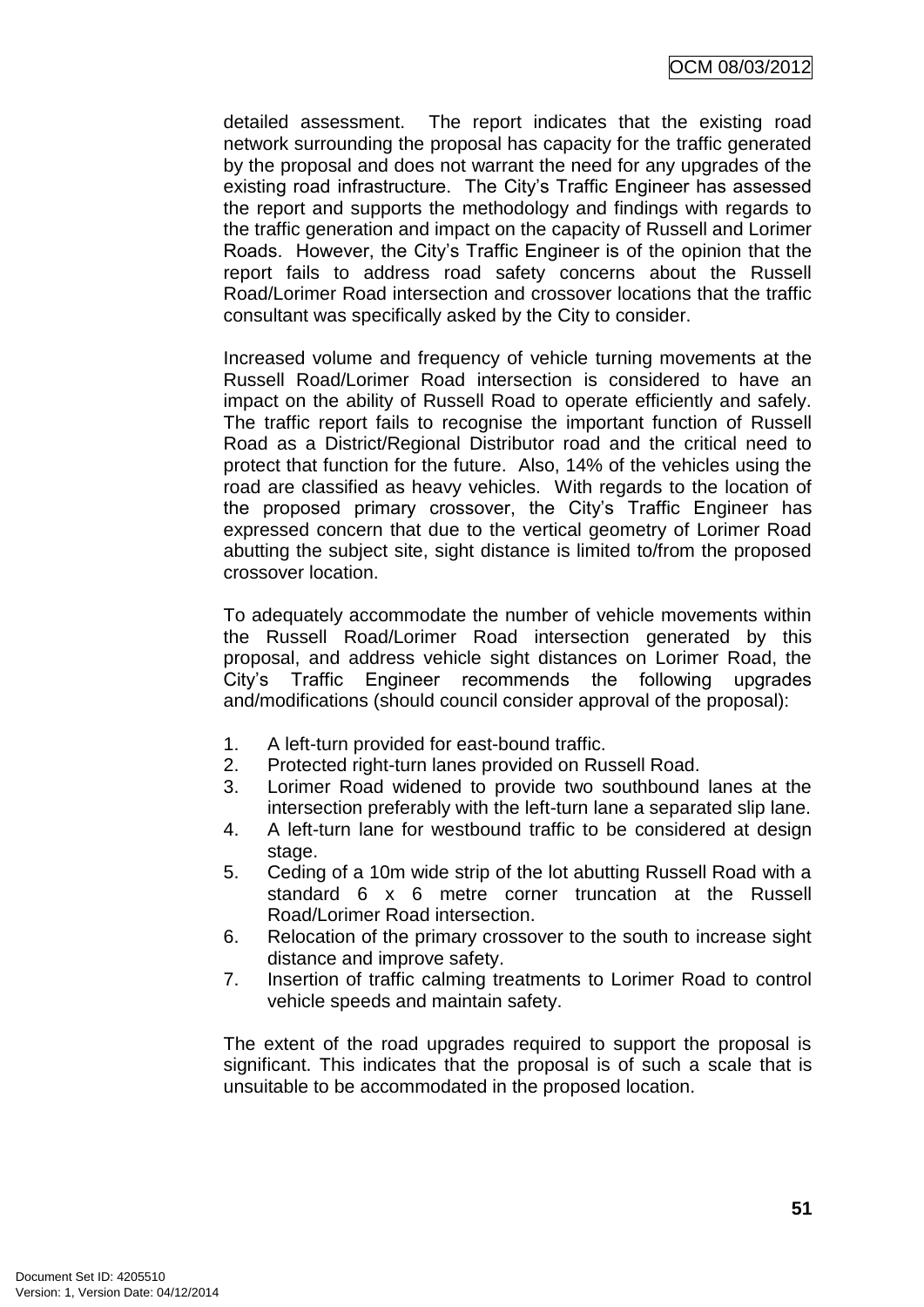# *Noise Impact*

Given the site is currently vacant, the proposal, if approved would generate additional noise. Whilst the prayer activities would be unlikely to cause noise issues, the on-site noise generated from vehicles and people entering and existing the site and moving between their vehicles and the buildings may cause unwanted to noise to nearby residents, particularly in the early hours of the morning when the members arrive for the first prayer time. There is also potential noise generated by events held in the reception centre.

An acoustic consultants report has not been provided to confirm that noise emissions are likely to comply with the Environmental Protection (Noise) Regulations (however could be required to be submitted as a condition should Council consider approval of the proposal). Given the large number of patrons proposed on site and especially when associated with early morning prayers at 5am, there is significant potential for a noise nuisance to occur. As the area is zoned rural, the assigned levels in the Noise Regulations allow for the quietest noise levels at noise sensitive premises such as residences. It is extremely likely that noise emitted from vehicles entering and leaving the premises, and activities in the car park especially before 5am, and crowd noise will exceed the assigned levels for a rural environment. In my experience this type of noise is particularly intrusive and is very difficult to attenuate.

There are at least two houses located within 50m, and five within 100m of the proposed parking areas. The proposal includes large events with up to 800 patrons which would be extremely likely to exceed the assigned noise levels and may detract from the amenity of the area.

# *Environmental Impact*

Construction of the proposed building will require clearing of approximately 1 hectare of vegetation with the remaining vegetation within the southern portion of the site adjacent to Russell Road being retained. Through Council polices such as "SPD1 Bushland Conservation" and "AEW Landowner Biodiversity Conservation Grants", the City of Cockburn actively encourages the retention of good quality native vegetation. The Bushland Conservation Policy seeks to identify and protect bushland areas such as these. Council should note however that given its rural zoning, clearing of bushland for agricultural purposes is common practice and can be seen in the nearby market gardens and other parkland cleared lots. However the clearing of rural land for buildings and car parking which is a non-rural purpose may be viewed differently.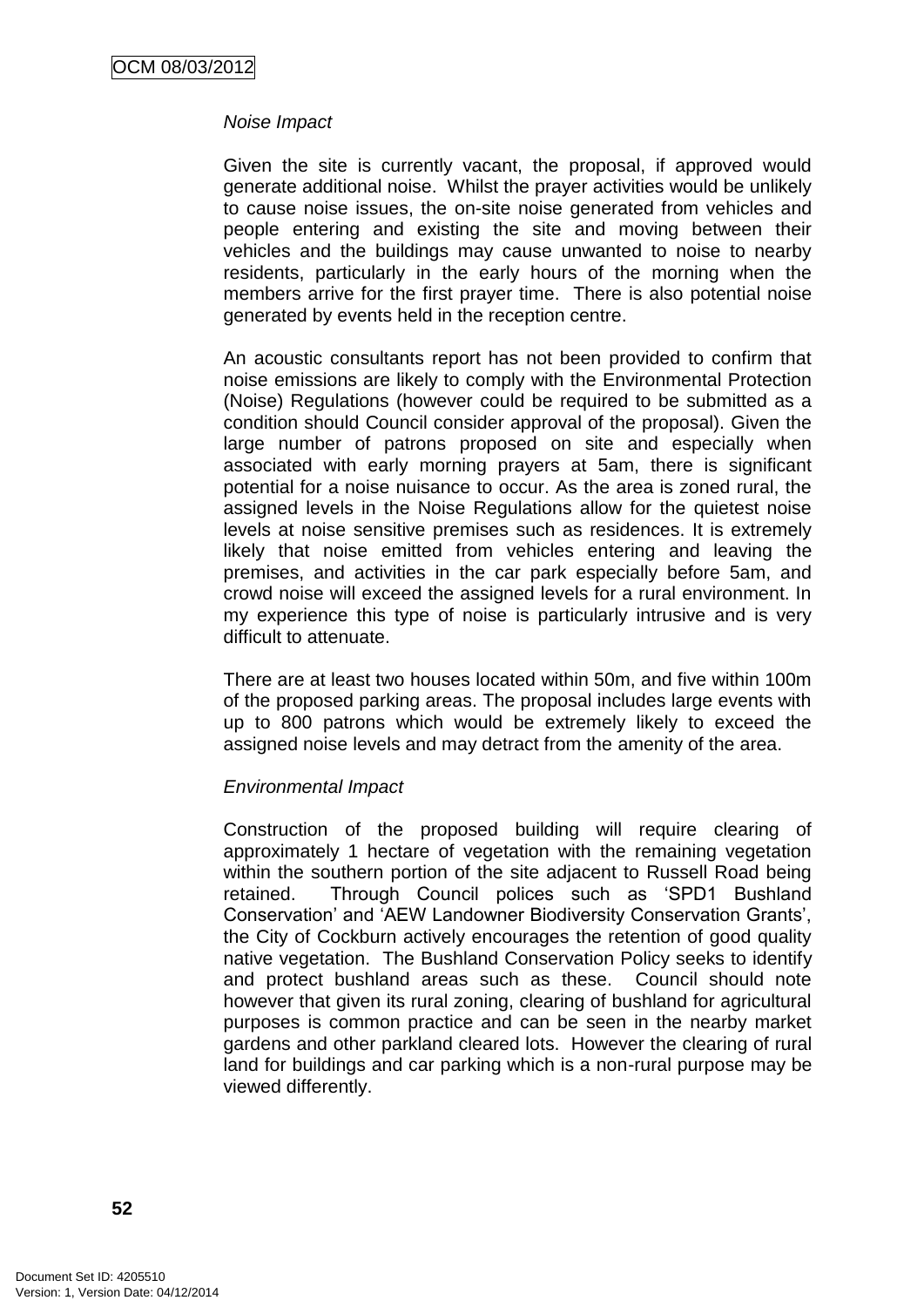The maximum number of persons sought to be accommodated on-site (800) at any one time, two days per year, has generated the requirement for the additional spill-over/overflow car park which in turn will cause this area to be cleared retaining some significant trees. The City"s Environmental Services Department has expressed the following environmental concerns that should be taken into account in any decision made on the proposal:

- 1. The development does not offer a balance between development and the retention of bushland and is therefore inconsistent with Council"s SPD1 Bushland Conservation Policy.
- 2. The site is located in the rural zone which acts as a buffer between future industrial uses (Latitude 32) and the Beeliar Regional Park and generally residents in this area are encouraged to retain native vegetation. Councils Landowner Biodiversity Conservation Grant and associated policy was developed to encourage and give support to residents to retain and manage native vegetation in this rural zone and the proposal appears to be inconsistent with this objective.
- 3. A portion of the lot lies within an area affected by the Thompson Lake 500m midge buffer and the balance lies within the 800m buffer. Users of the facility may therefore be subject to nuisance midge which is undesirable.
- 4. Land use conflicts between the proposal and active market gardens which are in close proximity. Concerns about overspray and pesticide use affecting the people visiting the facility.

Notwithstanding the above comments, should Council consider approval of the proposal, in accordance with clauses 5.14 and 5.15 of TPS 3, conditions should be imposed requiring the applicant to undertake a detailed Native Fauna Management Plan and a detailed Flora Report to the satisfaction of the City on the advice of the Department of Environment and Conservation (DEC). These reports will provide the City and DEC with information about the environmental significance of the vegetation and inform whether the clearing is acceptable. This will be further assessed as part of the clearing permit application which the applicant is required to obtain from the Department of Environment and Conservation due to the around of land being cleared being over 1ha.

Should the Flora Report and Native Fauna Management Plans and/or clearing permit application indicate that the land in the opinion of the City is environmentally and/or biologically significant, then the applicant would not be able to progress the application as proposed.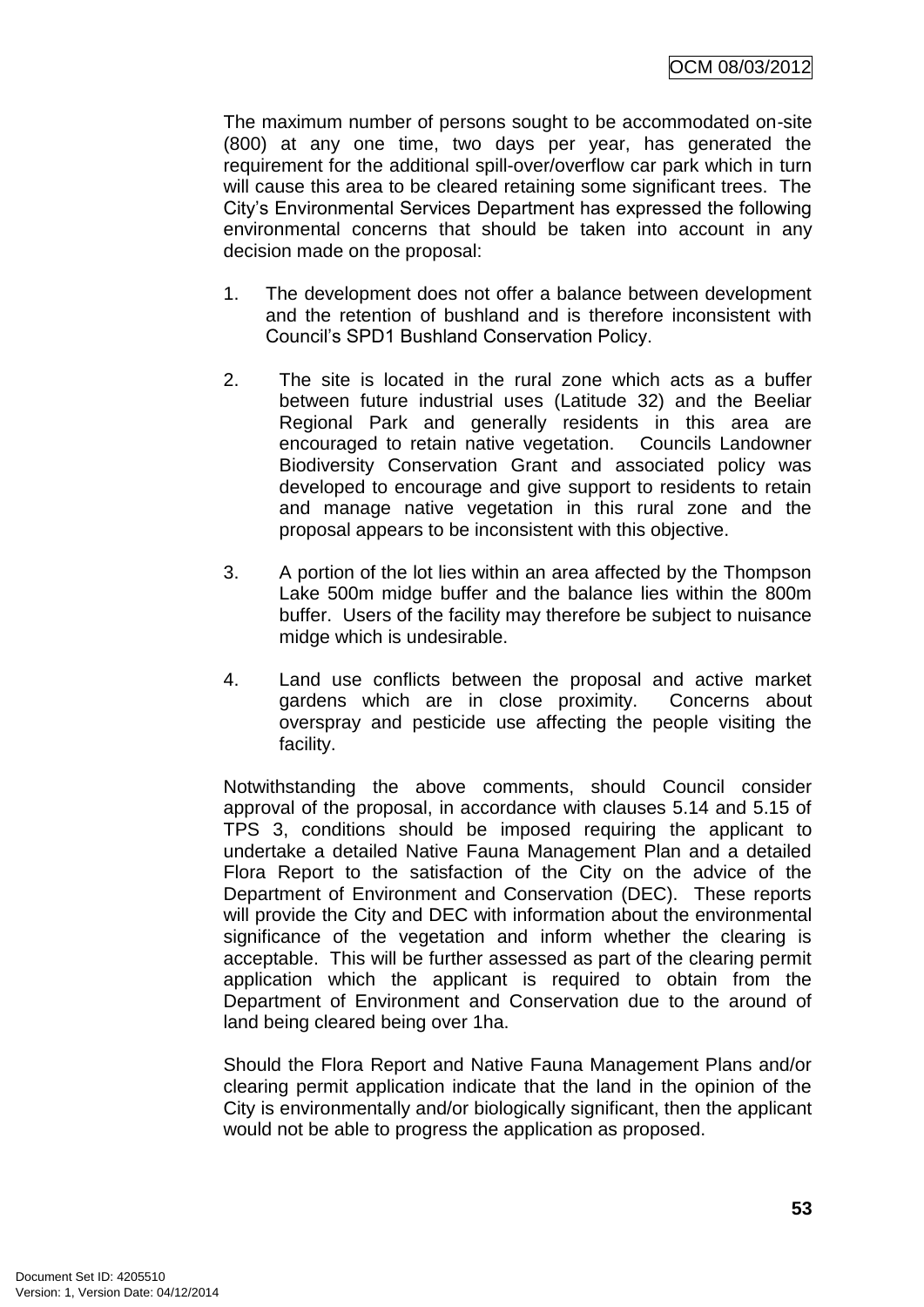# *Rural Character and Amenity*

Many submissions from nearby landowners raised objection about the proposal based on its inconsistency with the rural character and amenity of the area. As discussed above the objective of the rural zone is to provide for a range of rural pursuits which are compatible with the capability of the land and retain the rural character and amenity of the land. The extent of clearing of native vegetation required for non-agricultural purposes, the potential noise generated from the site and the extent of road and intersection upgrades required to facilitate additional traffic generated indicate that the proposal is of a significant scale. Cumulatively, these actions suggest that the proposal may contribute to the erosion of the rural character and amenity currently enjoyed by those residing in the area. In addition, the lack of sewer connection (and non-compliance with the Government Sewerage Policy) and the lack of potable water supply suggest that the land may be incapable of accommodating the use as proposed making it inconsistent with the objectives of the Rural zone.

#### *Built Form*

Many concerns were raised about the visual amenity of the proposal and whether it is sympathetic to the rural setting. The proposal has been designed on a single level and as mentioned previously will require substantial cut, fill and retaining walls across the site to respond to the gradient of the land. The architecture of the building along with the material and colour selection are somewhat sympathetic to its rural setting and are not dissimilar to a large two storey dwelling that could be constructed on the site. In addition, the use of limestone, red brick, heritage-red colourbond and verandahs will not appear dominant from Russell or Lorimer Roads or from view of nearby residents and a proposed densely vegetated landscaped buffer consisting of mature native species could assist to screen the building from the surrounding properties.

Whilst the development is contained on a single level, the wall and roof heights of the proposed building are consistent with a two storey house which could be expected in the area, with the exception of a small minaret which has an overall height of 10.5m. It should be noted that a portion of the building will be constructed below natural ground level due to the gradient of the site. This will further reduce the visual impact of the building given verges and landscaped areas adjacent to Lorimer Road will need to be retained. This is also the case for the landscaped area on the western side of the building which will also assist in reducing the impact of the development on the adjoining landowner to the west.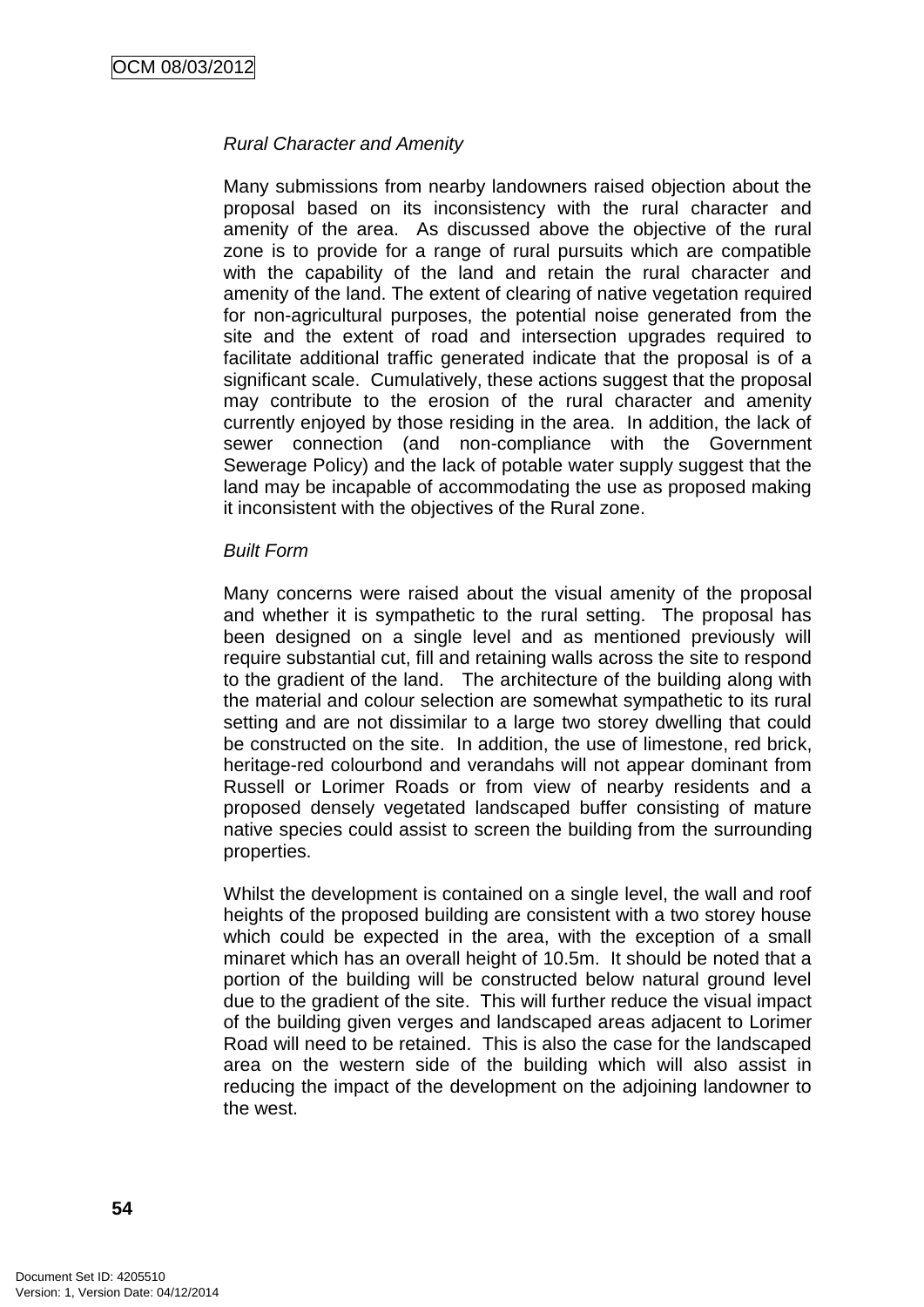Notwithstanding the design and appearance of the building itself, the greatest impact visual amenity is clearing and loss of vegetation to facilitate the car parking areas. Whilst the landscaped buffers will assist to reduce the impact of the car parks, the site will provide a strong contrast to other Rural lots in the vicinity of the site.

# *Servicing/Infrastructure – Access to Water*

The site is not able to be serviced with mains water supply. Therefore potable water must be supplied via bore or rain water, or be carted onto the site from an approved supply. The City"s Manager Health Services has advised that there is an increased public health risk associated with the supply of water to a public building servicing large numbers of people where the water requires treatment on-site to maintain a potable supply. While the installation of a small water treatment plant to sanitise the water is possible, this is not recommended from a public health risk perspective.

# *Servicing/Infrastructure – Effluent Disposal*

As discussed in the Consultation section above, the proposal was referred to the Department of Health (DoH) due to the size of the septic tanks that would be required to accommodate the proposal. The DoH advised that they do not support the proposal because the volume of effluent exceeds the maximum permitted under the State Government Sewage Policy. This means that the scale of the proposed development and the number of people proposed on the site are too great for the size of the lot. Under these circumstances the development must be sewered. The maximum number of people permitted on the site per day is between 111 and 334 depending on whether the public building use is determined to be frequent or infrequent use (based on accommodation of septics). The description of the proposed usage in the application suggests that it will be frequently used therefore the maximum permitted number would be in the lower portion of the range. The maximum capacity of septics is inconsistent with the maximum number of persons proposed to be accommodated on-site which is up to 400 persons every Friday and up to 800 persons two days per year. It is however possible that temporary facilities could be provided for larger events.

# *Transport*

The subject site is not located within close proximity to any public transport connections with the closest bus stops approximately 3km from the site on Russell Road. It would be then expected that the majority of persons attending the site would travel by private vehicle which is not ideal from a planning and sustainability perspective but it unavoidable for development in this area.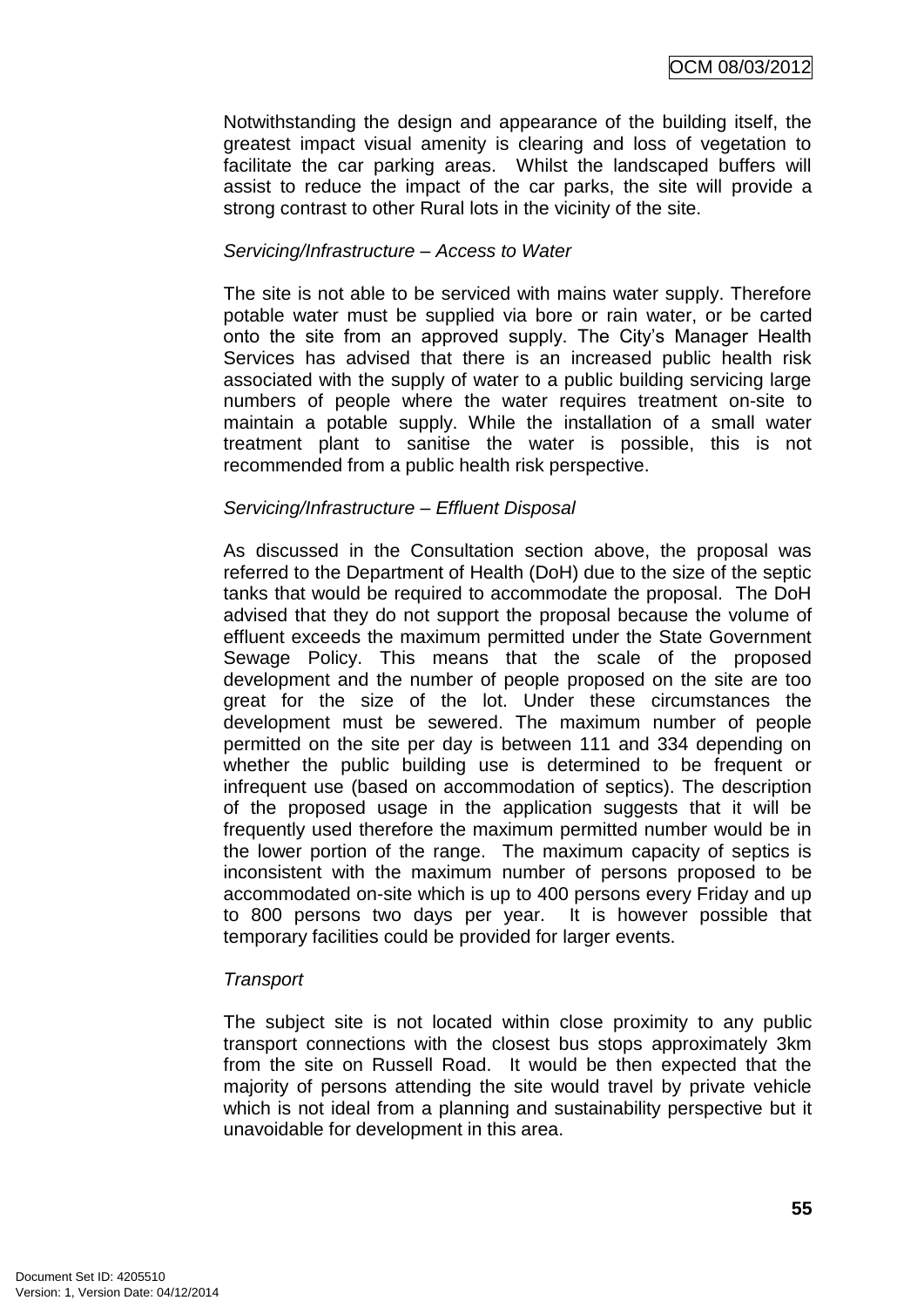# *Fire Management*

Given its rural location and proximity to bushland, fire management is a mandatory consideration for the proposal and is required to comply with the relevant legislation. The property in its current form contains a firebreak around the perimeter which will need to be maintained. In addition, a condition requiring the submission to and approval of a fire management plan prior to issue of a building licence could be imposed.

### *Midge Buffer*

The majority of the land is within the 500m midge buffer with the remainder of the lot located in the 800m midge buffer associated with Thompsons Lake in Beeliar Regional Park. Whilst there are many people residing in this buffer, approval of a use which attracts large numbers of people into the area is not desirable from a public health perspective.

#### *Social Issues*

Concerns have been raised that the proposed use will not integrate with the local community and may become a segregated and walled development. The metropolitan area contains places of worship for a variety of different religions and denominations. The particular faith of the follower is not a relevant planning matter. Other social concerns were raised that the development may lead to an increase in anti-social behaviour including vandalism, theft and illegal dumping. There is absolutely no evidence to suggest that if approved this type of development would lead to any anti-social behaviour by members of the Muslim community that may frequent the development.

# *Property Values*

Many submissions sited a reduction in property values as a major concern. Planning approval provides an assessment again planning requirements in accordance with the City"s TPS 3 and other relevant legislation. The impact of a proposal on property values is not a valid planning consideration that can be taken into account in the assessment process.

#### **Conclusion**

It could be construed from the 298 submissions of support that there is a genuine need for this type of facility in the south-west metropolitan area. It is also clear from submissions from nearby landowners living in close proximity to the site that the local residents value the amenity and rural character afforded to them and are concerned that the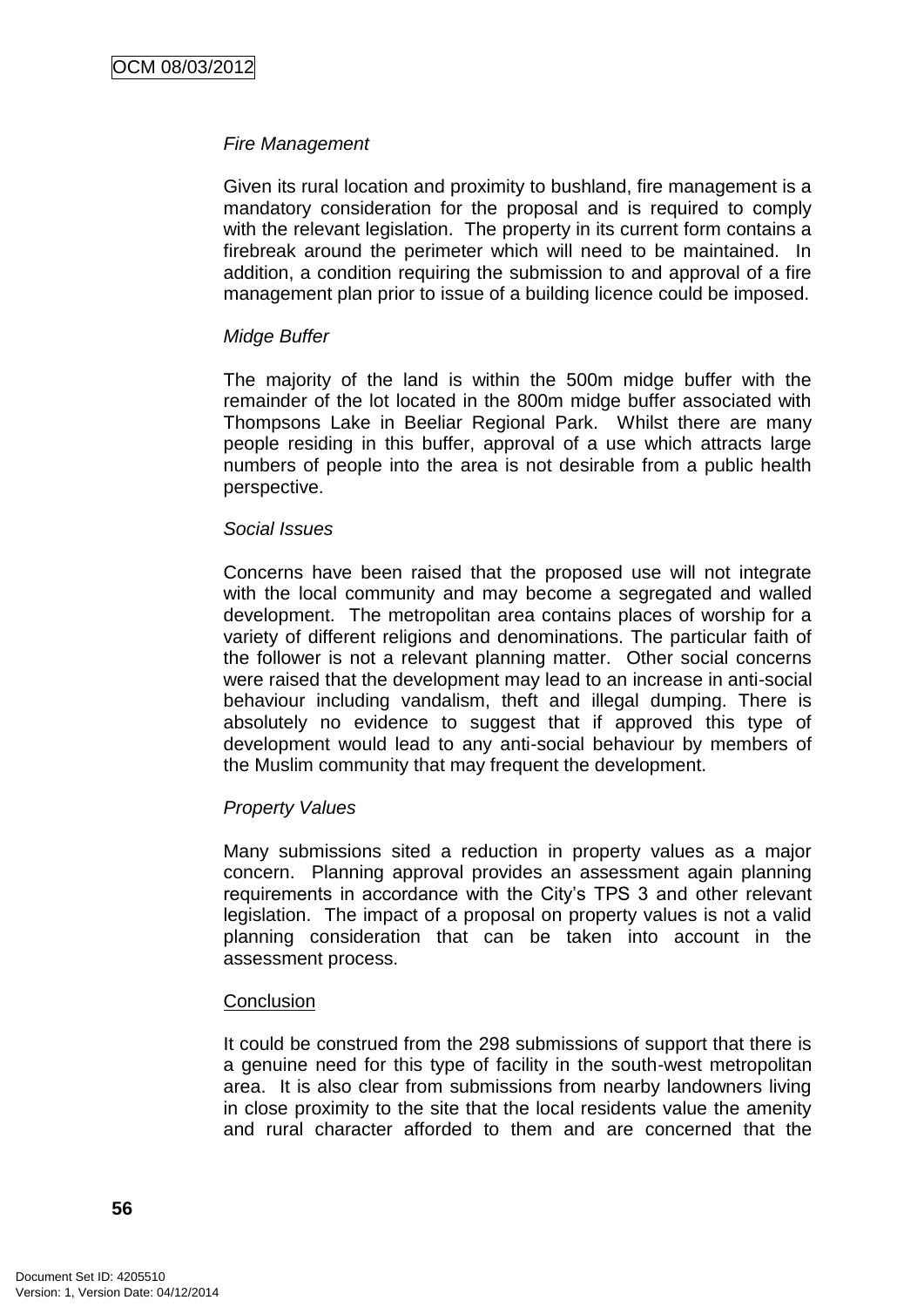subject proposal may detract from this. Notwithstanding the large number of submissions for and against the proposal, the detailed planning assessment has revealed that the subject site is not considered suitable to accommodate the scale of the proposed development. As discussed in the report this is predominantly due to its potential impact on the rural amenity and character of the area and lack of infrastructure afforded to the site. The proposed Place of Worship and Reception Centre are therefore not supported for the following specific reasons:

- 1. The proposal is inconsistent with the objectives of the rural zone contained in clause 4.2.1 (j) of TPS 3.
- 2. The proposal is inconsistent with clause 5.10.1 and 10.2.1 (c) of TPS 3 in that the proposal is generally not in accordance with the provisions of the Statement of Planning Policy 2.5 – Agricultural and Rural Land Use Planning.
- 3. The proposal is inconsistent with clause 10.2.1 (b) with regards to the orderly and proper planning of the area.
- 4. The proposal is inconsistent with clause 10.2.1 (i) of TPS 3 in that the subject site is considered incapable of accommodating the proposed development with regards to the existing road network, effluent disposal limitations and lack of access to a potable water supply.
- 5. The proposal is inconsistent with clause 10.2.1 (l) of TPS 3 in that the proposal will have a detrimental impact on the natural environment.
- 6. The proposal is inconsistent with clause 10.2.1 (n) of TPS 3 in that the proposal will detract from the amenity of the locality with regards to potential creation of noise and loss of vegetation.
- 7. The proposal is inconsistent with clause 10.2.1 (q) of TPS 3 in that the proposal will have a negative impact on traffic safety in the locality.
- 8. The proposal is inconsistent with clause 10.2.1 (y) in that the proposal is not supported by the Department of Health as it does not comply with the Government Sewerage Policy - Perth Metropolitan Region.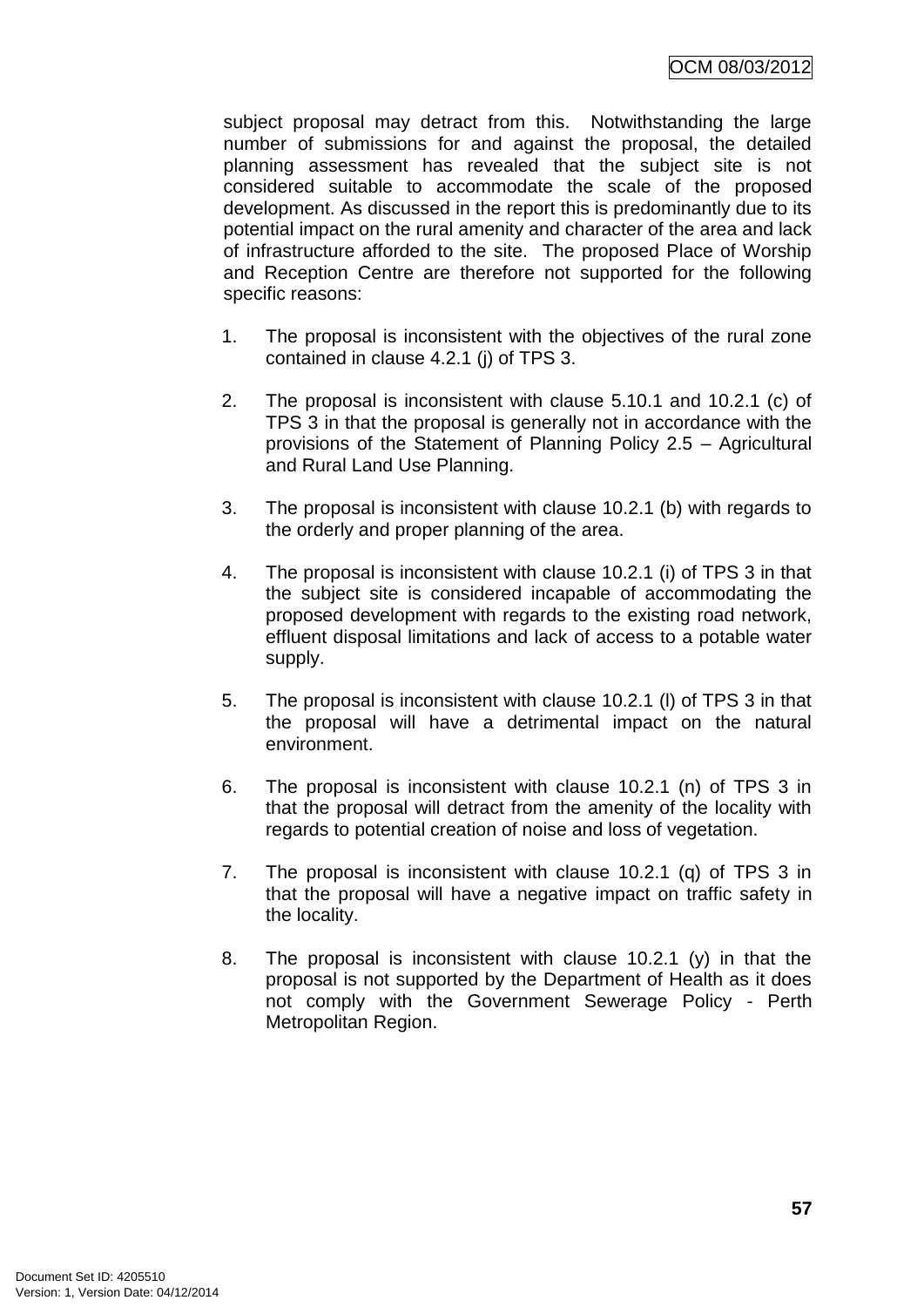# **Strategic Plan/Policy Implications**

## **Demographic Planning**

• To ensure development will enhance the levels of amenity currently enjoyed by the community.

### **Lifestyle and Aspiration Achievement**

- To facilitate and provide an optimum range of community services and events.
- To conserve the character and historic value of the human and built environment.
- To identify community needs, aspirations, expectations and priorities for services that are required to meet the changing demographics of the district.

# **Natural Environmental Management**

- To conserve, preserve and where required remediate the quality, extent and uniqueness of the natural environment that exists within the district.
- To ensure development of the district is undertaken in such a way that the balance between the natural and human environment is maintained.

# **Budget/Financial Implications**

N/A

# **Legal Implications**

Town Planning Scheme No. 3 Planning and Development Act 2005 State Administrative Tribunal Regulations

# **Community Consultation**

Please refer to Consultation section of the report above.

# **Attachment(s)**

- 1. Location Plan
- 2. Site Plan
- 3. Floor Plans
- 4. Elevation Plans
- 5. Section Plans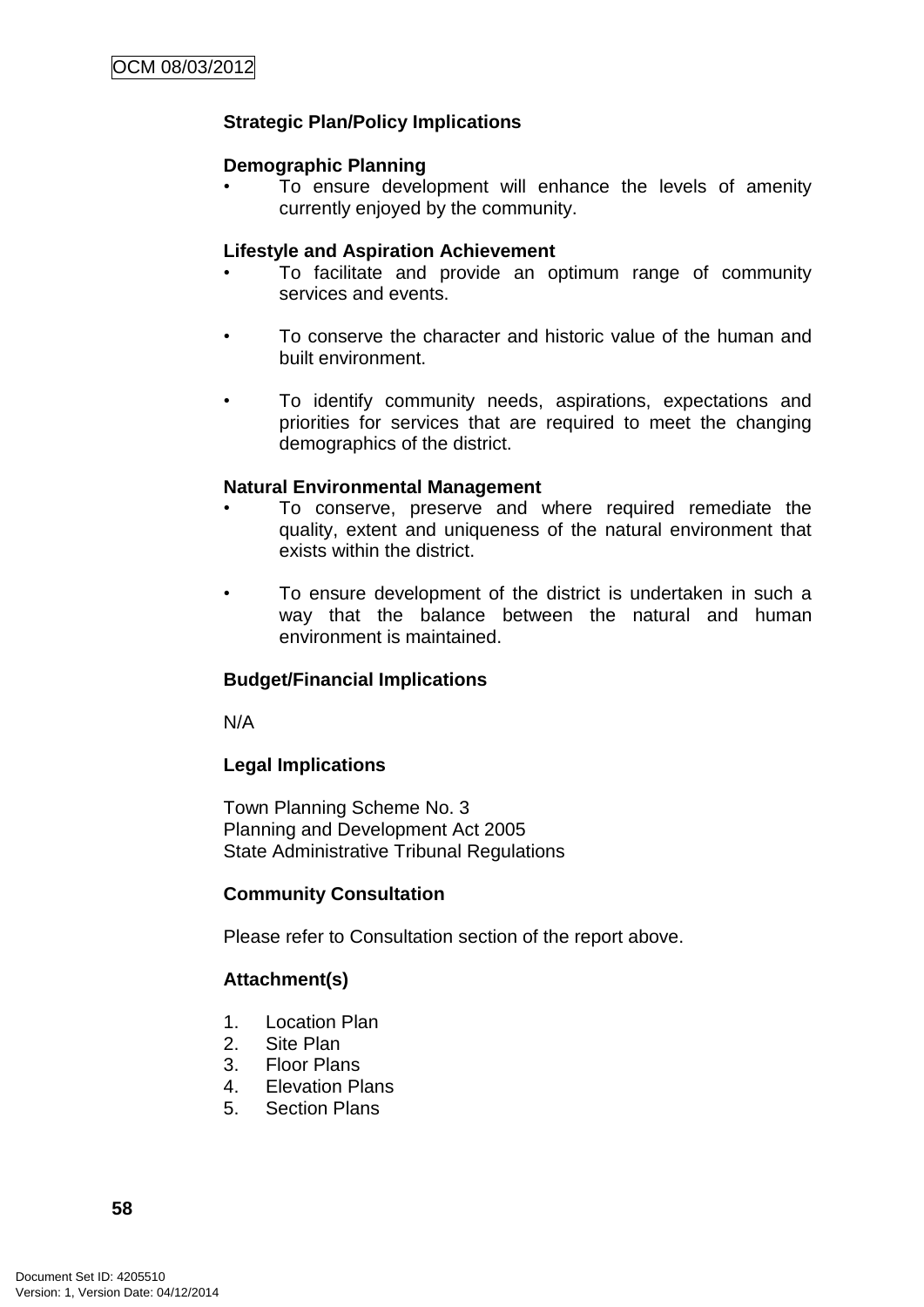# **Advice to Proponent(s)/Submissioners**

The Proponent(s) and those who lodged a submission on the proposal have been advised that this matter is to be considered at the 8 March 2012 Council Meeting.

# **Implications of Section 3.18(3) Local Government Act, 1995**

Nil.

# **15. FINANCE AND CORPORATE SERVICES DIVISION ISSUES**

# **15.1 (OCM 08/03/2012) - LIST OF CREDITORS PAID - JANUARY 2012 (FS/L/001) (N MAURICIO) (ATTACH)**

# **RECOMMENDATION**

That Council receive the List of Creditors Paid for January 2012, as attached to the Agenda.

# **COUNCIL DECISION**

# **Background**

It is a requirement of the Local Government (Financial Management) Regulations 1996, that a List of Creditors be compiled each month and provided to Council.

# **Submission**

N/A

# **Report**

The List of Accounts for January 2012 is attached to the Agenda for consideration. The list contains details of payments made by the City in relation to goods and services received by the City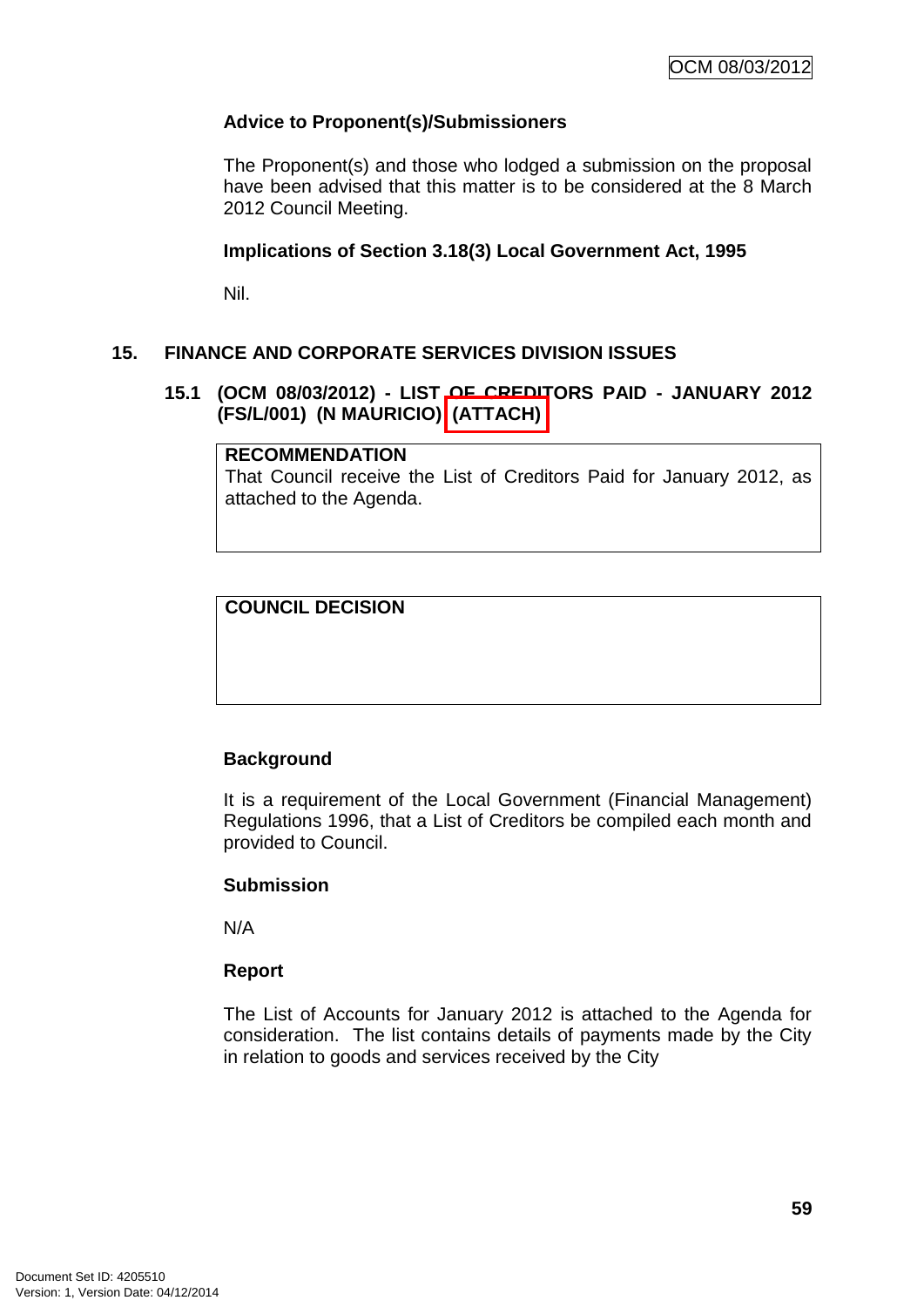# **Strategic Plan/Policy Implications**

## **Governance Excellence**

• To conduct Council business in open public forums and to manage Council affairs by employing publicly accountable practices.

# **Budget/Financial Implications**

N/A

# **Legal Implications**

N/A

# **Community Consultation**

N/A

# **Attachment(s)**

List of Creditors Paid – January 2012.

# **Advice to Proponent(s)/Submissioners**

N/A

# **Implications of Section 3.18(3) Local Government Act, 1995**

Nil.

# **15.2 (OCM 08/03/2012) - STATEMENT OF FINANCIAL ACTIVITY & ASSOCIATED REPORTS - JANURARY 2012 (FS/S/001) (N MAURICIO) (ATTACH)**

# **RECOMMENDATION**

That Council receive the Statements of Financial Activity and associated reports for January 2012, as attached to the Agenda.

# **COUNCIL DECISION**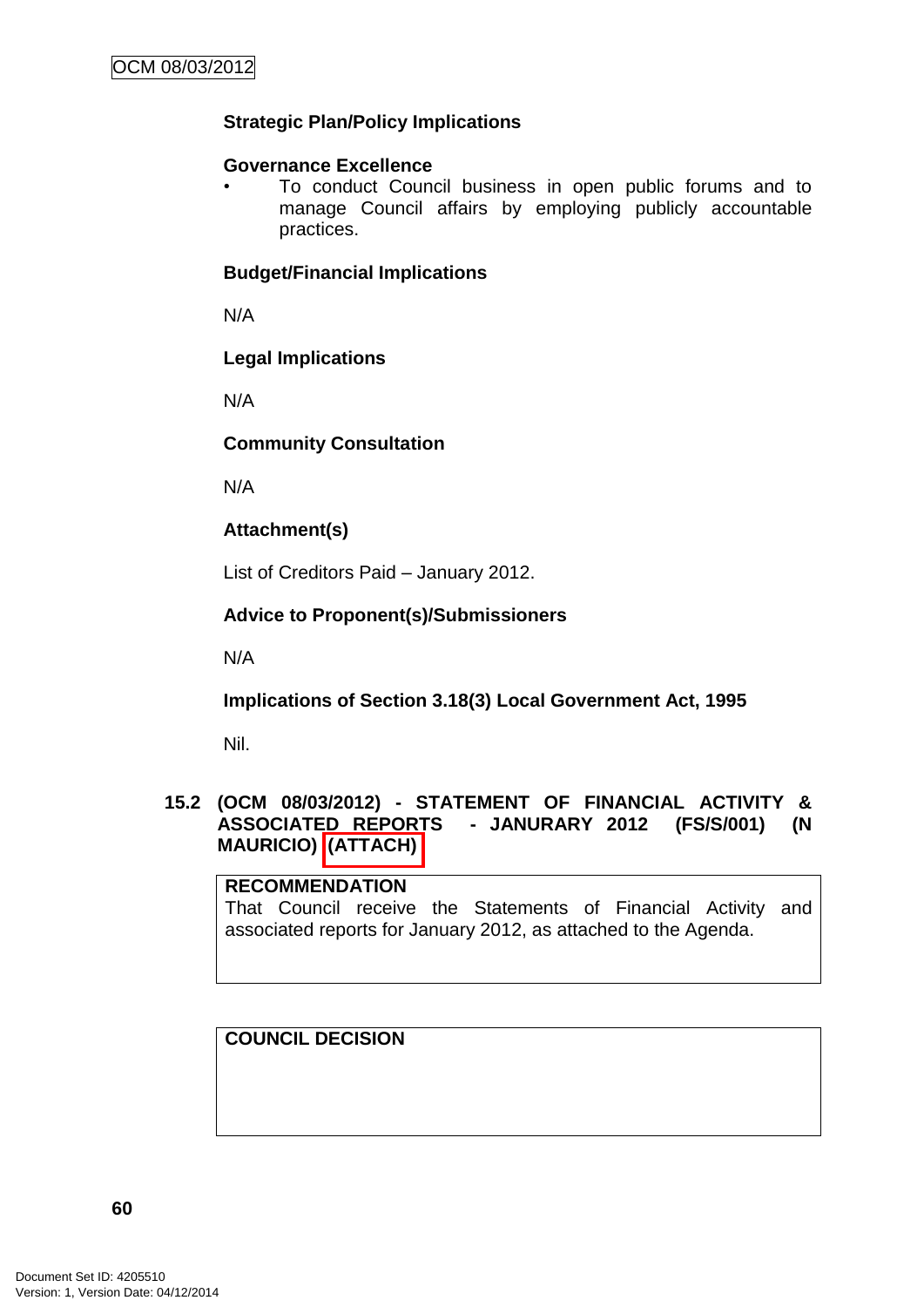# **Background**

Regulations 1996 prescribes that a local government is to prepare each month a Statement of Financial Activity.

Regulation 34(2) requires the Statement of Financial Activity to be accompanied by documents containing:–

- (a) details of the composition of the closing net current assets (less restricted and committed assets);
- (b) explanations for each material variance identified between YTD budgets and actuals; and
- (c) any other supporting information considered relevant by the local government.

Regulation 34(4)(a) prescribes that the Statement of Financial Activity and accompanying documents be presented to Council within 2 months after the end of the month to which the statement relates.

The regulations require the information reported in the statement to be shown either by nature and type, statutory program or business unit. The City chooses to report the information according to its organisational business structure, as well as by nature and type.

Financial Management Regulation 34(5) requires Council to annually set a materiality threshold for the purpose of disclosing budget variance details. To this end, Council has adopted a materiality threshold variance of \$100,000 for the 2011/12 financial year.

# **Submission**

N/A

# **Report**

# Closing Funds

The City"s closing funds of \$55.4M at 31 January were \$7.8M higher than the YTD revised budget. This is broadly representative of continuing favourable operating revenue and expenditure results.

The full year revised budget is showing a closing surplus position of \$156k, up from the \$30k adopted in the annual budget. This increase is primarily due to the higher amount of Financial Assistance Grants (FAGS) payable to the City than originally budgeted.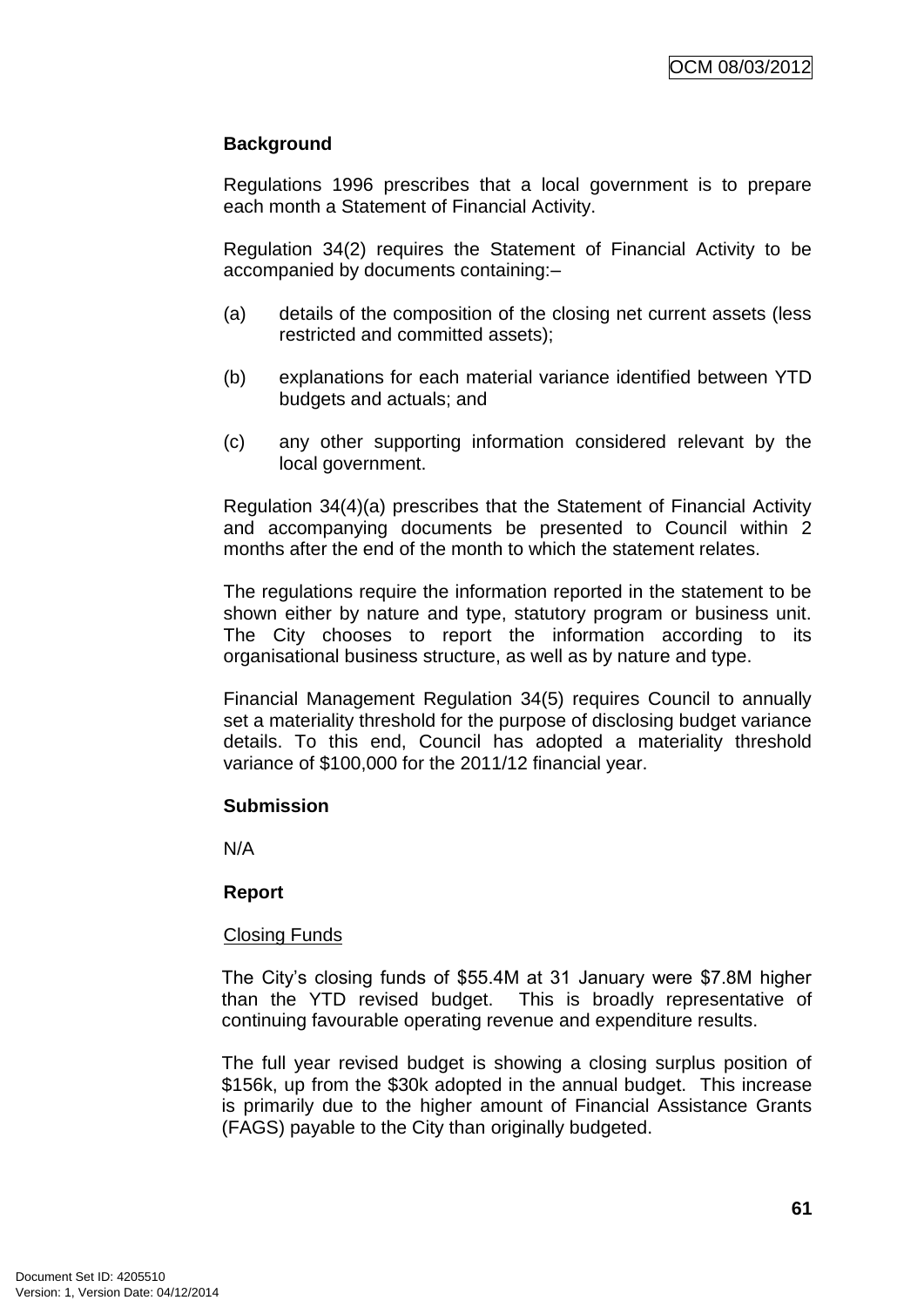The revised closing budget position will fluctuate moderately throughout the year, as minor adjustments and budget corrections are made. However, all new and significant funding requirements are brought to Council for approval in accordance with policy. Those minor budget adjustments made throughout the year that have impacted the closing budget position are outlined in Note 3 to the financial report.

## Operating Revenue

Overall, operating revenue is tracking ahead of budget by \$3.9M, which is less than last month"s variance by \$0.6M. This continues to be impacted by several main items. Interest earnings on investments were \$0.7M ahead of YTD budget due to the City"s strong cash flow position. Rates revenue was also \$1.0M ahead of both the ytd and full year budget target. Revenue from the Henderson Waste Recovery Park was also \$1.0M ahead of budget due to sustained strong commercial trade for the landfill. Revenue from Development Applications and Building Licences bucks the general trend being down just under \$0.4M.

### Operating Expenditure

Operating expenditure is showing an overall underspend of \$2.1M (4% of the YTD budget). Key contributors to this result include:

- a YTD under spend of the Council grants program of \$0.4M,
- General budget under spend within Parks and Environmental Services of \$0.6M,
- General budget under spend within Roads Maintenance and Construction Services of \$0.8M, including an allocation of \$0.5M for underground power and \$0.3M in street lighting.
- Increased tonnage through Henderson Waste Park has led to an unfavourable variance of \$1.2M in the cost of the landfill levy, although other operating costs are currently down \$0.6M due to efficiencies from in sourcing operations.

Most of the above mentioned budget variances have generally been caused by delayed spending against budget, other than the increase in the landfill levy. However, operational expenditure is anticipated to converge with budget targets as the year progresses.

The following table shows the budgetary performance from a nature or type perspective: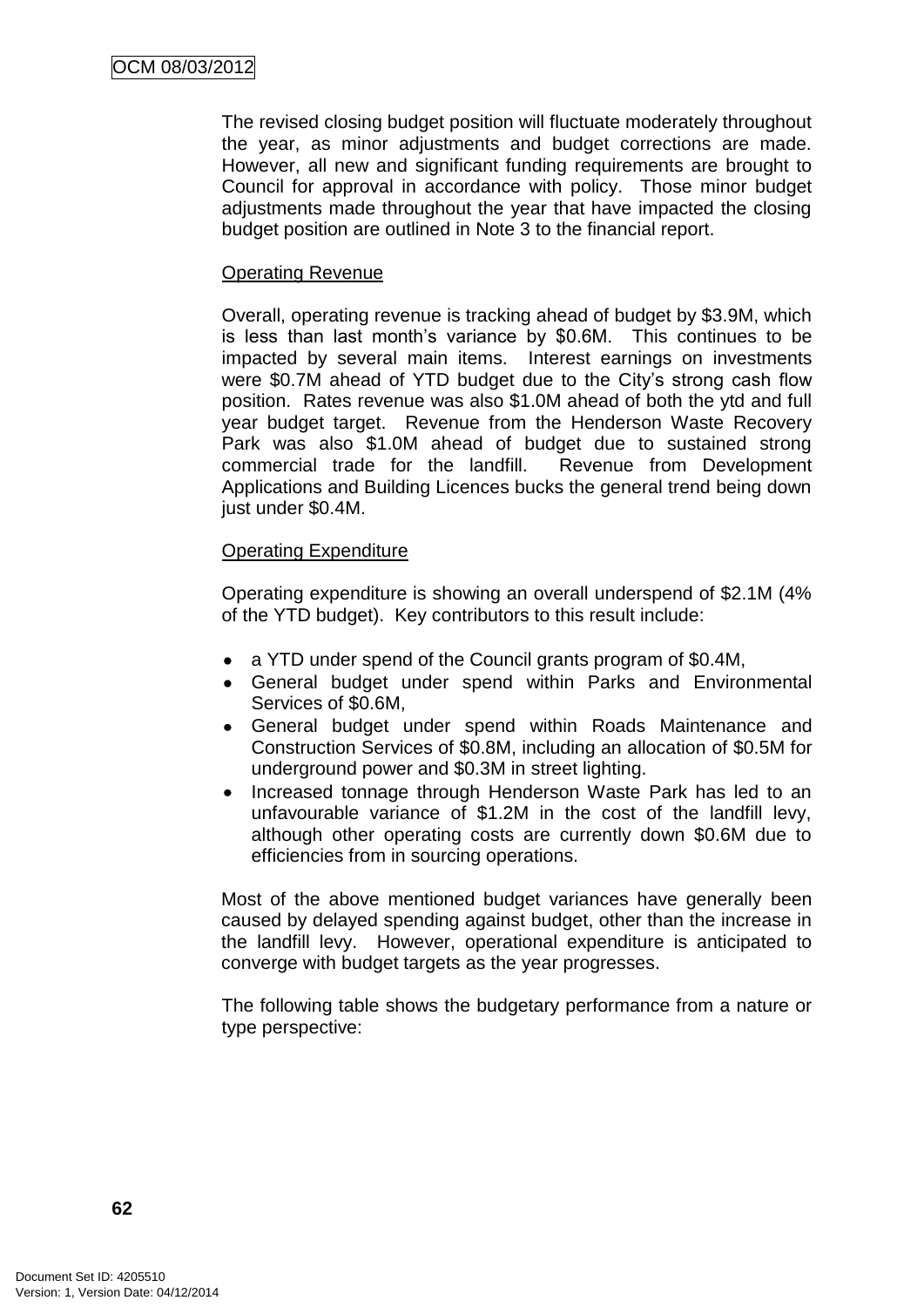| Nature or Type<br><b>Classification</b> | Actual   | <b>Amended</b><br><b>YTD Budget</b> | <b>Variance to</b><br><b>YTD Budget</b> |
|-----------------------------------------|----------|-------------------------------------|-----------------------------------------|
|                                         |          |                                     |                                         |
| <b>Employee Costs</b>                   | \$20.75M | \$20.94M                            | $\mathcal{O}_\mathcal{L}$               |
| <b>Materials and Contracts</b>          | \$16.95M | \$18.84M                            | በ‰                                      |
| Utilities                               | \$1.86M  | \$2.37M                             | 21%                                     |
| Insurances                              | \$1.74M  | \$1.67M                             |                                         |
| <b>Other Expenses</b>                   | \$3.61M  | \$4.24M                             |                                         |

There is traditionally a lag effect in the incurring of materials and contracts and utility expenses and current results are not that unusual for this time of the year. Employee costs are closer to budget this month than previously reported due to the payment of three fortnightly payrolls in January. This now provides a more accurate representation of the performance of the salary budget.

# Capital Program

The City"s capital budget is showing an overall under spend of \$10.4M against a YTD budget of \$24.6M and full year budget of \$70.6M. This has increased from the December variance of \$6.2M and continues to reflect delays in the progress of a number of big value projects for a variety of reasons.

Capital related funding sources are conversely down \$11.9M against the ytd budget, largely as a result of the capital expenditure under spend. The main impacts are Council"s cash reserves at \$7.0M and loan funds of \$4.0M.

The requirement for loan funding in 2011/12 has been reviewed as a consequence of the better than expected closing funds position for the 2010/11 year and the delayed spending on projects. Consequently, the loan funding source has been removed from the budget via the mid-year budget review.

The more significant project spending variances are disclosed in the attached CW Variance analysis report.

#### Cash & Investments

Council"s cash and current/non-current investment holdings reduced to \$108.2M (from \$110.6M in December). This is \$17.9M ahead of YTD budget estimates due to the impact of the capital budget variances, as well as the favourable position of the operating budget. This position continues to boost the City"s interest earnings and is timely given interest rates have fallen across the board following recent RBA decisions to ease monetary policy.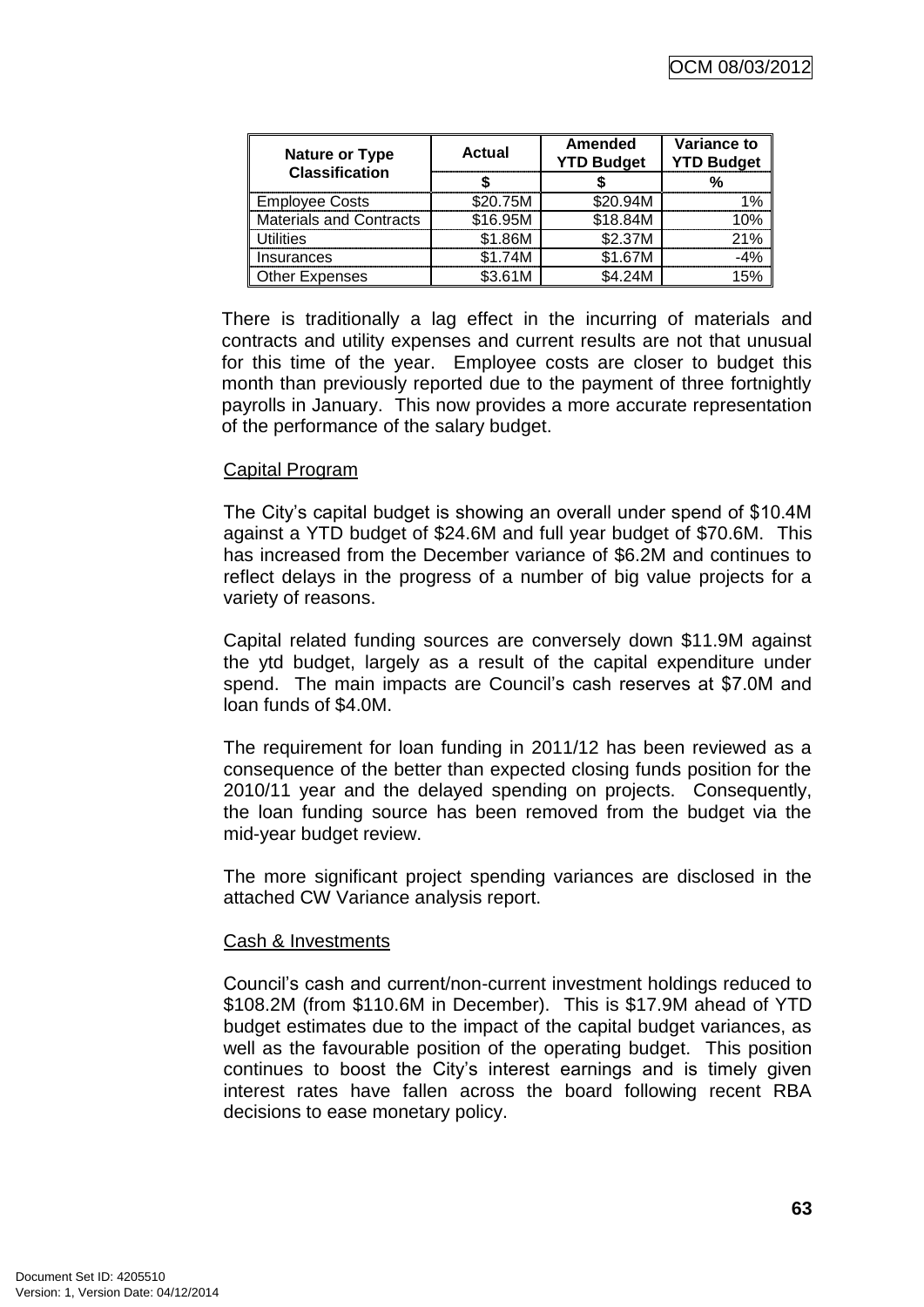Of this total cash and investment holding, \$50.6M represents the City"s cash reserves, whilst another \$5.8M is held for other restricted purposes such as bonds and capital contributions. The balance of \$51.8M represents the cash and investment component of the City"s working capital, available to fund operations and the municipal funded portion of the capital program.

The City"s investment portfolio made an annualised return of 6.14% for the month, versus the benchmark BBSW performance of 4.83%. The Reserve Bank failed to reduce interest rates in February as largely anticipated by financial markets, thus allowing opportunity for the City to continue investing its funds at yields of around 6%.

The majority of investments held continue to be in term deposit products placed with highly rated APRA (Australian Prudential Regulation Authority) regulated Australian banks. These mainly range in terms of up to six months, as this is where the current yield value lies.

#### Description of Graphs and Charts

There is a bar graph tracking Business Unit operating expenditure against budget. This provides a very quick view of how the different units are tracking and the comparative size of their budgets.

The Capital Expenditure graph tracks the YTD capital spend against the budget. It also includes an additional trend line for the total of YTD actual expenditure and committed orders. This gives a better indication of how the capital budget is being exhausted, rather than just purely actual cost alone.

A liquidity graph shows the level of Council"s net current position (adjusted for restricted assets) and trends this against previous years. This gives a good indication of Council"s capacity to meet its financial commitments over the course of the year.

Council"s overall cash and investments position is provided in a line graph with a comparison against the YTD budget and the previous year"s position at the same time.

Pie charts included show the break-up of actual operating income and expenditure by nature and type and the make-up of Council"s current assets and liabilities (comprising the net current position).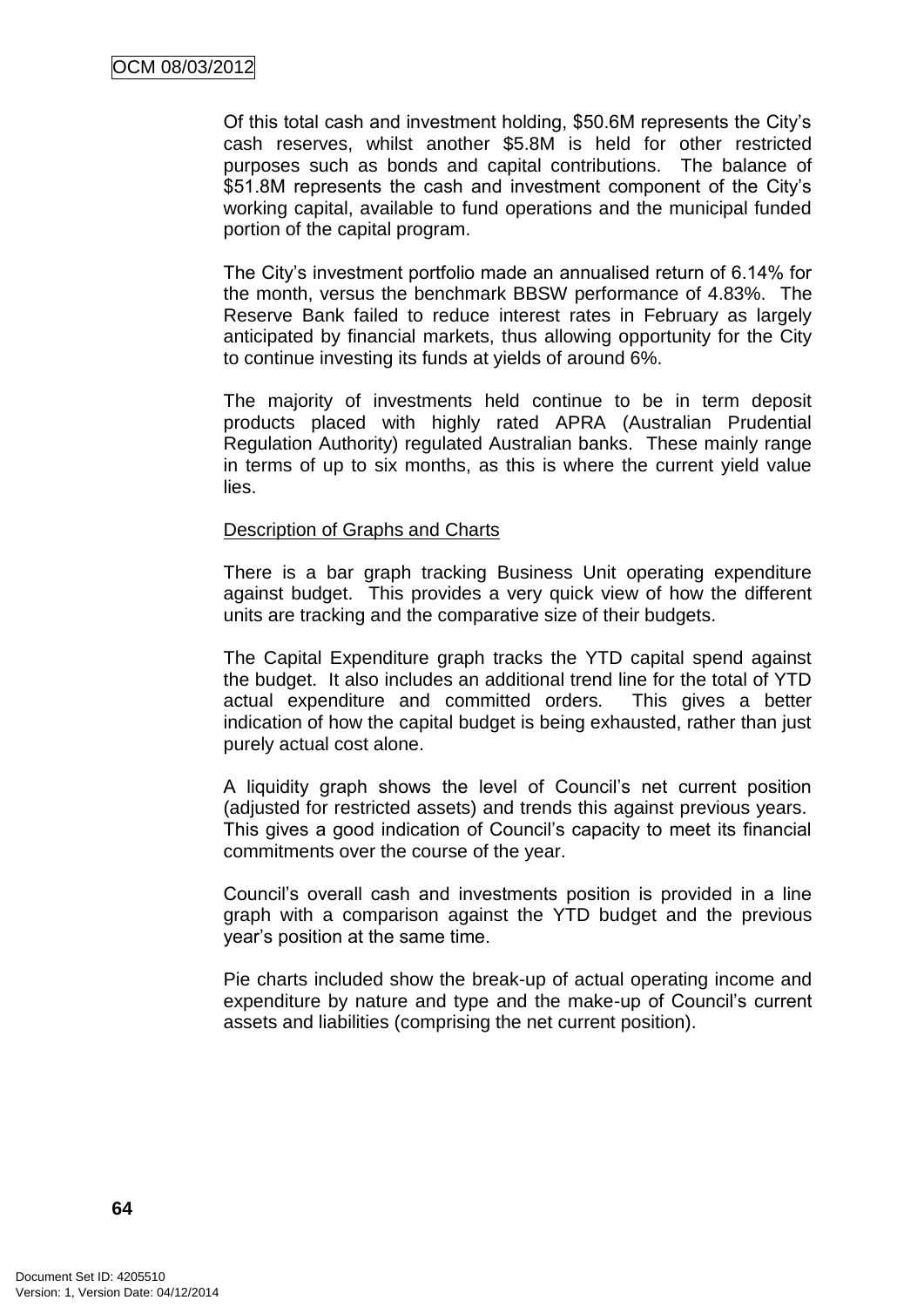# **Strategic Plan/Policy Implications**

### **Governance Excellence**

• To conduct Council business in open public forums and to manage Council affairs by employing publicly accountable practices.

# **Budget/Financial Implications**

Material variances identified of a permanent nature (ie. not due to timing issues) may impact on Council"s final budget position (depending upon the nature of the item). Several of these were assessed and included in the mid-year budget review adopted by Council in February. These changes will be incorporated within the February monthly financial report presented to the April Council meeting.

# **Legal Implications**

N/A

# **Community Consultation**

N/A

# **Attachment(s)**

Statement of Financial Activity and associated reports – January 2012.

# **Advice to Proponent(s)/Submissioners**

N/A

# **Implications of Section 3.18(3) Local Government Act, 1995**

Nil.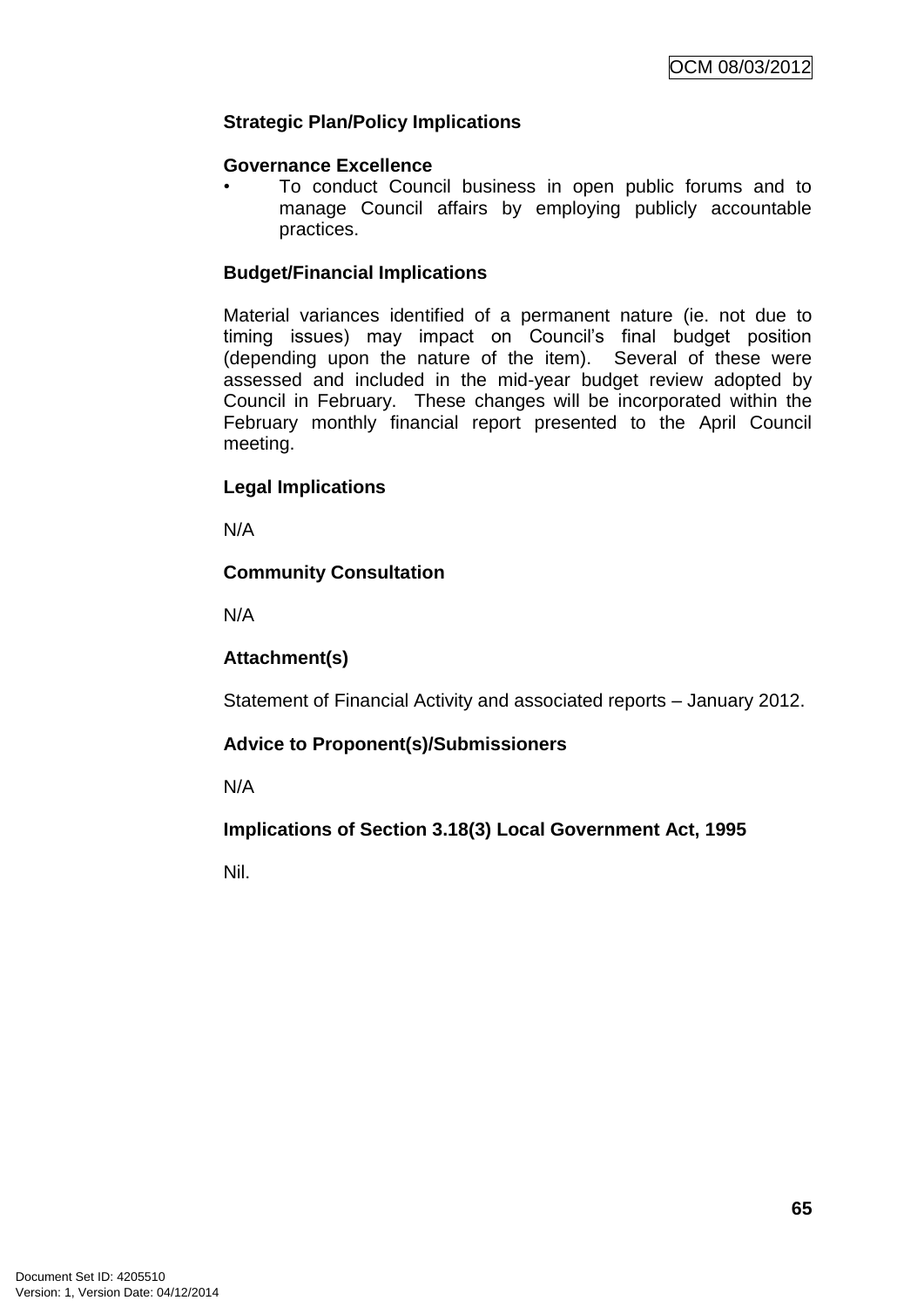#### **16. ENGINEERING AND WORKS DIVISION ISSUES**

# **16.1 (OCM 08/03/2012) - PROPOSED SUSTAINABILITY STRATEGY 2012 - 2016 (HS/P/001) (V CUSACK) (ATTACH)**

## **RECOMMENDATION**

That Council

- (1) adopts the proposed Sustainability Strategy 2012–2016, as shown in the attachment to the Agenda; and
- (2) receives a report containing the completed Sustainability Action Plan at the June meeting of Council.

# **COUNCIL DECISION**

### **Background**

In June 2006 Council first adopted Sustainability Policy SC37, and in December 2006 Council adopted its Sustainability Strategy. The strategy outlined a set of objectives and a commitment to sustainability reporting.

In October and December 2011 respectively, Council updated Policy SC37 and adopted its inaugural State of Sustainability (SoS) Report. Policy SC37 and the SoS Report are structured along the four sustainability themes of Environment, Social and Economic plus Governance, which reflect a modern triple bottom line plus one (TBL+1) approach to sustainable development.

The proposed Sustainability Strategy attached has also been structured along the TBL+1 sustainability themes in line with Policy SC37 and the SoS Report.

The amended Sustainability Strategy will guide the implementation of Policy SC37 and will help ensure that the City continues to embed relevant sustainability objectives into its core business activities and services delivered to the community.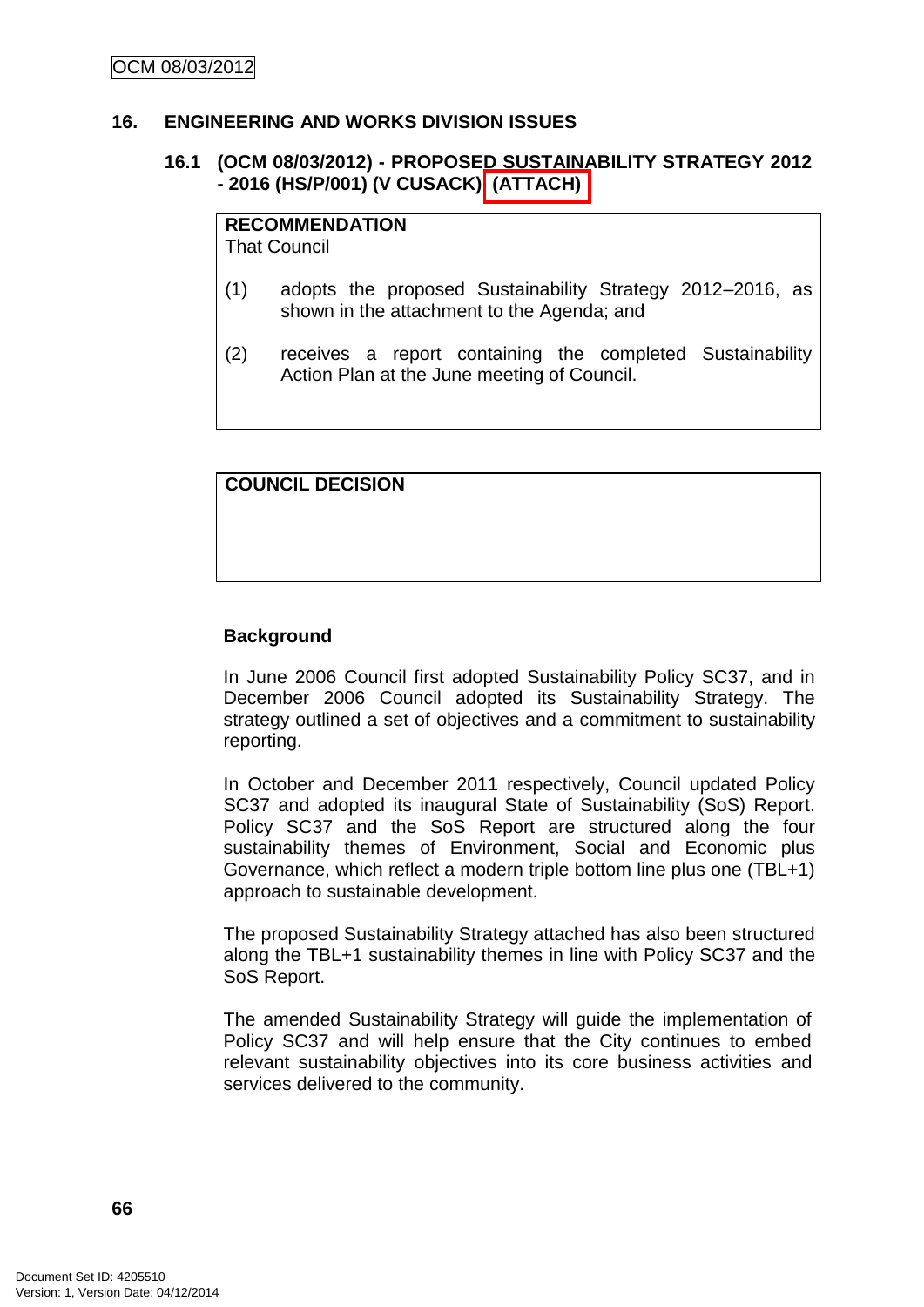# **Submission**

N/A

# **Report**

The Sustainability Strategy contains an introduction and a brief history of the evolution of the sustainability concept. It reiterates the City"s definition of sustainability as adopted by Council in Policy SC37 on 13 October 2011.

The statement of intent details the strategy's specific aims, which is followed by a short segment on strategic alignment and implementation. The focus areas, starting with Management, Accountability, Transparency and Engagement, and the "overarching objectives" starting at Gov 1, provide the guidance and direction for implementing Policy SC37. As such, there are 2 focus areas under each of the TBL+1 sustainability themes and 4 overarching objectives in each of the focus areas. The overarching objectives have been assigned an easily identifiable abbreviation in line with the TBL+1 theme. The first overarching objective under Governance is therefore labelled Gov 1, the first under Environment is Env 1, the first under Society is Soc 1 and the first under Economy is Eco 1.

The Sustainability Officer obtained comment from various staff and liaised closely with the SBMG during the preparation of the Strategy to ensure sustainability is embedded throughout the organisation.

Once the Sustainability Strategy has been endorsed by Council, we will develop and complete a Sustainability Action Plan which will provide the framework and the flexibility for the organisation to set and realise specific annual sustainability objectives and key performance indicators (KPI's) under each of the 'overarching objectives'. This action plan will be presented to Council for consideration and adoption.

The final part of the process is to document the progress in achieving those annual sustainability objectives and KPI"s in the SoS Report at the end of the year. The proposed sustainability strategy therefore is an integral part of the City"s integrated sustainability platform and reporting structure and officers recommend it's adoption.

# **Strategic Plan/Policy Implications**

# **Lifestyle and Aspiration Achievement**

• To foster a sense of community spirit within the district generally and neighbourhoods in particular.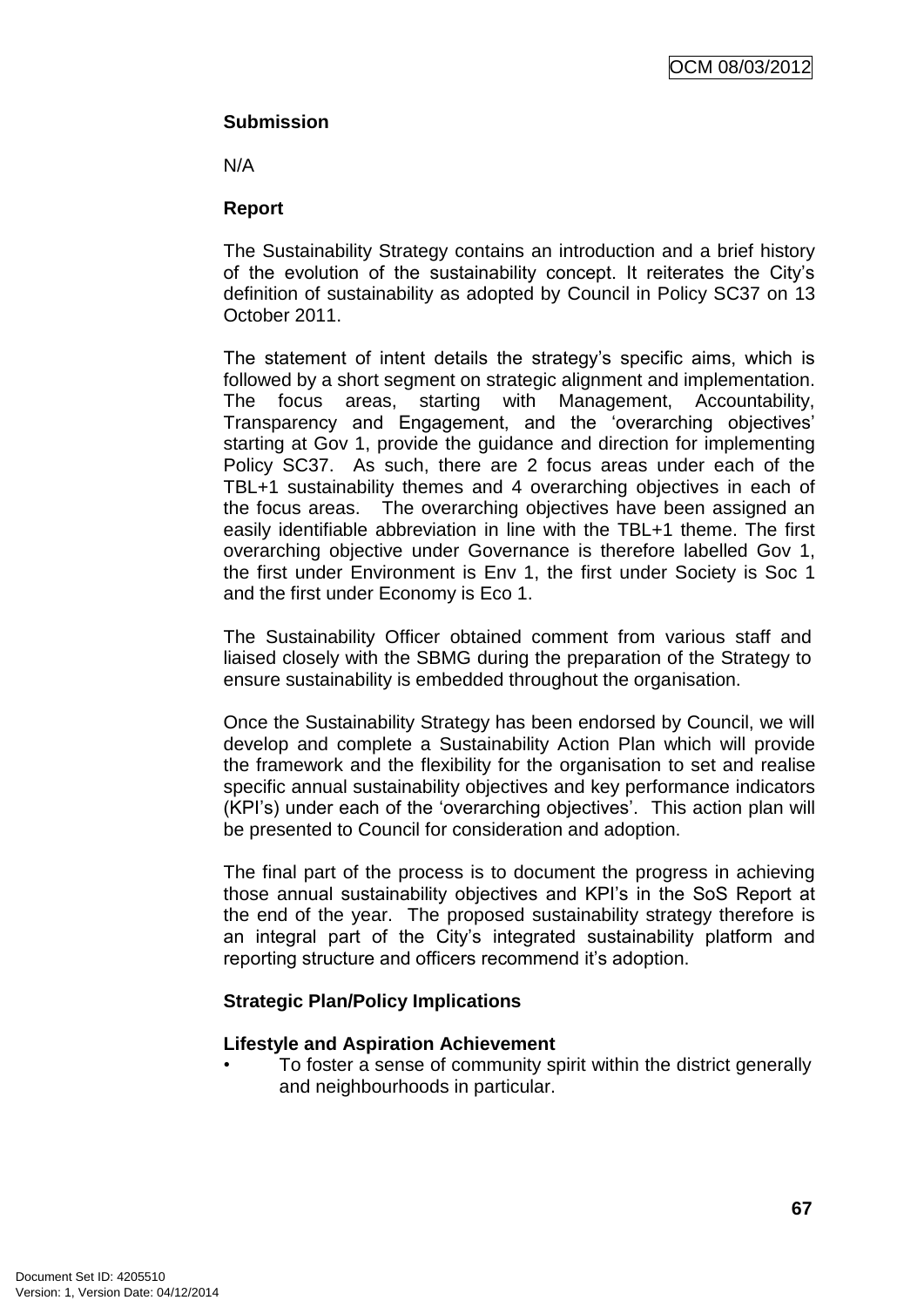# **Governance Excellence**

• To conduct Council business in open public forums and to manage Council affairs by employing publicly accountable practices.

# **Employment and Economic Development**

• To plan and promote economic development that encourages business opportunities within the City.

# **Natural Environmental Management**

To ensure development of the district is undertaken in such a way that the balance between the natural and human environment is maintained.

# **Budget/Financial Implications**

N/A

# **Legal Implications**

N/A

# **Community Consultation**

N/A

**Attachment(s)**

Proposed Sustainability Strategy 2012–2016.

# **Advice to Proponent(s)/Submissioners**

N/A

# **Implications of Section 3.18(3) Local Government Act, 1995**

Nil.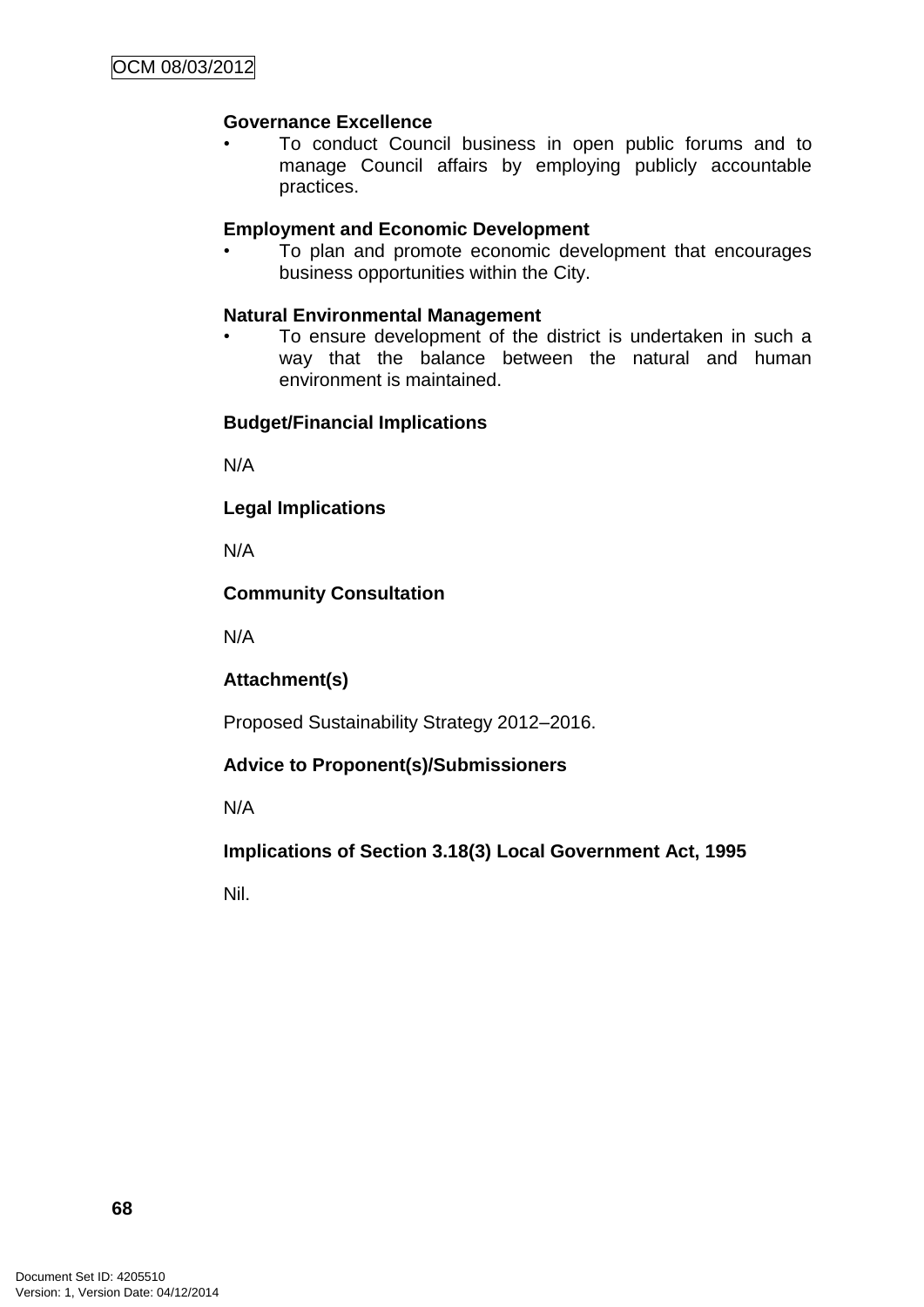### **17. COMMUNITY SERVICES DIVISION ISSUES**

### **17.1 (OCM 08/03/2012) - PARKING - 7 MEWSTONE CRESCENT, NORTH COOGEE (6007034) (R AVARD) (ATTACH)**

#### **RECOMMENDATION**

That Council advise Michael and Linda Italiano of 7 Mewstone Crescent, North Coogee that it is unable to provide a reserved on street parking bay for their exclusive use.

## **COUNCIL DECISION**

## **Background**

Deputy Mayor Allen has requested that an Agenda Report be prepared in relation to parking in the North Coogee area in the vicinity of South Beach Promenade, Heywood Lane, Mewstone Crescent and Barrow Crescent in response to complaints concerning parking in the area made by Michael and Linda Italiano of 7 Mewstone Crescent, North Coogee.

## **Submission**

Applicant is seeking approval for a reserved parking bay alongside their residence located at 7 Mewstone Crescent, North Coogee.

### **Report**

South Beach Estate in North Coogee has been developed on the principle of seeking to increase residential density and provision of reduced on street parking that encourages the use of public transport. Property owners are expected to provide sufficient and suitable parking for their vehicles on their properties. Street parking is therefore limited and is provided to be used primarily by visitors to the area.

The Italiano"s own a Ford 250 which is 6.9 metres long and are seeking to have a designated permit for a parking bay that is outside their property. The standard parking bay is in fact 5.5 metres long. As with most properties in the area the Italiano"s have a garage that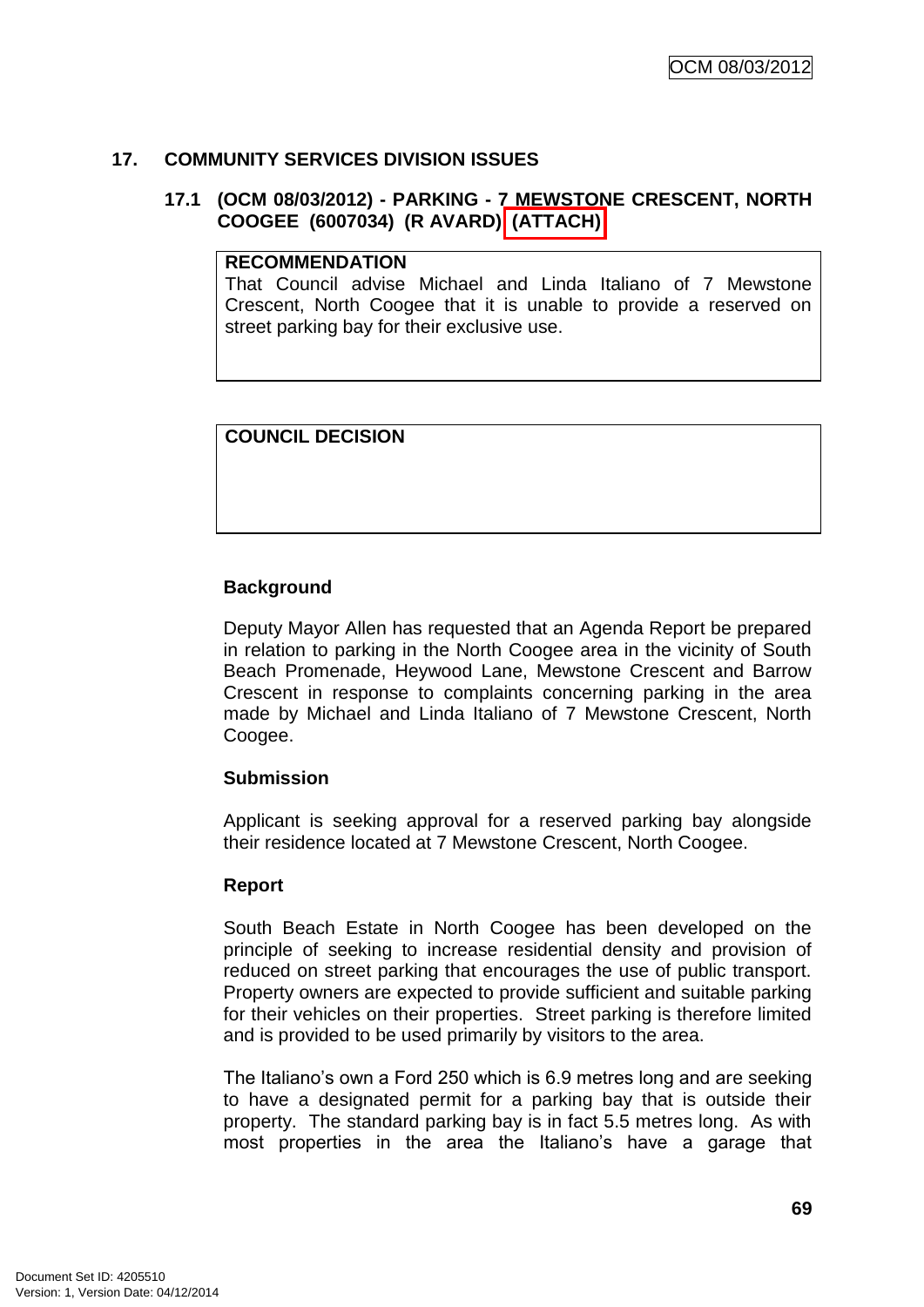accommodates two cars. Accordingly they have either built a house that cannot accommodate a vehicle of this dimension or purchased a vehicle that they cannot accommodate in their garage.

Allegations have been made that some property owners in the area may have modified their garages to serve other purposes such as storage or children"s games areas. However the City has not approved any modification to or alternative uses of garages. Some owners appear to be choosing to park in the street in-lieu of using their garages. This may be having some impact on the availability of street parking.

The primary issue is a short term problem in the availability of parking which has also been temporarily reduced due to builder"s vehicles parking in the area during the day. This is an issue faced in any area undergoing significant development and will likely reduce over time.

The street parking in the area is in the form of unmarked parking embayments on either side of the carriageway. There are currently no restrictions on the time a person can park in the embayment other than in City of Cockburn Parking and Parking Facilities Local Law which requires that vehicles can park up to 24 hours after which time it must be moved (48)(2) (b)(i).

Part 5 of the City of Cockburn Parking and Parking Facilities Local Law provides for the provision of Residential parking permits. There is no provision for owners to have designated parking bays on the carriage way. Should residential parking permits be provided they would only be available for owners parking within a designated area as marked by signs. There appears to be little justification for residential parking permits in this area at this time as most properties have the capacity to park cars on the property. Residential parking permits would impact adversely on visitors to properties in the area as the available bays would be taken up with those with residential parking permits. Property owners ought to be encouraged to use the parking available on their own properties rather than rely on parking that has been provided on street primarily for visitors.

The design of the estate does not allow for verge parking as the properties are built to the property line and the parking embayments are separated by treed garden beds. There are no sites suitable for expanded parking areas to be established that would readily serve this area.

There have been comments made by the Italiano's concerning the width of Heywood Lane which serves as the rear access for properties on South Beach Promenade and for residents on the lane itself. The lane has been approved by all relevant authorities at 5 metres wide.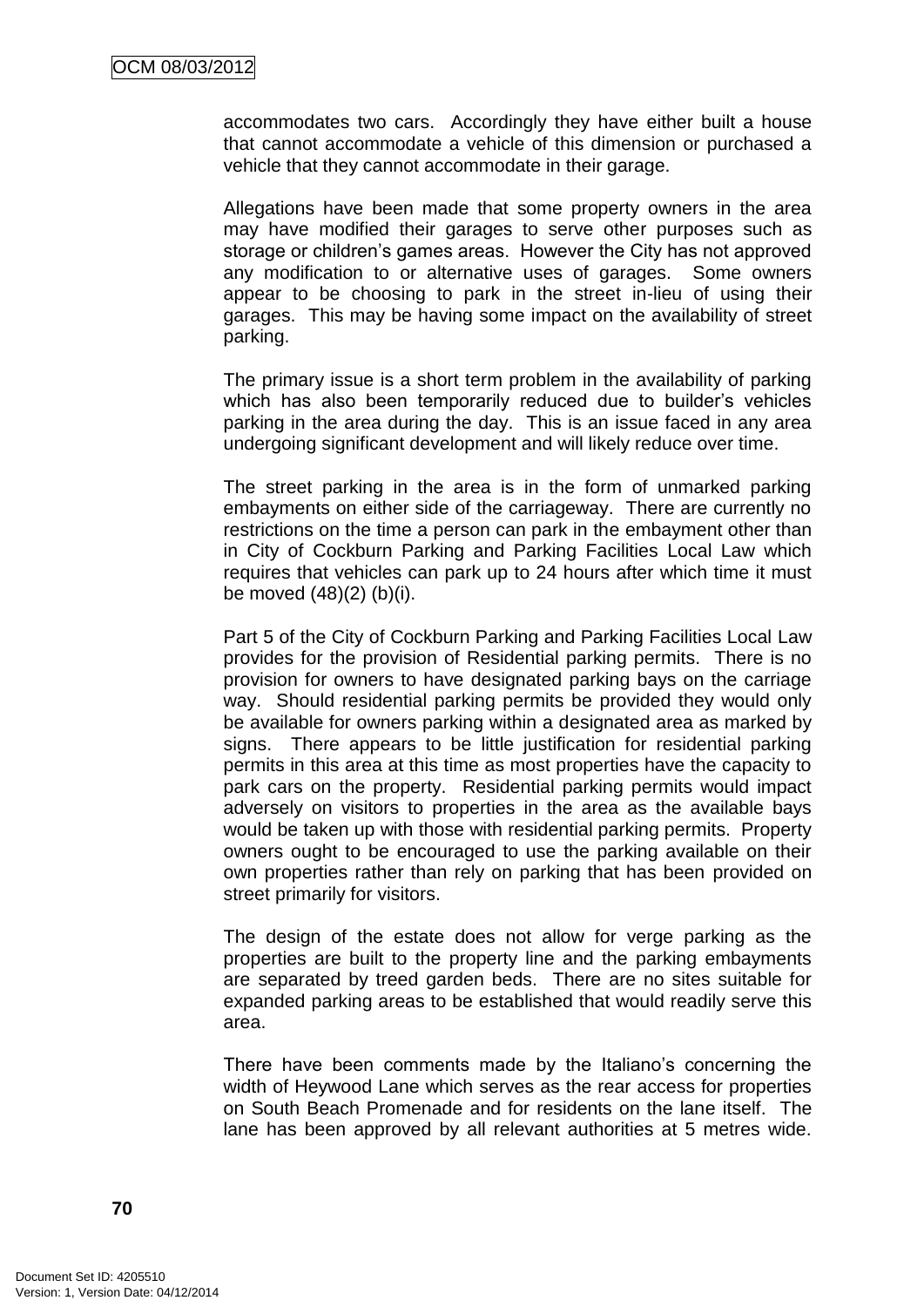The laneway has been marked as a no parking area to allow access by residents to their properties as there were complaints of cars parking across garages to the dwellings on Heywood Lane.

In conclusion, the South Beach Estate residential area has been planned on the basis of increased urban density with a village style ambience. Private vehicle parking for two vehicles for each single house is required to be provided on site. Purchasers of properties in this area are aware of the nature of the development and would be expected to adjust their expectations toward vehicle access and parking accordingly.

Council does not have the capacity to allocate a reserved on street parking bay for the sole use of any specific resident and residents who utilise on street bays for parking their vehicles do so on a "first come" basis.

However, it does have the authority to issue "Residential Parking Permits" pursuant to its Parking and Parking Facilities Local Law. However, if Council wished to approve such an arrangement, it would mean that non permit holders (eg visitors) would not be permitted access to park on the street, which is contrary to the planning design principles of higher density living.

### **Strategic Plan/Policy Implications**

### **Demographic Planning**

• To ensure the planning of the City is based on an approach that has the potential to achieve high levels of convenience and prosperity for its citizens.

### **Governance Excellence**

To provide effective monitoring and regulatory services that administer relevant legislation and local laws in a fair and impartial way.

### **Budget/Financial Implications**

N/A

### **Legal Implications**

The City of Cockburn Parking and Parking Facilities Local Law 2007 applies.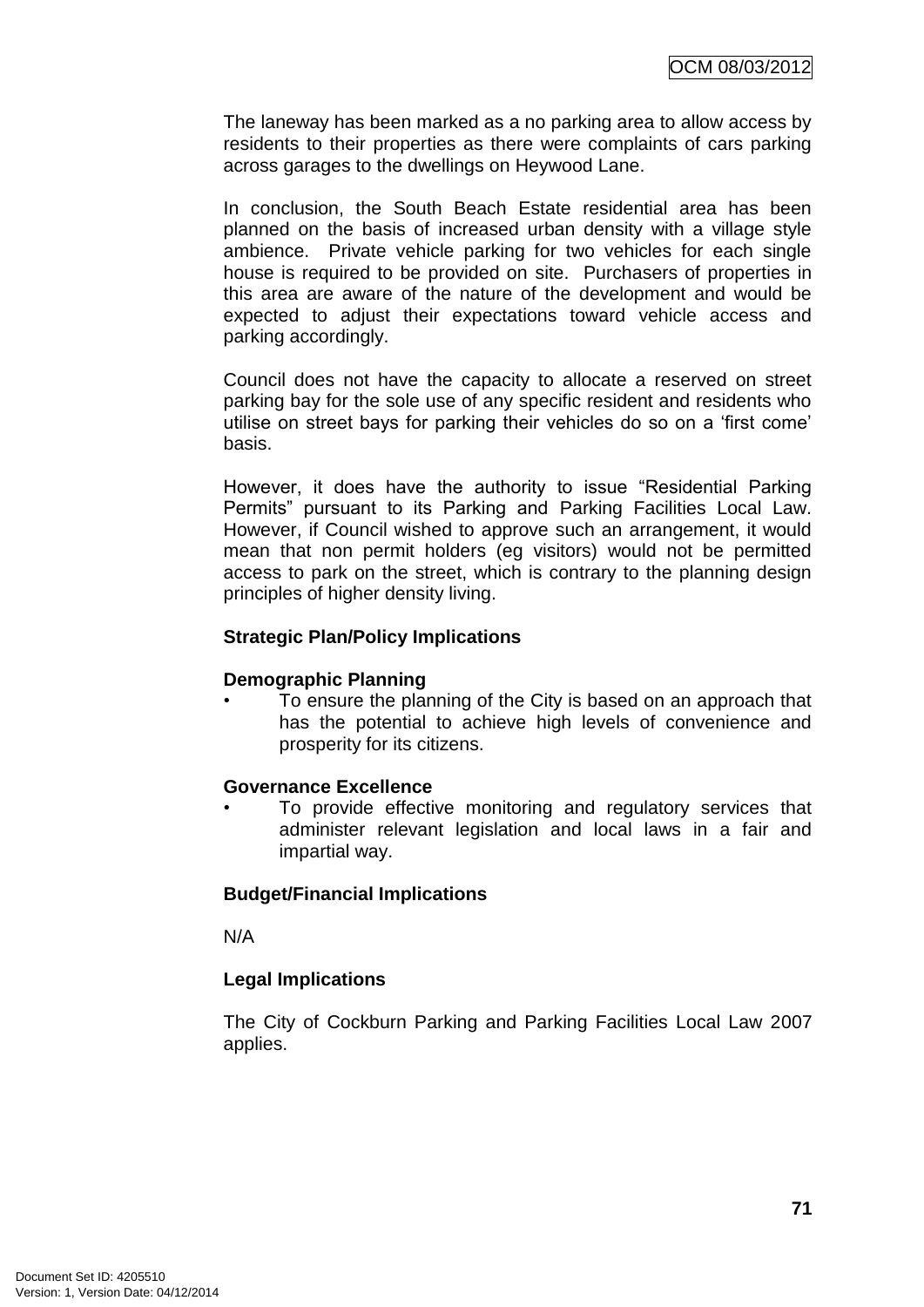## **Community Consultation**

Prior to Heywood Lane being designated as no parking letters were sent out to affected properties advising of the proposal.

### **Attachment(s)**

- 1. Site plan.
- 2. Copy of letter from Michael and Linda Italiano in relation to parking in the vicinity of their property.
- 3. Copy of the letter from the Manager of Statutory Planning to the letter from the Italiano's

### **Advice to Proponent(s)/Submissioners**

The Proponent(s) have been advised that this matter is to be considered at the March 2012 Council Meeting.

### **Implications of Section 3.18(3) Local Government Act, 1995**

Nil.

### **17.2 (OCM 08/03/2012) - PROPOSED CITY OF COCKBURN PARKING AND PARKING FACILITIES (AMENDMENT) LOCAL LAW 2012 (CC/P/099) (P WESTON) (ATTACH)**

### **RECOMMENDATION**

That Council pursuant to Section 3.12 of the Local Government Act 1995 proceed to amend the City of Cockburn Parking and Parking Facilities Local Law 2007, as attached to the Agenda.

## **COUNCIL DECISION**

### **Background**

The Parking and Parking Facilities Local Law 2007 was gazetted in the Government Gazette on 11 January 2008.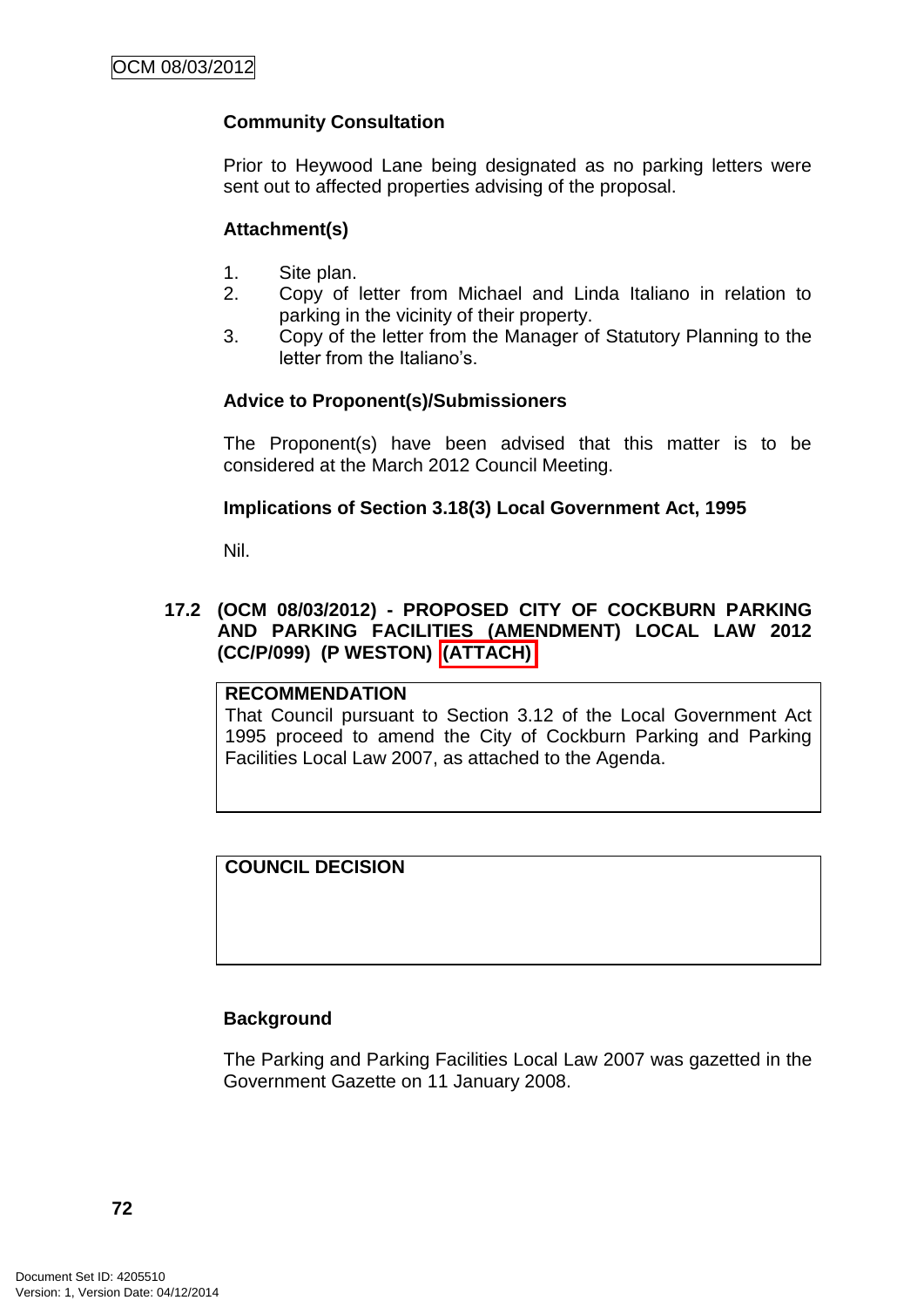# **Submission**

N/A

## **Report**

The purpose of the amendment is to implement the requirements of the Parliamentary Joint Standing Committee on Delegated Legislation (JSCDL) namely:

- 1. to modify clause 4 of the local law by insertion of identified definitions,
- 2. amend clause 9 and 11 (Parking Stations),
- 3. amend clause 17(3),
- 4. delete the existing clause 72, and
- 5. insert a new clause 72 to include the definitions and clauses pertaining to "special purpose vehicle" and "emergency vehicle".

The effect of the amendment is that:

- 1. the amending of clause 9 and other clauses will require the constitution of a parking station by way of amendment of the local law. The process laid out pursuant to section 3.12 of the *Local Government Act 1995* and requires parking stations to be included in Schedule 1 of the Local Law rather than by a resolution of Council and,
- 2. the driver of "special purpose" and "emergency" vehicles may, when expedient and safe to do so, stop and/or park the vehicle in any place, at any time.

Following the Parking and Parking Facilities Local Law 2007 being published in the Government Gazette on 11 January 2008, the JSCDL imposed requirements on the City, through the City"s lawyers, to make amendments to the local law.

The JSCDL noted a number of terms within the clauses had inadequate definitions outlined in clause 4.

Also the JSCDL considered the decision to constitute land as a parking station was not a decision of the type that may be considered administrative in nature.

Accordingly, the JSCDL considered that clause 9 required amending such that it did not allow the making of parking station by way of a Council resolution, but by amending the local law and listing the parking station in Schedule 1 of the local law. This provided both public and Parliamentary scrutiny required in the process laid out in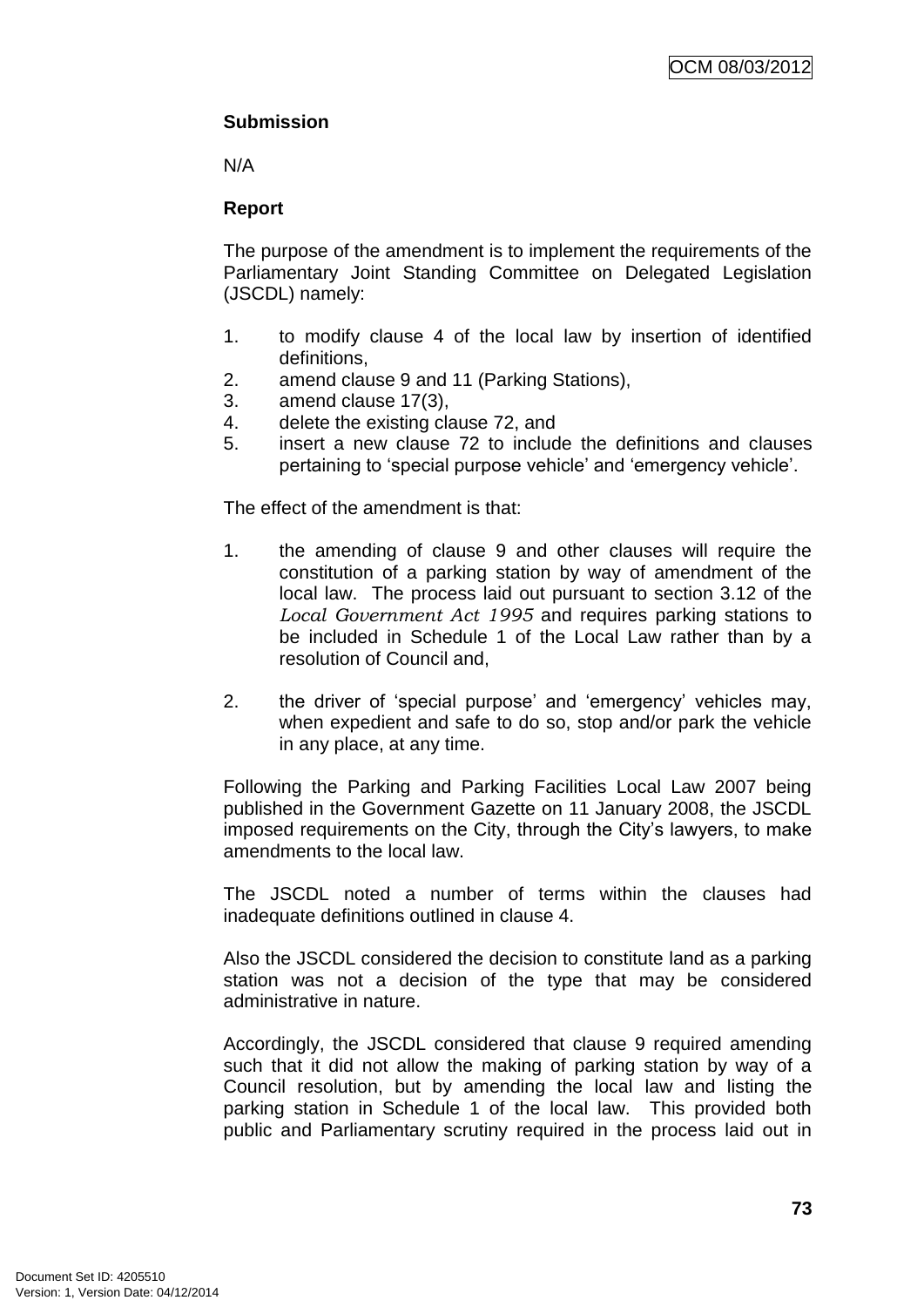section 3.12 which includes both public advertising notices and ultimate referral to the JSCDL by way of a completed explanatory memoranda. This also is the reason to delete the current Clause 72.

The amendment to clause 11(2) required that the effect of a Council resolution modifying the times applicable to parking in a Parking Station must be indicated by signs.

The JSCDL required an amendment to clause 17(3) pertaining to "Special Event Parking" to reflect that it was properly characterised as an administrative power by specifying a reasonable defined limit to the possible dates for the special event and require local public notice for a reasonable period before it came into effect.

A new Clause 72 is inserted to provide for instances requiring either a 'special purpose vehicle' or an 'emergency vehicle' to drive or park in any place. This was provided for in the former Part X of the City"s Consolidated Local Laws which was repealed with the coming into force of the current Parking and Parking Facilities Local Law 2007.

### **Strategic Plan/Policy Implications**

### **Governance Excellence**

- To conduct Council business in open public forums and to manage Council affairs by employing publicly accountable practices.
- To provide effective monitoring and regulatory services that administer relevant legislation and local laws in a fair and impartial way.

### **Budget/Financial Implications**

N/A

### **Legal Implications**

Section 3.12 of the Local Government Act 1995 refers.

### **Community Consultation**

N/A

## **Attachment(s)**

Proposed amendment Local Law Gazette Notice – City of Cockburn Parking and Parking Facilities (Amendment) Local Law 2012.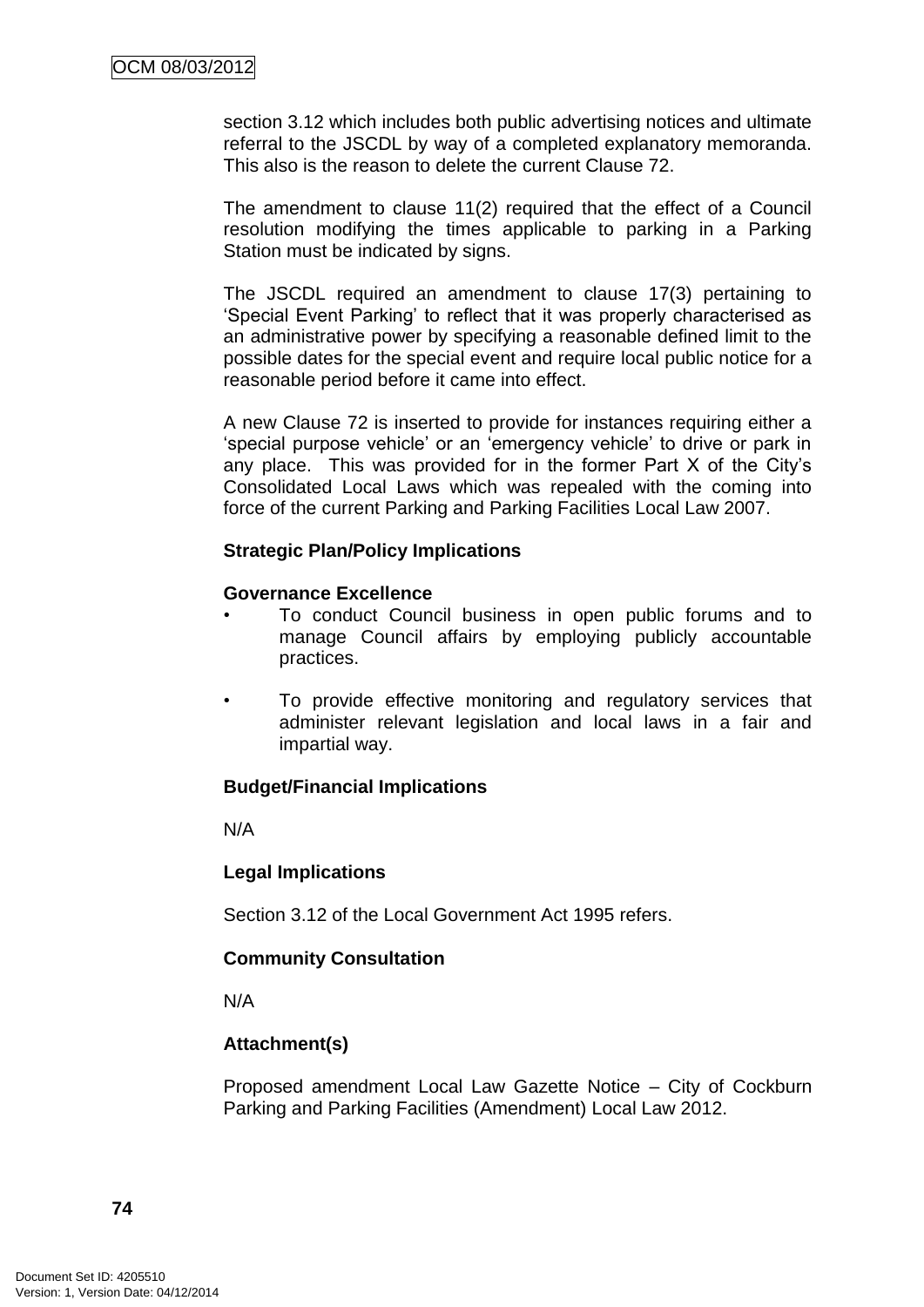### **Advice to Proponent(s)/Submissioners**

N/A

**Implications of Section 3.18(3) Local Government Act, 1995**

Nil.

- **18. EXECUTIVE DIVISION ISSUES**
- **19. MOTIONS OF WHICH PREVIOUS NOTICE HAS BEEN GIVEN**
- **20. NOTICES OF MOTION GIVEN AT THE MEETING FOR CONSIDERATION AT NEXT MEETING**
- **21. NEW BUSINESS OF AN URGENT NATURE INTRODUCED BY COUNCILLORS OR OFFICERS**

## **22. MATTERS TO BE NOTED FOR INVESTIGATION, WITHOUT DEBATE**

**23. CONFIDENTIAL BUSINESS**